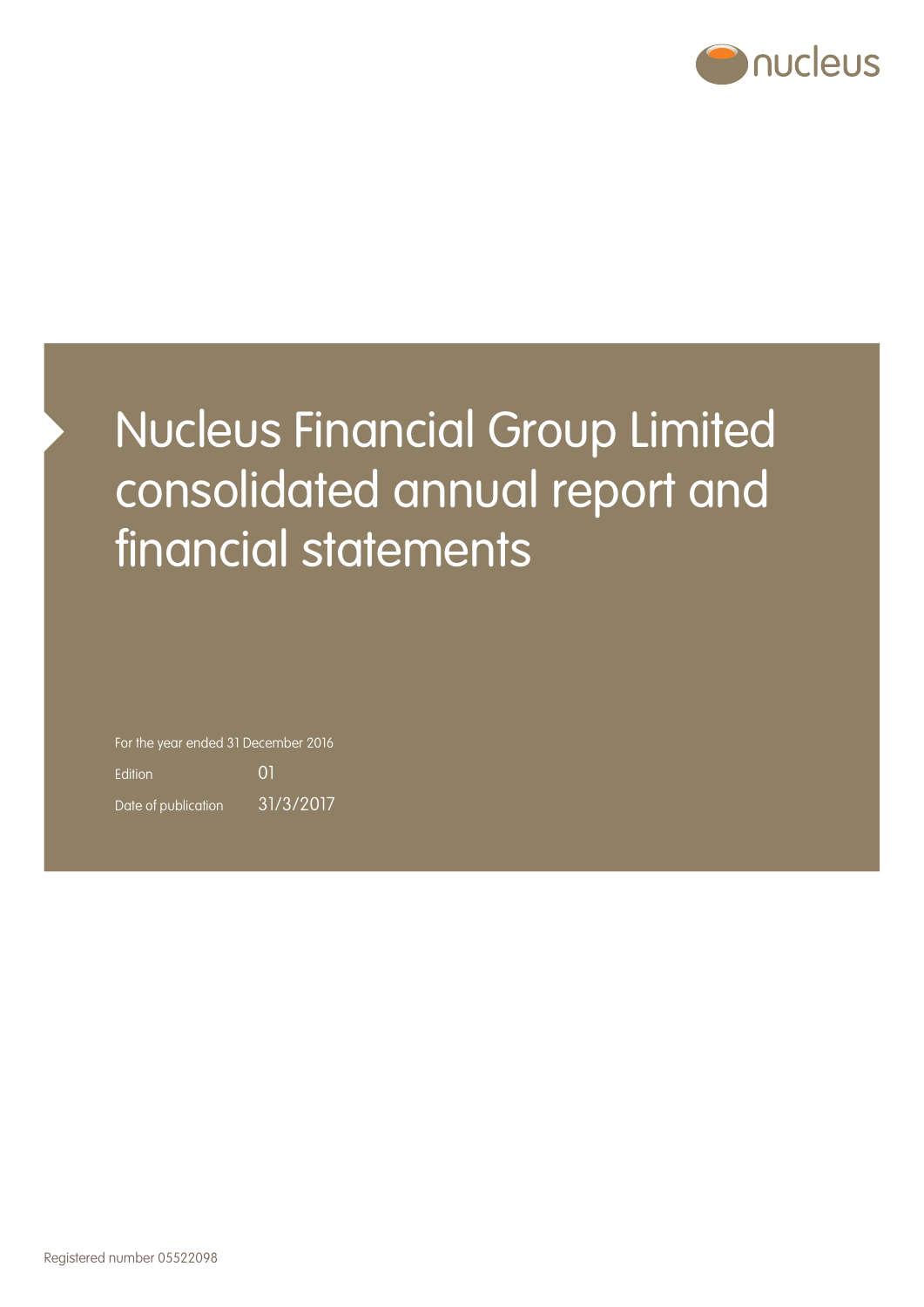## Company information

#### **Directors**

D R Ferguson S J Geard J P Gibson J C Polin J A A Samuels M D Seddon S J Tucker

#### Company secretary

N C Megaw

#### Registered number

05522098

#### Registered office

One London Wall London EC2Y 5AB

#### Independent auditors

PricewaterhouseCoopers LLP Atria One 144 Morrison Street Edinburgh EH3 8EX

#### Bankers

The Royal Bank of Scotland Aldgate Union 7th Floor 10 Whitechapel High Street London E1 8DX

Bank of Scotland plc PO Box 17235 Edinburgh EH11 1YH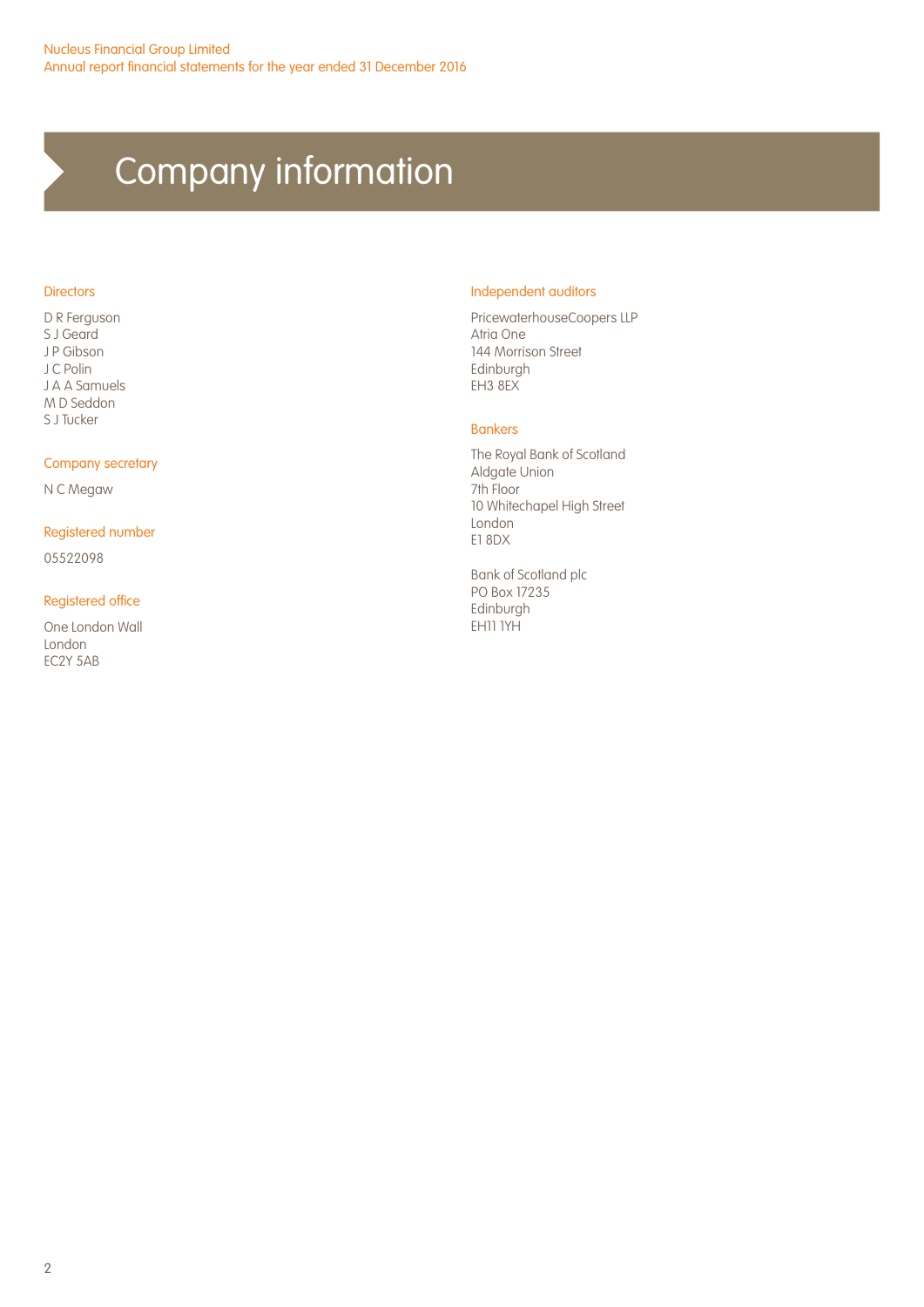## **Contents**

 $\blacktriangleright$ 

| Consolidated statement of comprehensive income 14 |  |
|---------------------------------------------------|--|
|                                                   |  |
|                                                   |  |
|                                                   |  |
|                                                   |  |
|                                                   |  |
|                                                   |  |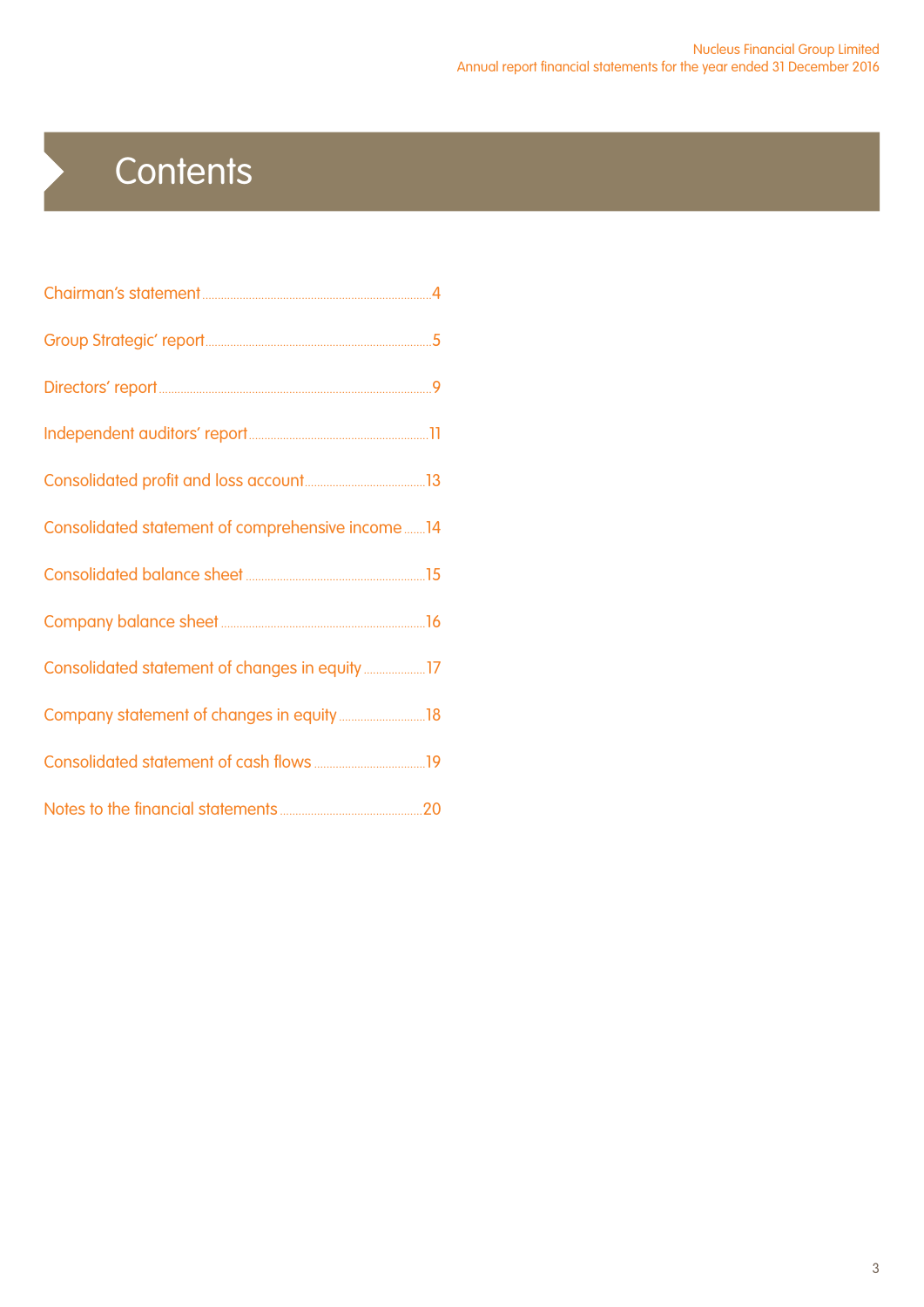### Chairman's statement

The year under review was a significant one for the company, marking ten years of sustained growth in platform user numbers, assets, income and our people since the company was formed. Very sadly, early in the new year on the 12th Janaury 2017 our company suffered a tragic loss with the death of Paul Bradshaw, Nucleus's founding chairman.

Paul's contribution to Nucleus is immeasurable and the company would not exist in its present form without his support, counsel and guidance to the management team over the past decade. The most fitting way to mark his legacy to the company, and the development of the platform sector, is to press on with the execution of the plans he endorsed.

Since inception the business has been constructed with less funding than its peers and has always aimed to strike an appropriate balance between development needs, investing in growth and delivering year-on-year improvements in financial performance. Profitability once established in 2012 has been maintained and (adjusting for one-off exceptions) improved each year.

The group produced an operating profit of £4.3m in 2016 (2015: £4.8m) on turnover of £33.3m (2015: £29.0m) which, after deducting nonrecurring operating income reported in 2015, is consistent with the increase in turnover of 14.9%. Our profit margin (operating profit as a percentage of turnover) decreased from 16.5% to 13.0%, but this is stable and in line with the prior year if we adjust for the 2015 nonrecurring income.

Overall costs have been managed well and remain in line with experience of the last three years. 2017 will see a further increase in investment in our core platform technology and in broadening our user proposition. This investment is critical to ensuring that we can deliver a regular cycle of platform improvements in 2018 and beyond, as well as widening our range of services. This increase in investment may lead to a slight one-off dip in year on year profits but we believe this is consistent with enhancing the long term value and durability of our business. We are hopeful that in the 2017 results we will be able to show the first results of our investment in new capabilities as we continue the strategic development of the group. Assets on the platform finished the year at £11.1bn (2015: £9.1bn) an increase of 22.9% reflecting net inflows of £1.1bn, a slight dip on 2015 net inflows of £1.3bn but a reasonable result given a 15.5% decline in net inflows year on year across the market. It's also noteworthy that this was achieved against a backdrop of political and economic uncertainty throughout much of 2016 including both the UK Brexit decision and the US Presidential election, together with the market reaction to both events.

Net inflows improved sharply in Q4 2016 increasing 26.8% on the previous quarter in response to the more assertive market direction as the political economic uncertainty washed through. This positive momentum has been carried through to the start of 2017 with a 94.1% uplift in net inflows year on year for the first two months of the new year.

Our sector continues to be buoyant in terms of inflows but many competitors appear to be experiencing significant headwinds generated by large-scale technology re-platforming programmes. Whether driven by a need to exit legacy systems or arising as a consequence of M&A activity, more than £200bn of platform assets are set to migrate to new technologies over the next five years. The aggregate cost of this is unknown but seems likely to exceed £1.5bn.

Having successfully navigated our own re-platforming exercise two years ago, we achieved excellent levels of service throughout 2016. This has been validated through user sentiment and more widely recognised in Nucleus winning the Schroders UK Platform of the Year for 2016 and retaining its position as leading medium- sized platform in CoreData's rankings. We believe we are exceptionally well placed to perform strongly in the year ahead and that we will continue to gain market share.

Notwithstanding the successes in 2016 and our determined optimism, we remain intensely aware of our responsibilities to operate, maintain and improve our standards of control to keep pace with the ongoing complexity in the lives of Nucleus's clients and the continually rising demands of regulatory standards.

Having been involved with Nucleus since before its inception, alongside both Paul and David, I am immensely proud to pick up the baton from Paul, as Nucleus' second chairman at the dawn of its second decade in business.

My thanks to the whole company team, the senior management and my board colleagues for their help and support throughout the year and particularly in these first couple of months of 2017 as I assume my new position.

Finally, I would also like to formally record our thanks and extend our best wishes to Danby Bloch, for his material contribution during his six years of service on our board.

J A A Samuels Chairman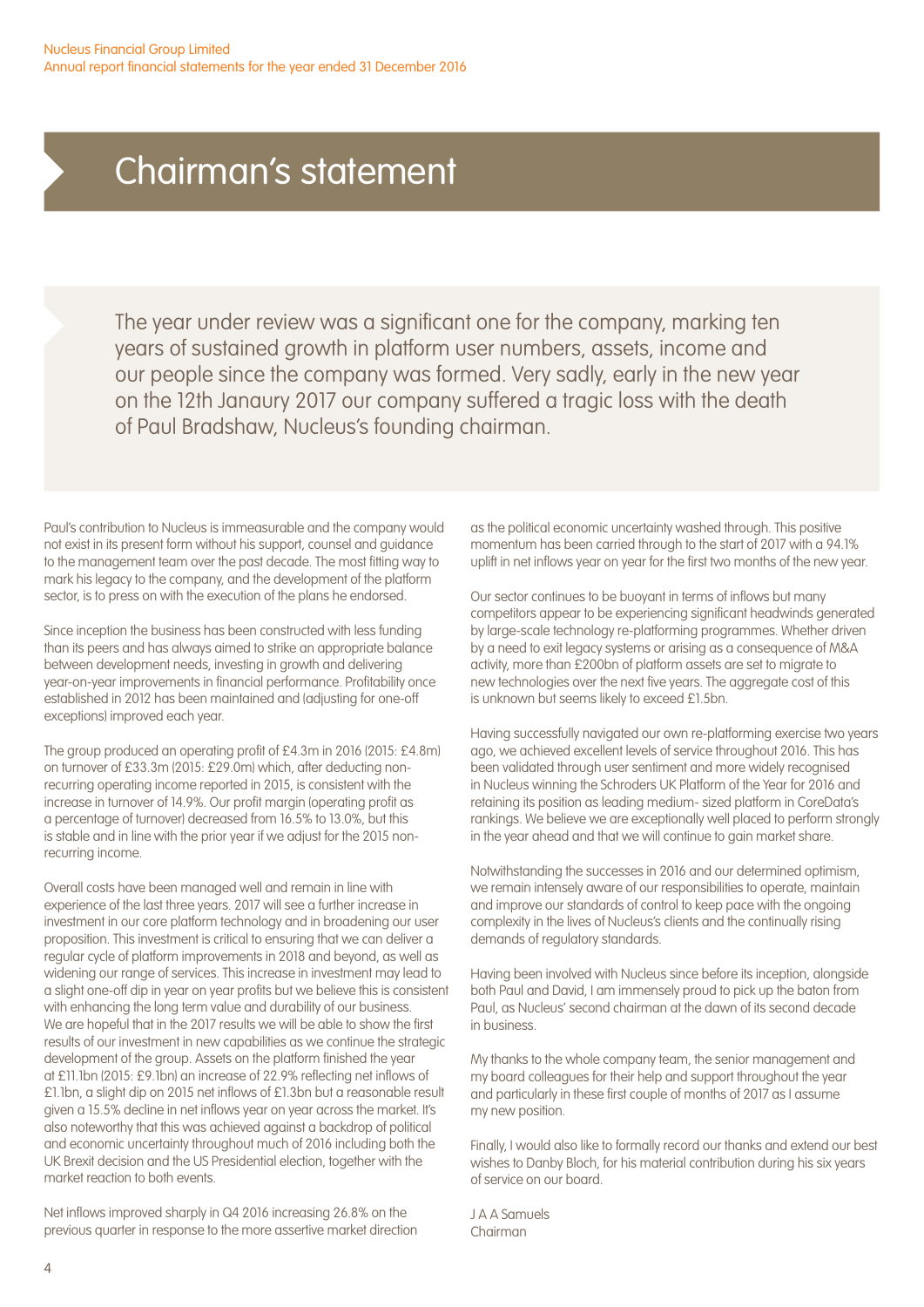### Group strategic report

The directors present their strategic report and the audited consolidated financial statements for the year ended 31 December 2016. Nucleus Financial Group Limited ("the Company") is the parent company of a group of companies comprising Nucleus Financial Group Limited and its subsidiaries Nucleus Financial Services Limited ("NFS") and Nucleus IFA Services Limited ("NIFAS") ("the Group").

### Introduction

The Company's principal activity is that of a holding company. The Group's principal activity is that of a wrap platform service provider.

NFS is authorised and regulated by the Financial Conduct Authority ("FCA") and is classified as an IFPRU limited licence investment firm. Since June 2016 when it met the relevant threshold, NFS has been further classified as a Significant IFPRU firm. In addition, NFS has additional FCA and Her Majesty's Revenue and Customs ("HMRC") obligations relating to its activities as an operator of a Self Invested Personal Pension scheme ("a Sipp Operator") and also those relating to the management of Individual Savings Accounts ("an Isa Manager"). NFS is authorised to hold and control client money as part of its activities and is therefore subject to the FCA's client asset rules ("CASS rules").

NIFAS is not regulated by the FCA and it provides services encompassing sales, marketing and platform development exclusively to NFS.

The audited financial statements of the Group and NFS along with the Group's Pillar 3 statement can be found on the Group's website www.nucleusfinancial.com and they are also available on request from the company secretary.

The Nucleus wrap allows clients to invest directly, or via various 'tax wrappers' into a broad range of asset types, including cash, unit trusts, OEICs, ETFs, investment trusts and other securities.

The Group has a commitment to transparency and a desire to put the client centre stage. This is hardwired into our culture and sustained through the influence of our users in determining our business model and future strategy.

### Business review

The year closed with £11.1bn of assets under management, representing an increase of 22.9% from the end of 2015.

During the year we added £1.9bn of gross inflows (£1.1bn net) and sixty new firms joined the platform, representing 283 advisers. Group financial performance was pleasing, with turnover up 14.9% to £33m. The Group produced an operating profit of £4.3m in 2016 (2015: £4.8m) on turnover of £33.3m (2015: £29.0m) which, after deducting non-recurring operating income reported in 2015, is consistent with the increase in turnover of 14.9%. Our profit margin (operating profit as a percentage of turnover) decreased from 16.5% to 13.0%, but this is stable and in line with the prior year if we adjust for the 2015 nonrecurring income.

### Principal risks and uncertainties

The following principal risks relate to the Group's business and the wider sector in which it operates. The risks and uncertainties described below are not intended to be exhaustive. Additional risks and uncertainties not presently known to the Directors or that the Directors currently deem to be immaterial could also have an adverse effect on the Group's business and financial performance.

#### Relationship with financial advisers

As with all operators in the adviser platform market, attracting, engaging and retaining advisers and their clients is an important part of the Group's growth plans. Specifically, the Group provides a white label platform solution to Paradigm Partners LLP and in 2016 approximately one quarter of new business originated through this arrangement. Changes in the environment due to regulator or competitor actions could adversely affect the Group's ability to continue its offering to financial advisers and have a material adverse effect on the Group's revenues.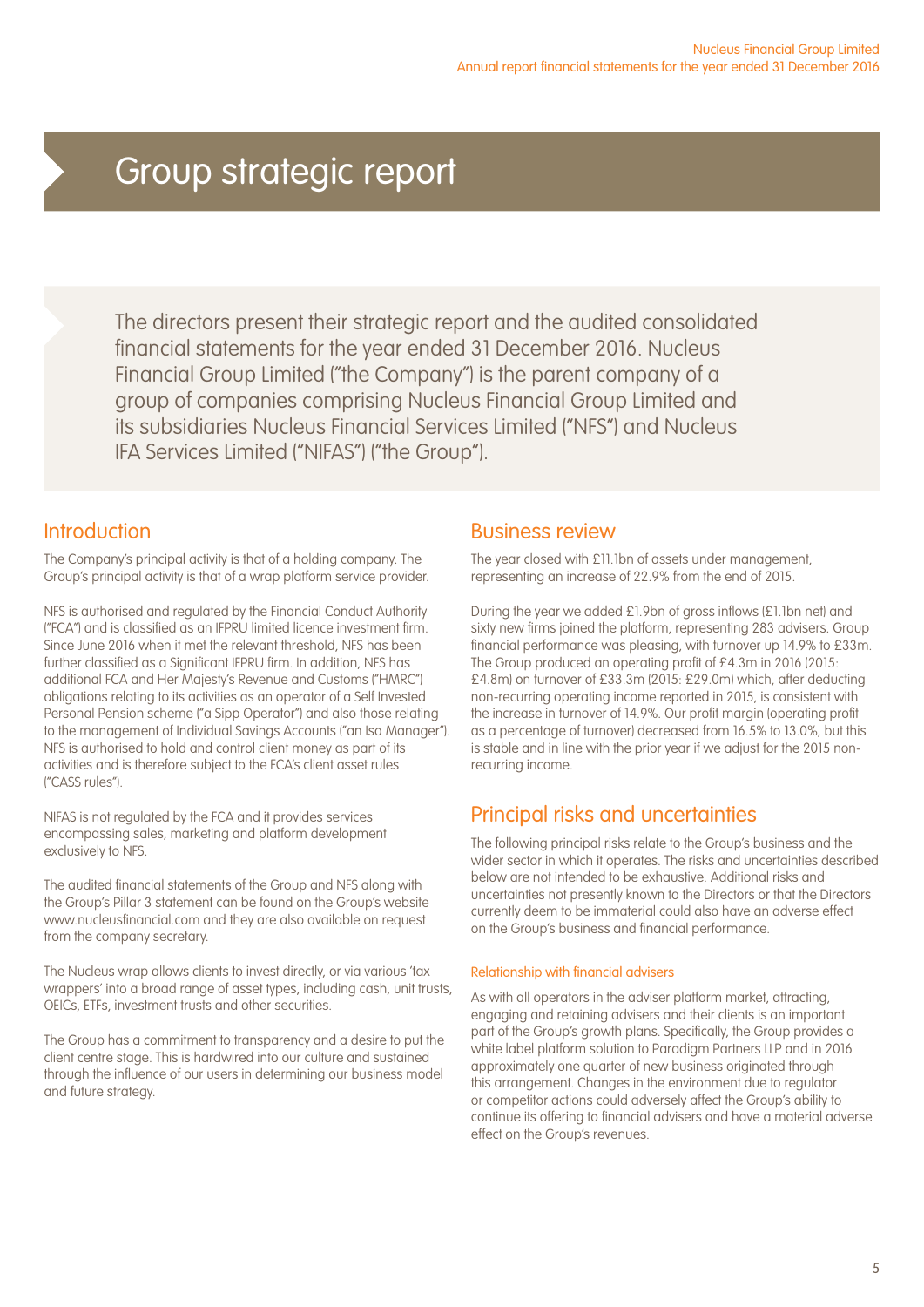### Group strategic report

#### Reliance on key suppliers

The Group, like many other participants in the wrap platform market, operates a business model that outsources aspects of operational or technology services, and enters agreements with product providers to deliver components of the Nucleus wrap. As a result, we have a reliance on our suppliers and performance issues affecting these products and services may impact on our business performance. Our key suppliers are:

- Genpact, to whom we outsource platform administration services. In the delivery of its services, Genpact outsources platform technology to Bravura Solutions Limited;
- Scottish Friendly Assurance Society and Sanlam Life & Pensions UK Limited, who provide the onshore bonds;
- RL360, who provide the offshore bond;
- Royal Bank of Scotland plc who provide operational, client money and corporate banking facilities;
- Bank of Scotland plc who provide client money and corporate banking facilities and;
- Lloyds Bank plc who provide client money facilities.

#### Competition risk

There can be no assurance that other companies will not compete more aggressively than at present with the Group. This may be in terms of winning new clients, attracting advisers and sourcing acquisition targets. Competition may come from companies that have greater development, marketing, financial and personnel resources than the Group, or firms for whom the platform offering can be subsidised from richer margins on cross-sale of its own products. Competitors may also develop products and services that are more effective or economically viable than those developed by the Group.

#### Access to capital

The Company is an unlisted private company limited by share capital. The provisions of the Company's shareholder agreement ordinarily restrict the ability of the Company to raise additional capital from its existing shareholders. However, where additional capital is required to meet its regulatory obligations there is specified flexibility in the shareholders' agreement.

#### The Group operates in a regulated industry

Any change in regulations affecting NFS, or any other member of the Group, could have a material adverse effect on the Group's ability to carry on its activities, which in turn could have a material adverse effect on the Company and its returns to shareholders. There are several risks which arise from the Group's regulatory status and the most significant of these are:

#### (i) Impact of a breach of FCA regulations

If NFS or any other member of the Group, and/or any of its key suppliers, were to commit a serious breach of any of the regulations that apply to it, there could be both regulatory and cost consequences (including, without limitation, fines and/or the cost of being required to take remedial action). These could adversely impact on the Group's business, operations and financial condition.

#### (ii) Requirement to hold sufficient regulatory capital

As a firm regulated by the FCA, the Group is required to have available to it, and to maintain, a sufficient level of capital as determined by the requirements applicable to a Limited License Investment Firm and a non-insured Sipp Operator.

#### (iii) New and forthcoming regulation

The UK Treasury has decided to extend the Senior Managers and Certification regime to all financial services firms in 2018. Senior Managers will be held responsible in the event of failings and will need to prove that they took all reasonable steps to prevent conduct breaches. Furthermore, the Certification Regime covers the remaining SIF holders plus other staff who can cause 'significant harm' to the firm and/or customers. They must be self-supervised and 'certified' as fit and proper by the firm annually.

The FCA are consulting on CASS 7A and the special administration regime as a result of the recommendations from the Bloxham final report. The Financial Reporting Council (FRC) have also published a revised standard for auditors for providing assurance on client assets.

Furthermore, the FCA published their interim report on its asset management market study, which suggested that there is weak price competition in a number of areas of the asset management industry. The FCA exposed the lack of price competition in active funds, the 'hidden' transaction costs, such as dealing charges, that can add 0.5 percentage points to a fund's annual charge, and the £109 billion of money languishing in 'closet tracker' funds, which behave like trackers but charge the higher fees associated with actively managed funds.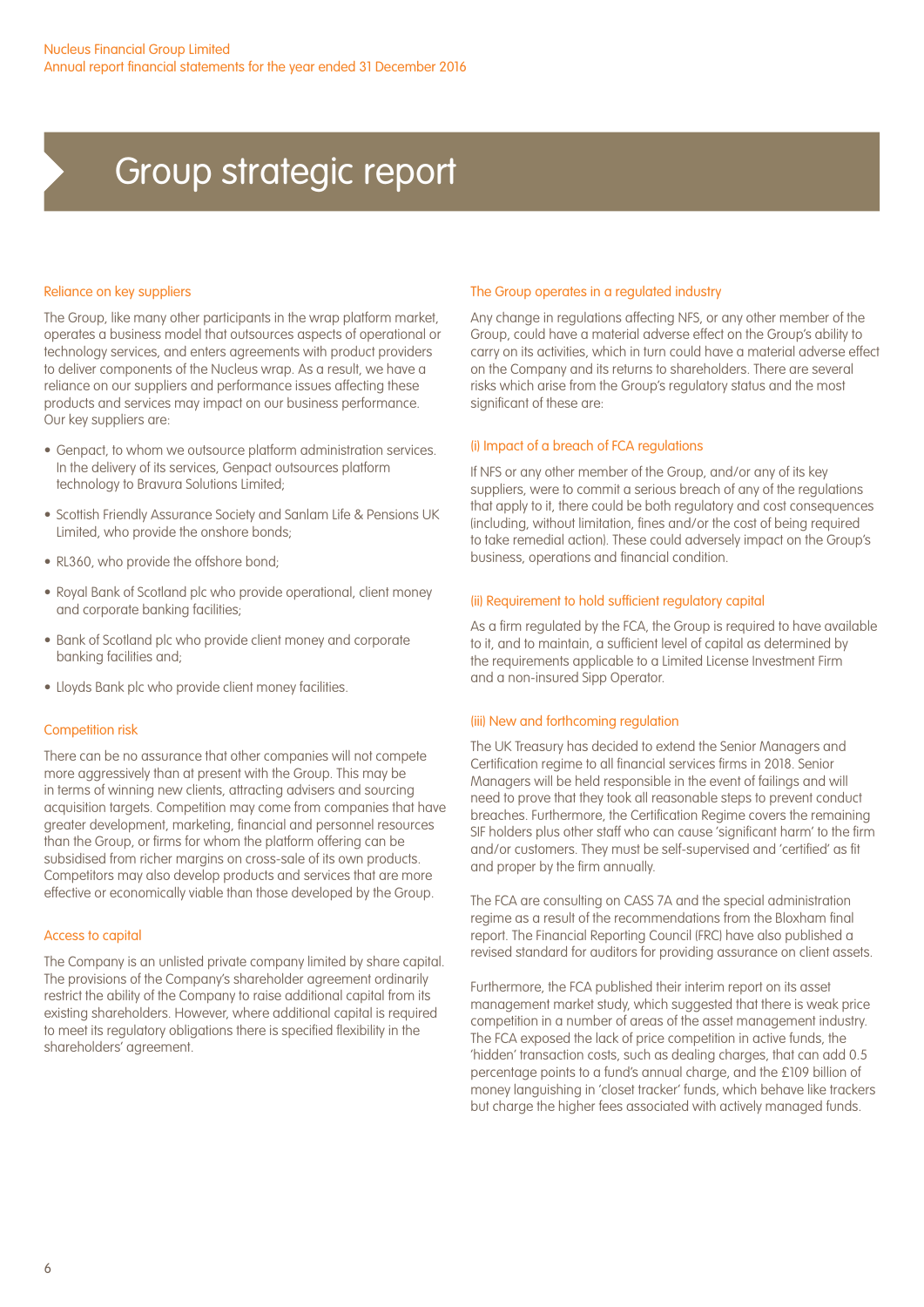### Group strategic report

The regulatory stage at European level has also brought and is bringing into force regulations that will affect the operations of the Group. These include the Fourth Anti-Money Laundering Directive (MLD IV), the revised Markets in Financial Instruments Directive (Mifid II), Packaged Retail Insurance-based Investment Products Regulation (PRIIPs) and the General Data Protection Regulation (GDPR).

MLD IV aims to strengthen the anti-money laundering regime across the EU. The main proposed changes are in relation to the definition of 'beneficial owner'; the central registers of beneficial owners; the treatment of politically exposed persons (PEPs); risk assessments; due diligence; and cash transactions.

Mifid II will come into force in January 2018. This is a broad reaching directive and regulation which will affect many areas of the business. The main changes required are in product governance, client reporting and transaction reporting.

The PRIIPs regulation will also come into force in January 2018. This requires standardized key information documents, with the aim of providing more clarity and comparability for investors.

GDPR will be effective from May 2018. The concept of accountability is at the heart of the GDPR rules: it means that organisations will need to be able to demonstrate that they have analysed the GDPR's requirements in relation to their processing of personal data and that they have implemented a system or program that allows them to achieve compliance. Consent must be clear and distinguishable from other matters and provided in an intelligible and easily accessible form, using clear and plain language. It must be as easy to withdraw consent as it is to give.

### Risk management framework

The Board's objective regarding risk management is to deliver the Group's strategy and business plan supported by a robust, scalable and enterprise-wide governance, risk management and control framework. Consequently, in assigning risk management responsibilities, the Group operates an approach to risk management that is commonly referred to as the "three lines of defence" model.

The activities within each of the three lines are:

#### • First line of defence

Business lines have responsibility for managing their identified risks through a sound set of processes and controls.

• Second line of defence

The risk, compliance and finance functions constitute the major part of the second line of defence and are predominantly oversight functions.

The roles of the second line functions are to develop and maintain the risk management policies and framework, and review the effectiveness of the performance of the risk management practices by operational management through effective assurance reporting. The second line also provides support and advice to the business risk owners in reporting risk-related information within the Group, including management information on risk and assurance matters to the Audit and Risk Committees and the Board.

#### • Third line of defence

The Group engages Grant Thornton as an appointed internal audit function to serve as its third line of defence and to obtain independent assurance on the effectiveness of its control environment. Internal audit, through a risk based approach, provides assurance to the Audit and Risk Committees and the Board on how effectively risks are assessed and managed. Findings arising from these audit processes are reported to both the Audit and Risk Committee and the Board.

The Group also engages external audit to deliver independent assurance for the purposes of its CASS handbook arrangements and statutory financial management obligations.

Outlined below are the specific principal financial risks and uncertainties faced by the Group

#### Exposure to securities markets

The Group's income is derived from a tiered basis point fee that is applied to client assets under management. This income is exposed to the value of the underlying investment assets which can be affected by market movements. Although some of this risk is mitigated within components of the cost base, the Group is ultimately exposed to volatility in its financial results because of market movements beyond its control.

#### Liquidity risk

Liquidity risk is the risk that a company will fail or incur losses because it is unable to secure the necessary funds or is forced to obtain funds at higher interest rates than under normal conditions due to a mismatch between the maturity profile of its assets and its liabilities. The Group manages its liquidity risk through an ongoing evaluation of its working capital requirements against available cash balances and credit facilities. Liquidity risk is managed within the risk appetites set by the Board on an annual basis.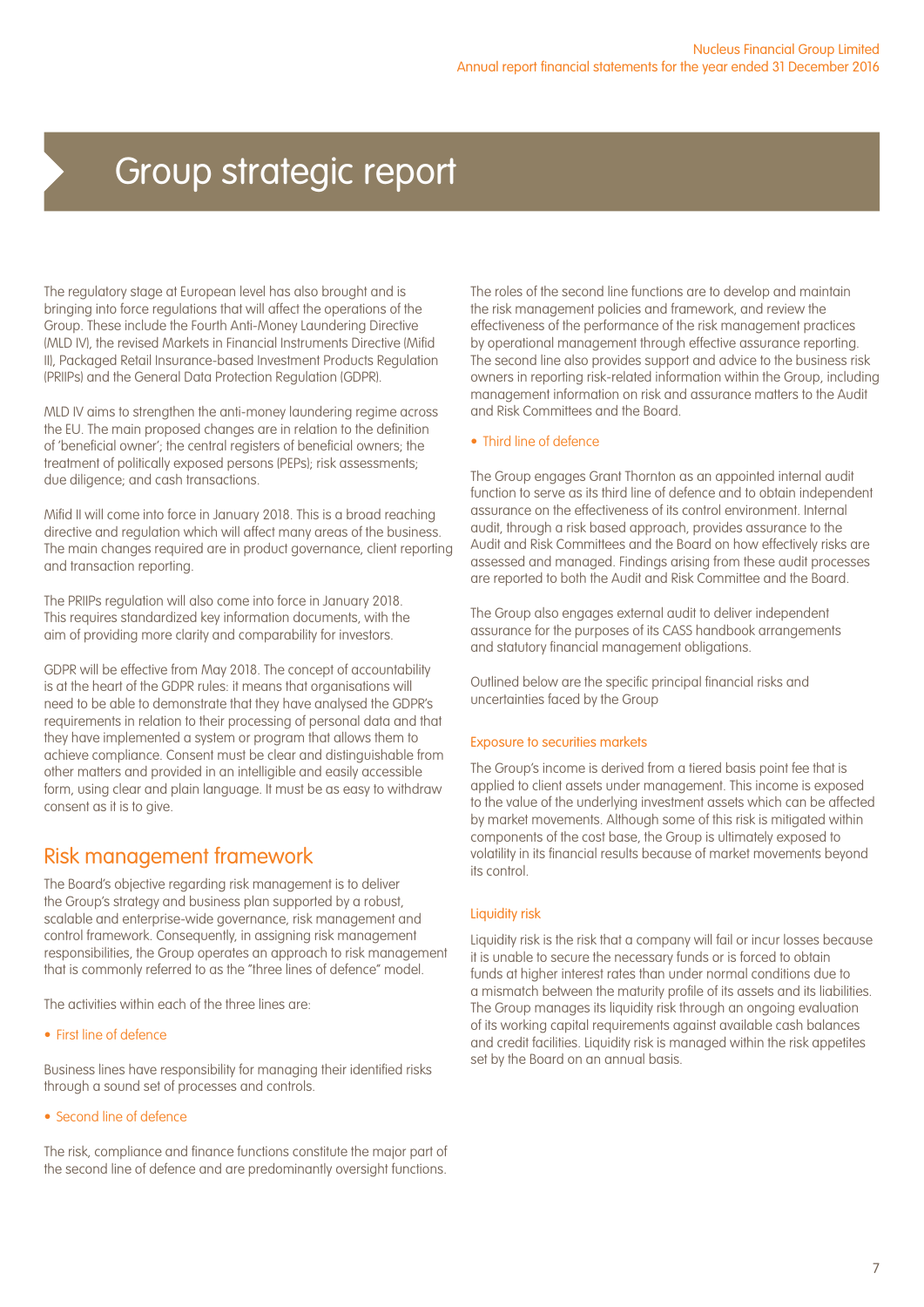### Group Strategic report

#### Operational risk

The nature of the activities performed by the Group is such that a degree of operational risk is unavoidable in relation to losses that could be incurred by the Group or by others because of errors or omissions for which the Group is ultimately liable. The Group operates a risk framework through which it can systematically identify actual and potential risk events and seeks to put in place appropriate policies and controls as safeguards. Operational risk is managed within the risk appetites set by the Board on an annual basis. Additional information can be found in our Pillar 3 disclosures.

#### Credit risk

The Group holds the surplus of corporate cash balances over and above its working capital requirements on deposit with its corporate banking services providers, Royal Bank of Scotland plc and Bank of Scotland plc. The Group is therefore exposed to counterparty credit risk and a failure of either bank would impact the Group's resources and its ability to meet its solvency and liquidity requirements. Credit risk is managed within the risk appetites set by the Board on an annual basis.

### Financial key performance indicators

The consolidated profit after tax for the financial year was £3,387,184 (2015 - £4,300,354). This was in line with Directors' expectations. The key performance indicators the Board uses to assess financial performance are:

|                               | 2016            | 2015           |
|-------------------------------|-----------------|----------------|
| Assets under management       | £11,143,757,484 | £9,068,788,558 |
| Turnover                      | £33,280,687     | £28,956,914    |
| Consolidated operating profit | £4,316,813      | £4,793,652     |
| Consolidated profit after tax | £3,387,184      | £4,300,354     |
| Consolidated net assets       | £16,191,167     | £12,166,622    |

The Directors also monitor the regulatory capital position of the Group on an ongoing basis.

### Going concern

With regard to the assessment of the Group and Company's ability to continue as a going concern, the Directors evaluate this taking into account:

- the latest business plan projections of the Group and the Company, stressed for significant events that would have a material impact on the Group and the Company's profitability, liquidity, solvency and its regulatory capital position;
- actual performance to date;
- access to capital to meet operational and regulatory requirements;
- known risks and uncertainties in relation to known and prospective regulatory developments and possible interventions;
- known risks and uncertainties with consideration of the impact of these on the Group's solvency and liquidity position;
- known and expected changes in the regulatory environment impacting on platform operators; and
- the results of the Group's ICAAP which is formally reviewed annually and approved by the Directors.

The Directors also consider their approach to assessing the Group and the Company's ability to continue as a going concern with reference to guidance from the Financial Reporting Council and the recommendations from the Sharman Inquiry of 2012 which sought to identify lessons for companies and auditors addressing going concern and liquidity risks following the credit crisis.

Having regard to these matters, the Directors believe it is appropriate to prepare the financial statements on a going concern basis.

This report was approved by the board on 31 March 2017 and signed on its behalf.

D R Ferguson Director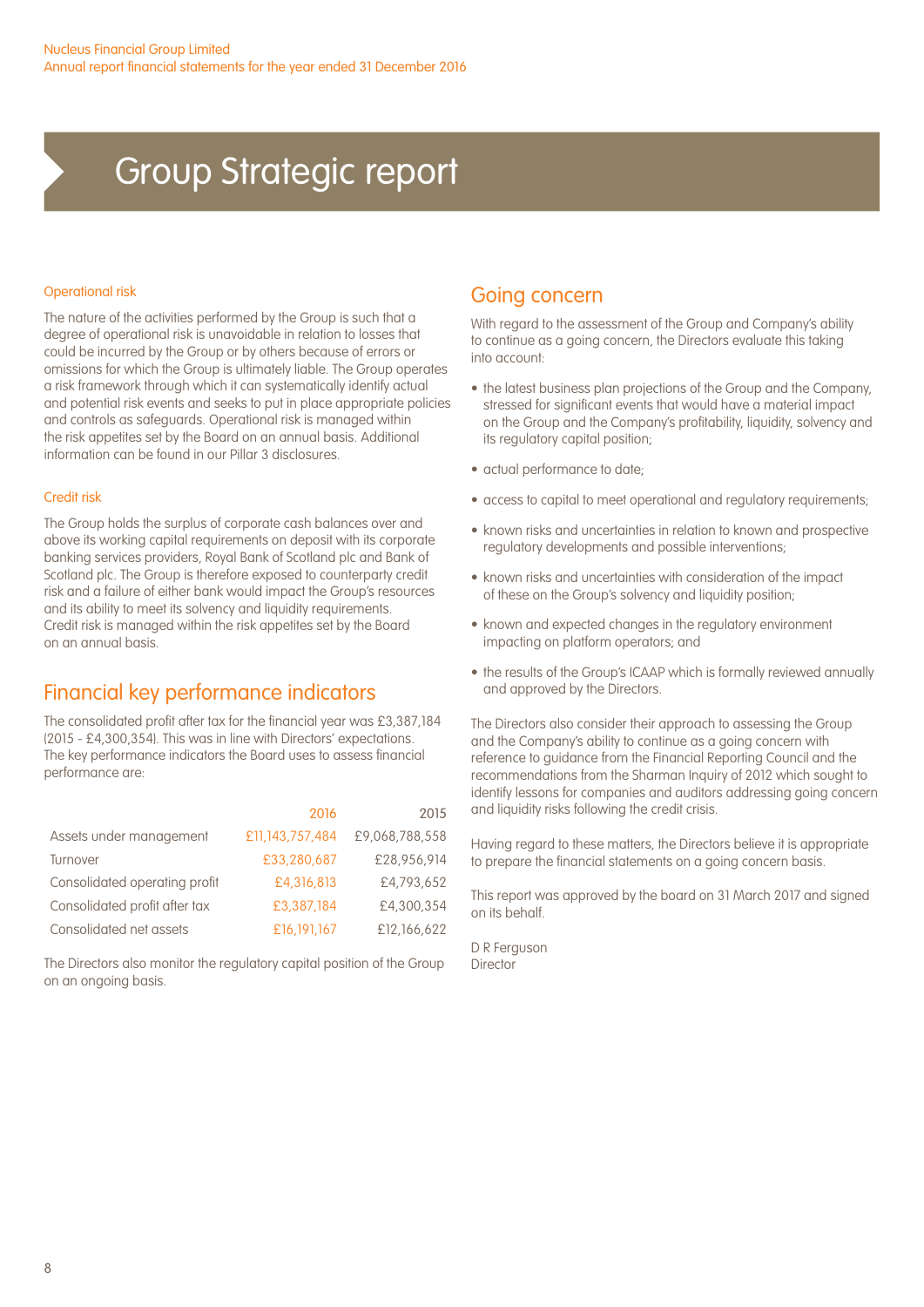### Directors' report

The directors present their report and the financial statements for the year ended 31 December 2016.

### Directors' responsibilities statement

The directors are responsible for preparing the Group Strategic Report, the Directors' Report and the consolidated financial statements in accordance with applicable law and regulations.

Company law requires the directors to prepare financial statements for each financial year. Under that law the directors have elected to prepare the financial statements in accordance with applicable law and United Kingdom Accounting Standards (United Kingdom Generally Accepted Accounting Practice), including Financial Reporting Standard 102 'The Financial Reporting Standard applicable in the UK and Republic of Ireland'. Under Company law the directors must not approve the financial statements unless they are satisfied that they give a true and fair view of the state of affairs of the Company and the Group and of the profit or loss of the Group for that period. In preparing these financial statements, the directors are required to:

- select suitable accounting policies for the Group's financial statements and then apply them consistently;
- make judgments and accounting estimates that are reasonable and prudent;
- state whether applicable UK Accounting Standards have been followed, subject to any material departures disclosed and explained in the financial statements;
- prepare the financial statements on the going concern basis unless it is inappropriate to presume that the Group will continue in business.

The directors are responsible for keeping adequate accounting records that are sufficient to show and explain the Company's transactions and disclose with reasonable accuracy at any time the financial position of the Company and the Group and enable them to ensure that the financial statements comply with the Companies Act 2006. They are also responsible for safeguarding the assets of the Company and the Group and hence for taking reasonable steps for the prevention and detection of fraud and other irregularities.

The directors are responsible for the maintenance and integrity of the corporate and financial information included on the Group's website. Legislation in the United Kingdom governing the preparation and dissemination of financial statements and other information included in Directors' Reports may differ from legislation in other jurisdictions.

The work carried out by the auditors does not involve consideration of these matters and, accordingly, the auditors accept no responsibility for any changes that may have occurred to the financial statements since they were initially presented on the website.

### **Directors**

The directors who served during the year were:

- A C D Bloch (resigned 31 May 2016)
- P R Bradshaw (deceased 12 January 2017)
- D R Ferguson
- S J Geard
- J P Gibson
- J C Polin (appointed 7 July 2016)
- J A A Samuels (Chairman)
- M D Seddon
- S J Tucker

L van der Walt (resigned 20 January 2016)

### Future developments

The Company is aware of the recent activity in the sector concerning the intended float or disposal of platform operations from some of our competitors. The Company continues to believe that open-architecture, independent wrap platforms support the delivery of fair and consistent financial advice outcomes for clients and as a result remains committed to its core purpose of providing platform technology and associated operations to its user base. Over the coming years the Company expects to launch a number of significant new features that will enhance user experience, improve financial adviser productivity and boost client outcomes.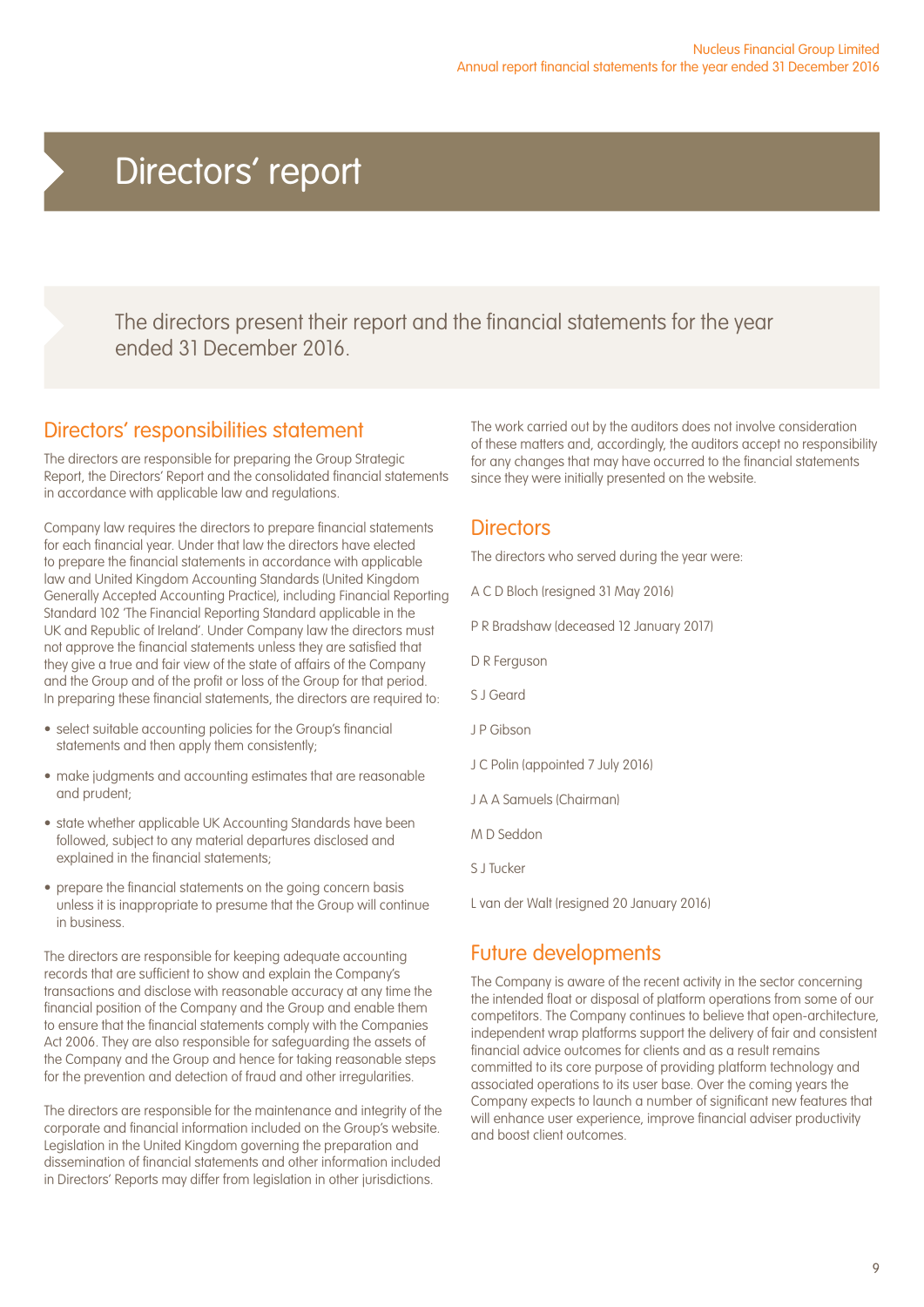### Directors' report

Nucleus IFA Company ("NIFAC") (the investment company through which many adviser shareholders hold their investment in Nucleus) continues to consider its future role and we will continue to support its decision-making process. At the balance sheet date, the Company provided £434,229 of loan support which is repayable on giving three months' notice at a date no earlier than 31 March 2018.

The Company is taking steps to simplify its legal entity structure and improve the flow of capital and liquidity resources within the Group with a view to creating conditions under which a dividend can be considered in the future.

In order to achieve this the Company will close the NIFAS legal entity by transferring the trade and assets to fellow subsidiary NFS on 1 April 2017. To enable NFS to meet its increased capital requirements following the transfer of trade NFS increased its capital resources by way of issue of 5 million £1 ordinary shares to the Company on 29 March 2017.

In addition to this, on 29 March 2017 the Company requested shareholder approval to create distributable reserves through elimination of its accumulated realised losses by way of a capital reduction using the solvency statement procedure.

### Disclosure of information to auditors

Each of the persons who are directors at the time when this Directors' Report is approved has confirmed that:

- so far as the director is aware, there is no relevant audit information of which the Company and the Group's auditors are unaware, and
- the director has taken all the steps that ought to have been taken as a director in order to be aware of any relevant audit information and to establish that the Company and the Group's auditors are aware of that information.

This report was approved by the board on 31 March 2017 and signed on its behalf.

D R Ferguson Director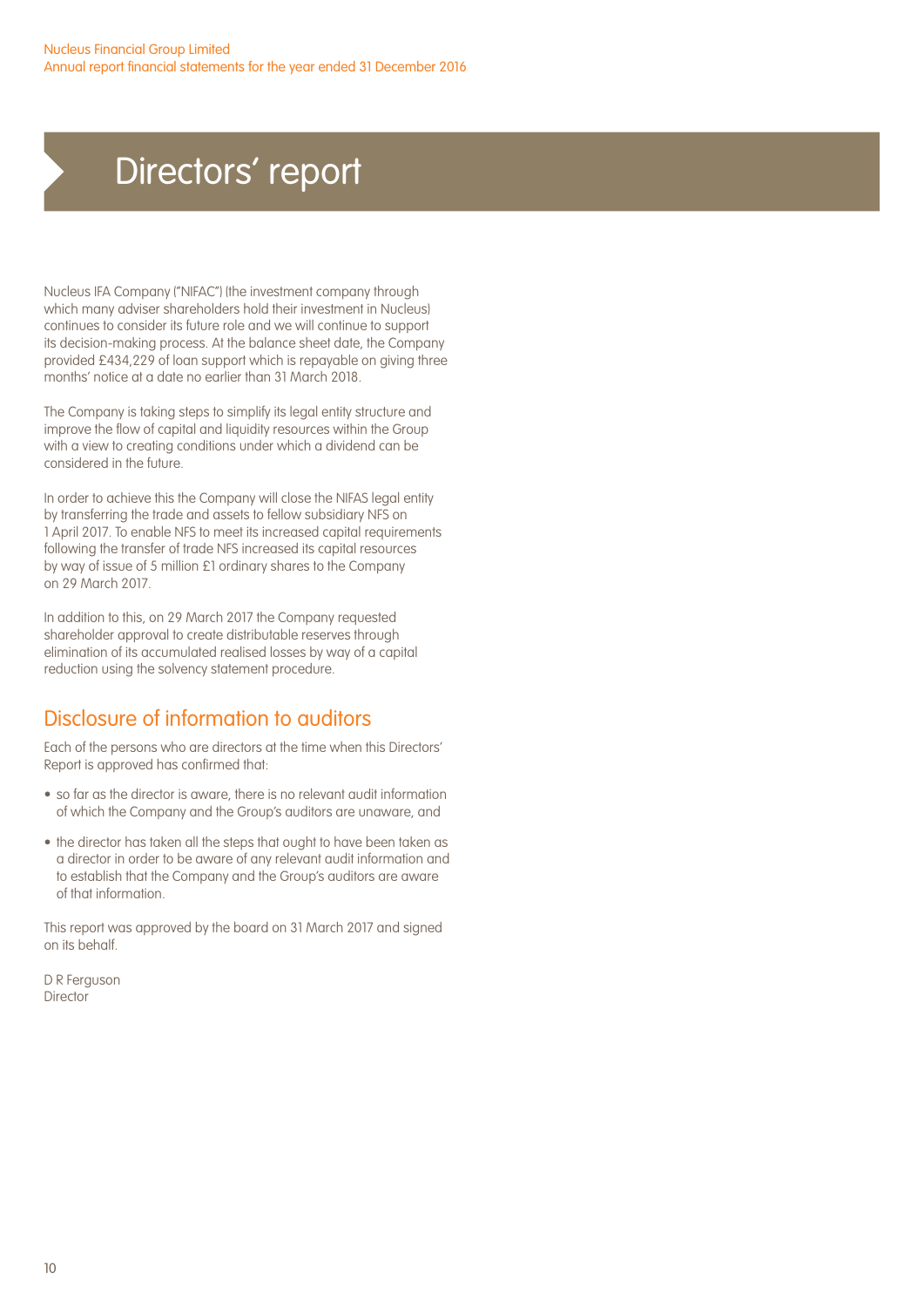## Independent auditors' report

### Independent auditors' report to the members of Nucleus Financial Group Limited

### Report on the financial statements

#### Our opinion

In our opinion, Nucleus Financial Group Limited's group financial statements and company financial statements (the "financial statements"):

- give a true and fair view of the state of the group's and of the company's affairs as at 31 December 2016 and of the group's profit and cash flows for the year then ended;
- have been properly prepared in accordance with United Kingdom Generally Accepted Accounting Practice; and
- have been prepared in accordance with the requirements of the Companies Act 2006.

#### What we have audited

The financial statements, included within the Annual Report and Financial Statements (the "Annual Report") comprise:

- the Consolidated Balance Sheet and the Company Balance Sheet as at 31 December 2016;
- the Consolidated Profit and Loss Account and the Consolidated Statement of Comprehensive Income for the year then ended;
- the Consolidated Statement of Cash Flows for the year then ended;
- the Consolidated Statement of Changes in Equity and the Company Statement of Changes in Equity for the year then ended; and
- the notes to the financial statements, which include a summary of significant accounting policies and other explanatory information

The financial reporting framework that has been applied in the preparation of the financial statements is United Kingdom Accounting Standards, comprising FRS 102 "The Financial Reporting Standard applicable in the UK and Republic of Ireland" (United Kingdom Generally Accepted Accounting Practice) and applicable law.

In applying the financial reporting framework, the directors have made a number of subjective judgements, for example in respect of significant accounting estimates. In making such estimates, they have made assumptions and considered future events.

#### Opinion on other matter prescribed by the Companies Act 2006

In our opinion, based on the work undertaken in the course of the audit:

- the information given in the Strategic Report and the Directors Report for the financial year for which the financial statements are prepared is consistent with the financial statements; and
- the Strategic Report and the Directors Report have been prepared in accordance with applicable legal requirements.

In addition, in light of the knowledge and understanding of the group, the company and their environment obtained in the course of the audit, we are required to report if we have identified any material misstatements in the Strategic Report and the Directors' Report. We have nothing to report in this respect.

#### Other matters on which we are required to report by exception

#### Adequacy of accounting records and information and explanations received

Under the Companies Act 2006 we are required to report to you if, in our opinion:

- we have not received all the information and explanations we required for our audit; or
- adequate accounting records have not been kept, or returns adequate for our audit have not been received from branches not visited by us; or
- the financial statements are not in agreement with the accounting records and returns.

We have no exceptions to report arising from this responsibility.

#### Directors' remuneration

Under the Companies Act 2006 we are required to report to you if, in our opinion, certain disclosures of directors' remuneration specified by law are not made. We have no exceptions to report arising from this responsibility.

#### Responsibilities for the financial statements and the audit

#### Our responsibilities and those of the directors

As explained more fully in the Directors' Responsibilities Statement set out on page 9, the directors are responsible for the preparation of the financial statements and for being satisfied that they give a true and fair view.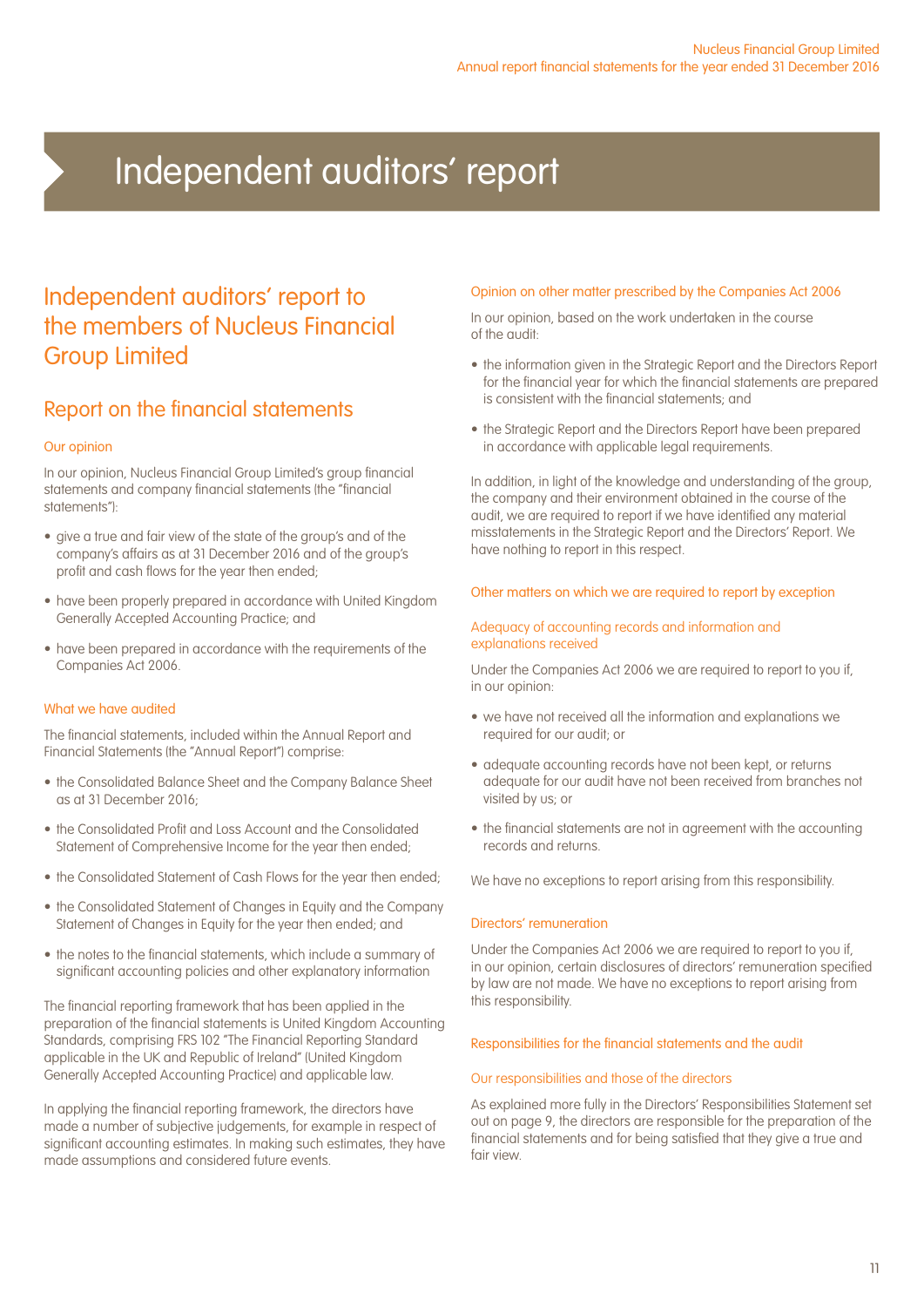### Independent auditors' report

Our responsibility is to audit and express an opinion on the financial statements in accordance with applicable law and International Standards on Auditing (UK and Ireland) ("ISAs (UK & Ireland)"). Those standards require us to comply with the Auditing Practices Board's Ethical Standards for Auditors.

This report, including the opinions, has been prepared for and only for the company's members as a body in accordance with Chapter 3 of Part 16 of the Companies Act 2006 and for no other purpose. We do not, in giving these opinions, accept or assume responsibility for any other purpose or to any other person to whom this report is shown or into whose hands it may come save where expressly agreed by our prior consent in writing.

#### What an audit of financial statements involves

We conducted our audit in accordance with ISAs (UK & Ireland). An audit involves obtaining evidence about the amounts and disclosures in the financial statements sufficient to give reasonable assurance that the financial statements are free from material misstatement, whether caused by fraud or error. This includes an assessment of:

- whether the accounting policies are appropriate to the group's and the company's circumstances and have been consistently applied and adequately disclosed;
- the reasonableness of significant accounting estimates made by the directors; and
- the overall presentation of the financial statements.

We primarily focus our work in these areas by assessing the directors' judgements against available evidence, forming our own judgements, and evaluating the disclosures in the financial statements.

We test and examine information, using sampling and other auditing techniques, to the extent we consider necessary to provide a reasonable basis for us to draw conclusions. We obtain audit evidence through testing the effectiveness of controls, substantive procedures or a combination of both.

In addition, we read all the financial and non-financial information in the Annual Report to identify material inconsistencies with the audited financial statements and to identify any information that is apparently materially incorrect based on, or materially inconsistent with, the knowledge acquired by us in the course of performing the audit. If we become aware of any apparent material misstatements or inconsistencies we consider the implications for our report. With respect to the Strategic Report and Directors' Report, we consider whether those reports include the disclosures required by applicable legal requirements.

Catrin Thomas (Senior Statutory Auditor) for and on behalf of PricewaterhouseCoopers LLP Chartered Accountants and Statutory Auditors Edinburgh 31 March 2017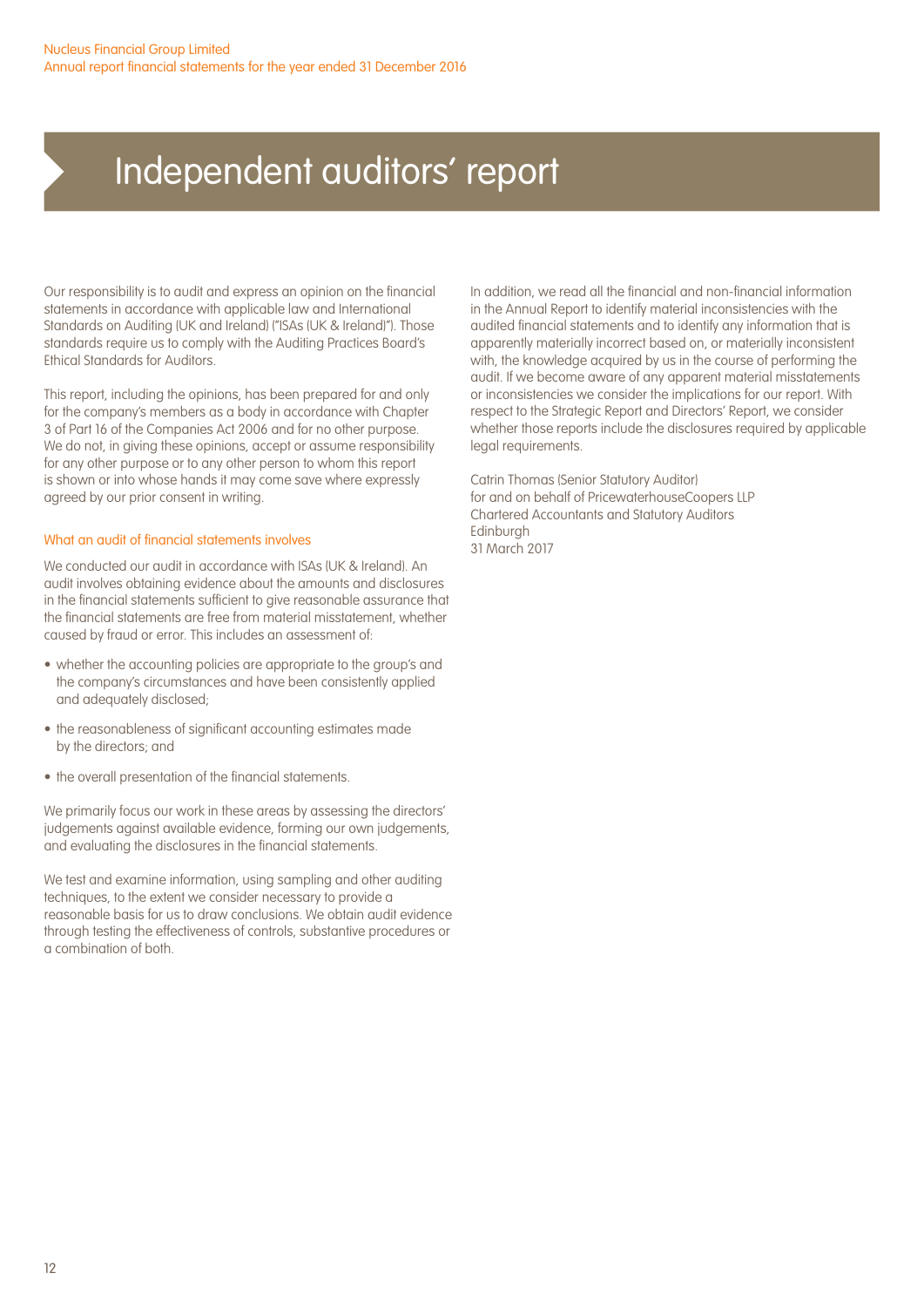## Consolidated profit and loss account

|                                                                        | Note           | 2016<br>£                    | 2015<br>£                    |
|------------------------------------------------------------------------|----------------|------------------------------|------------------------------|
| <b>Turnover</b>                                                        | $\,$ 3 $\,$    | 33,280,687                   | 28,956,914                   |
| Cost of sales                                                          |                | (11,694,434)                 | (10, 522, 674)               |
| <b>Gross profit</b><br>Administrative expenses                         |                | 21,586,253<br>(17, 345, 417) | 18,434,240<br>(14, 521, 780) |
| Other operating income                                                 | $\overline{4}$ | 75,978                       | 877,306                      |
| <b>Operating profit</b>                                                | 5              | 4,316,814                    | 4,789,766                    |
| Interest receivable and similar income                                 | 8              | 12,714                       | 9,491                        |
| Interest payable and similar expenses                                  | 9              | (20)                         | (26,080)                     |
| Profit before taxation                                                 |                | 4,329,508                    | 4,773,177                    |
| Tax on profit                                                          | 10             | (942, 324)                   | (472, 823)                   |
| Profit for the financial year                                          |                | 3,387,184                    | 4,300,354                    |
| Profit for the financial year attributable to:<br>Owners of the parent |                | 3,387,184                    | 4,300,352                    |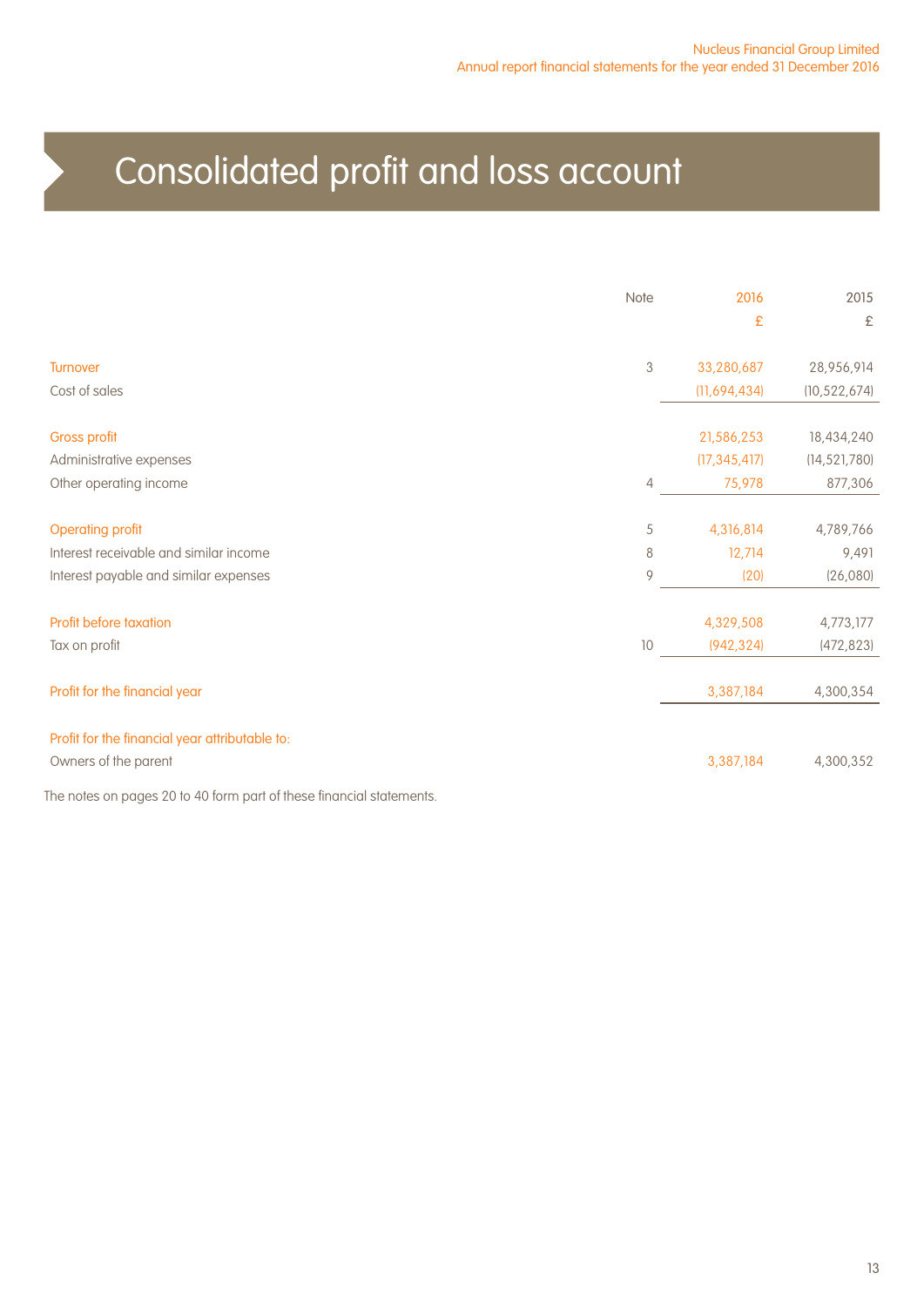## Consolidated statement of comprehensive income

|                                                                                                                   | 2016<br>£             | 2015<br>£              |
|-------------------------------------------------------------------------------------------------------------------|-----------------------|------------------------|
| Profit for the financial year<br>Unrealised loss on investments                                                   | 3,387,184             | 4,300,354              |
| Total comprehensive income for the year                                                                           | (3, 470)<br>3,383,714 | (44, 714)<br>4,255,640 |
| Total comprehensive income attributable to:<br>Owners of the parent                                               | 3,383,714             | 4,255,640              |
| $\alpha \alpha + \alpha \alpha$ film $\alpha + \alpha + \alpha + \alpha$<br>$-1$<br>and the state of the state of |                       |                        |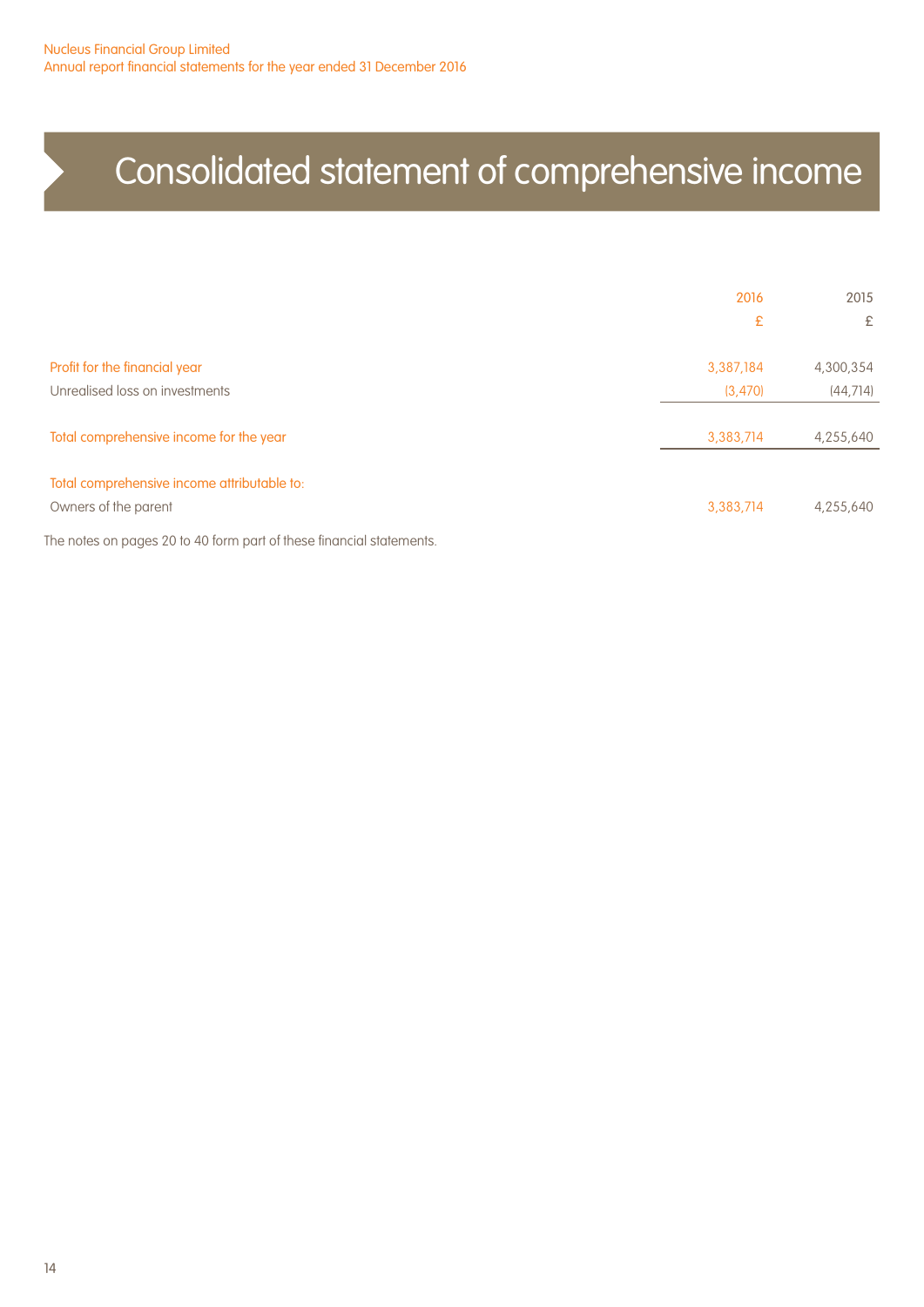### Consolidated balance sheet as at 31 December 2016

|                                                |      |             | 2016          |               | 2015        |
|------------------------------------------------|------|-------------|---------------|---------------|-------------|
|                                                | Note | £           | £             | £             | £           |
| <b>Fixed assets</b>                            |      |             |               |               |             |
| Tangible assets                                | 12   |             | 638,365       |               | 469,208     |
| <b>Current assets</b>                          |      |             |               |               |             |
| Current asset investments                      | 15   | 69,200      |               | 72,670        |             |
| Debtors: amounts falling due within one year   | 14   | 9,870,060   |               | 7,245,243     |             |
| Debtors: amounts falling due after more than   |      |             |               |               |             |
| one year                                       | 14   | 482,061     |               | 366,852       |             |
| Cash at bank and in hand                       | 16   | 13,839,250  |               | 12,858,427    |             |
|                                                |      | 24,260,571  |               | 20,543,192    |             |
| Creditors: amounts falling due within one year | 17   | (8,645,158) |               | (8, 845, 778) |             |
| Net current assets                             |      |             | 15,615,413    |               | 11,697,414  |
| <b>Total assets less current liabilities</b>   |      |             | 16,253,778    |               | 12,166,622  |
| Creditors: amounts falling due after more than |      |             |               |               |             |
| one year                                       | 18   |             | (62, 611)     |               |             |
| Net assets                                     |      |             | 16, 191, 167  |               | 12,166,622  |
| <b>Capital and reserves</b>                    |      |             |               |               |             |
| Called up share capital                        | 21   |             | 21,622        |               | 21,329      |
| Share premium account                          | 22   |             | 15,747,171    |               | 15,746,001  |
| Share based payment reserve                    | 22   |             | 1,930,927     |               | 1,291,559   |
| Fair value reserve                             | 22   |             | 39,444        |               | 42,914      |
| Profit and loss account                        | 22   |             | (1, 547, 997) |               | (4,935,181) |
| Total shareholders' funds                      |      |             | 16, 191, 167  |               | 12,166,622  |

The financial statements were approved and authorised for issue by the board and were signed on its behalf on 31 March 2017.

D R Ferguson **Director**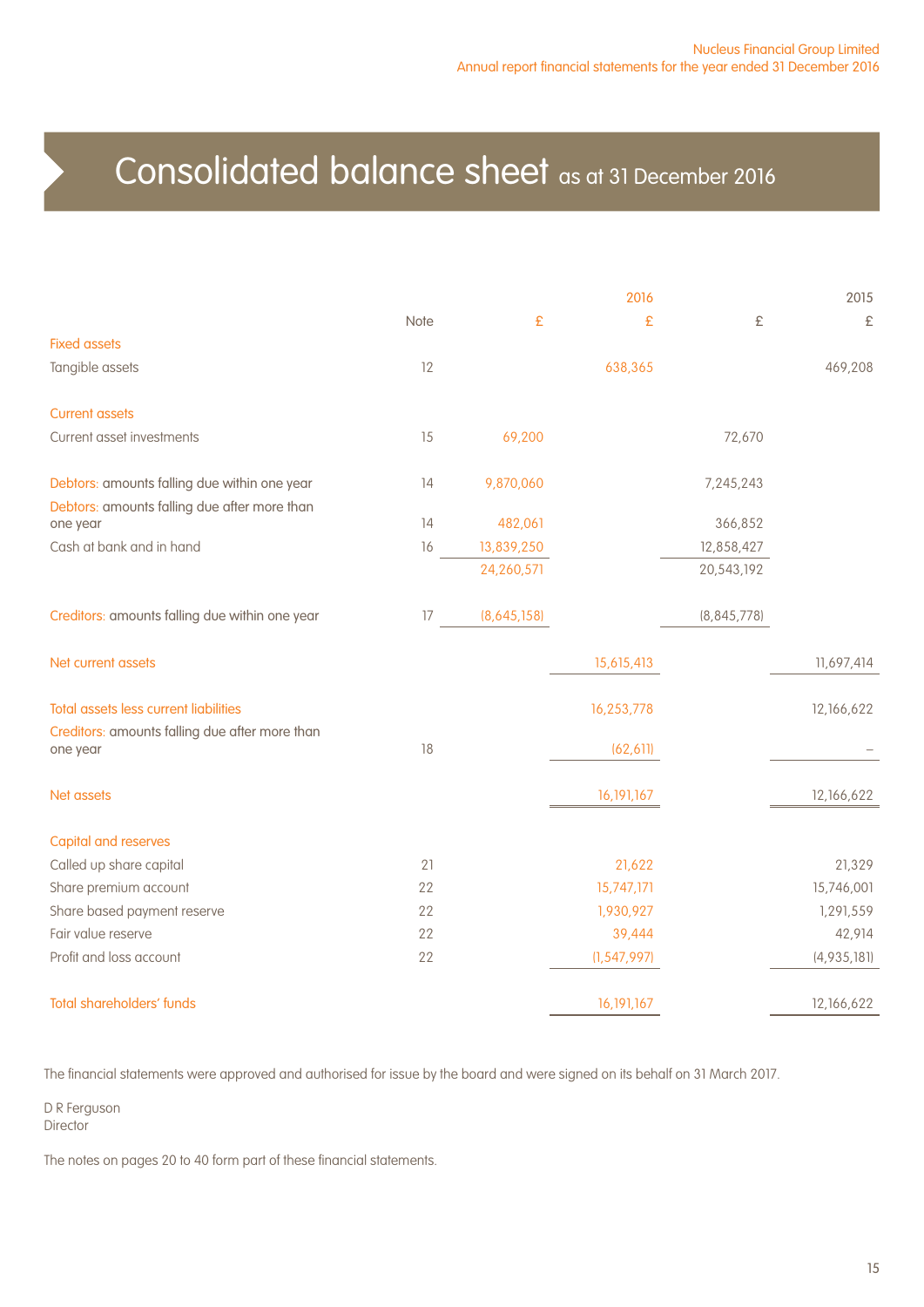## Company balance sheet as at 31 December 2016

|                                                |      |             | 2016        |             | 2015          |
|------------------------------------------------|------|-------------|-------------|-------------|---------------|
|                                                | Note | £           | £           | £           | £             |
| <b>Fixed assets</b>                            |      |             |             |             |               |
| Tangible assets                                | 12   |             | 7,856       |             | 11,578        |
| Investments                                    | 13   |             | 2,645,002   |             | 2,645,002     |
|                                                |      |             | 2,652,858   |             | 2,656,580     |
| <b>Current assets</b>                          |      |             |             |             |               |
| Debtors: amounts falling due within one year   | 14   | 6,931,524   |             | 1,075,855   |               |
| Debtors: amounts falling due after more than   |      |             |             |             |               |
| one year                                       | 14   | 482,061     |             | 2,682,898   |               |
| Cash at bank and in hand                       | 16   | 6,467,238   |             | 8,870,335   |               |
|                                                |      | 13,880,823  |             | 12,629,088  |               |
| Creditors: amounts falling due within one year | 17   | (2,605,196) |             | (1,680,304) |               |
| Net current assets                             |      |             | 11,275,627  |             | 10,948,784    |
| Net assets                                     |      |             | 13,928,485  |             | 13,605,364    |
| <b>Capital and reserves</b>                    |      |             |             |             |               |
| Called up share capital                        | 21   |             | 21,622      |             | 21,329        |
| Share premium account                          | 22   |             | 15,747,171  |             | 15,746,001    |
| Share based payments reserve                   | 22   |             | 1,930,927   |             | 1,291,559     |
| Profit and loss account                        | 22   |             | (3,771,235) |             | (3, 453, 525) |
| <b>Total shareholders' funds</b>               |      |             | 13,928,485  |             | 13,605,364    |

The financial statements were approved and authorised for issue by the board and were signed on its behalf on 31 March 2017.

D R Ferguson **Director**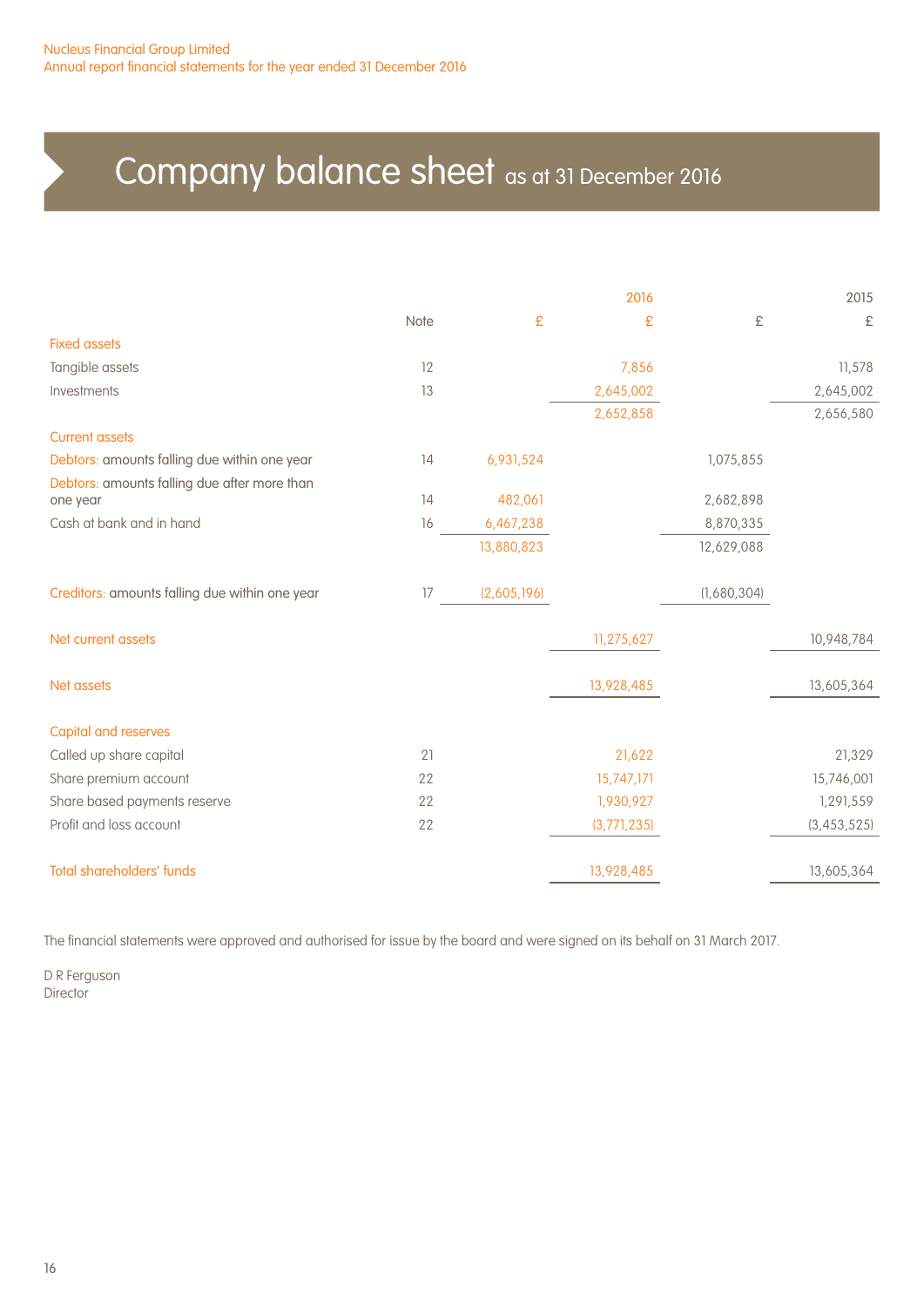## Consolidated statement of changes in equity

|                                   |                            |                          | Share based        |                       |                            |              |
|-----------------------------------|----------------------------|--------------------------|--------------------|-----------------------|----------------------------|--------------|
|                                   | Called up share<br>capital | Share premium<br>account | payment<br>reserve | Fair value<br>reserve | Profit and loss<br>account | Total equity |
|                                   | £                          | £                        | £                  | £                     | £                          | £            |
| At 1 January 2016                 | 21,329                     | 15,746,001               | 1,291,559          | 42,914                | (4,935,181)                | 12,166,622   |
| Profit for the financial year     |                            |                          |                    |                       | 3,387,184                  | 3,387,184    |
| Unrealised loss on<br>investments |                            |                          |                    | (3,470)               |                            | (3,470)      |
| Share based payments<br>charge    |                            |                          | 639,368            |                       |                            | 639,368      |
| Shares issued during<br>the year  | 293                        | 1,170                    |                    |                       |                            | 1,463        |
| At 31 December 2016               | 21,622                     | 15,747,171               | 1,930,927          | 39,444                | (1, 547, 997)              | 16, 191, 167 |
|                                   |                            |                          |                    |                       |                            |              |
| At 1 January 2015                 | 20,885                     | 15,744,226               | 750,733            | 87,628                | (9, 235, 535)              | 7,367,937    |
| Profit for the financial year     |                            |                          |                    |                       | 4,300,354                  | 4,300,354    |
| Unrealised loss on<br>investments |                            |                          |                    | (44, 714)             |                            | (44, 714)    |
| Share based payments<br>charge    |                            |                          | 540,826            |                       |                            | 540,826      |
| Shares issued during<br>the year  | 444                        | 1,775                    |                    |                       |                            | 2,219        |
|                                   |                            |                          |                    |                       |                            |              |
| At 31 December 2015               | 21,329                     | 15,746,001               | 1,291,559          | 42,914                | (4,935,181)                | 12,166,622   |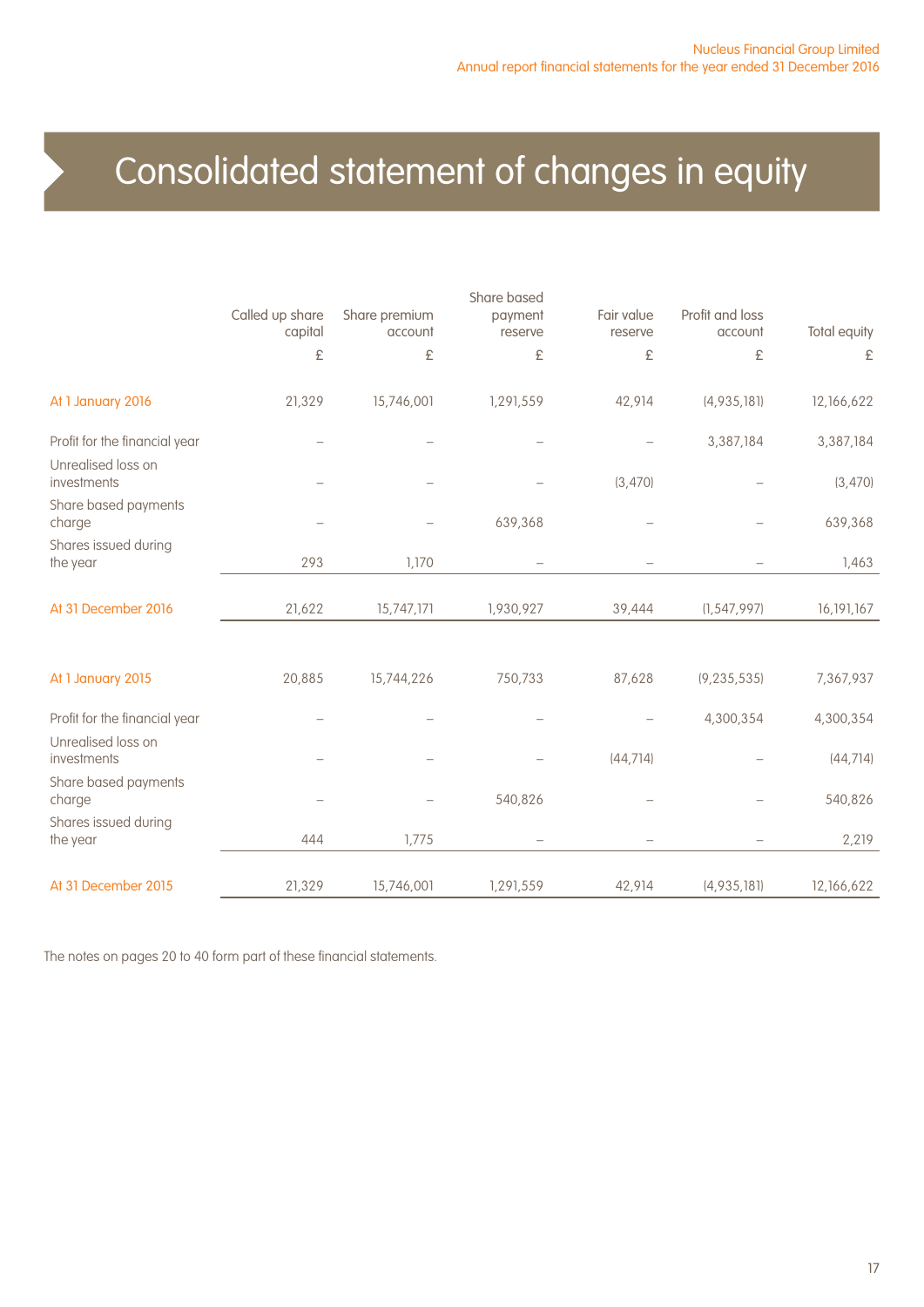## Company statement of changes in equity

|                               | Called up share<br>capital | Share premium<br>account | Share based<br>payment<br>reserve | Profit and loss<br>account | Total equity |
|-------------------------------|----------------------------|--------------------------|-----------------------------------|----------------------------|--------------|
|                               | £                          | £                        | £                                 | £                          | £            |
| At 1 January 2016             | 21,329                     | 15,746,001               | 1,291,559                         | (3,453,525)                | 13,605,364   |
| Loss for the financial year   |                            |                          |                                   | (317,710)                  | (317,710)    |
| Share based payments charge   |                            |                          | 639,368                           |                            | 639,368      |
| Shares issued during the year | 293                        | 1,170                    |                                   |                            | 1,463        |
| At 31 December 2016           | 21,622                     | 15,747,171               | 1,930,927                         | (3,771,235)                | 13,928,485   |
|                               |                            |                          |                                   |                            |              |
| At 1 January 2015             | 20,885                     | 15,744,226               | 750,733                           | (1,810,274)                | 14,705,570   |
| Loss for the financial year   |                            |                          |                                   | (1,643,251)                | (1,643,251)  |
| Share based payments charge   |                            |                          | 540,826                           |                            | 540,826      |
| Shares issued during the year | 444                        | 1,775                    |                                   |                            | 2,219        |
| At 31 December 2015           | 21,329                     | 15,746,001               | 1,291,559                         | (3,453,525)                | 13,605,364   |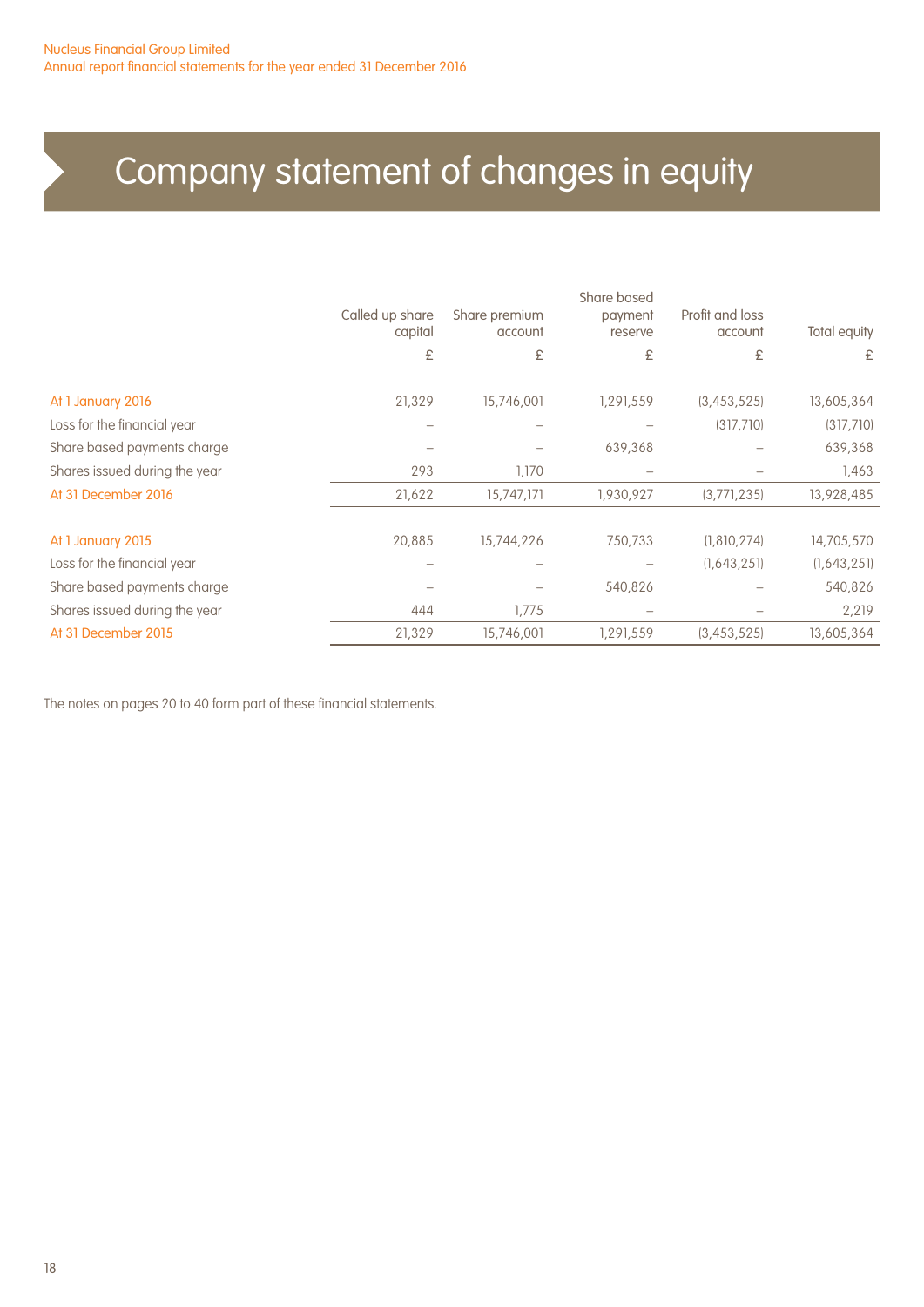## Consolidated statement of cash flows

|                                                        | 2016        | 2015          |
|--------------------------------------------------------|-------------|---------------|
|                                                        | £           | £             |
| Cash flows from operating activities                   |             |               |
| Profit for the financial year                          | 3,387,184   | 4,300,354     |
| Adjustments for:                                       |             |               |
| Depreciation of tangible assets                        | 262,329     | 182,573       |
| Loss on disposal of tangible assets                    | 147,665     | 3,886         |
| Interest paid                                          | 20          | 26,080        |
| Interest received                                      | (11, 214)   | (9, 49]       |
| Taxation                                               | 942,324     | 472,823       |
| Increase in debtors                                    | (2,451,774) | (1, 282, 194) |
| (Decrease)/increase in creditors                       | (1,046,597) | 3,268,995     |
| (Increase)/decrease in provisions                      | (290, 891)  | 12,737        |
| Share based payment charge                             | 639,368     | 540,826       |
| Corporation tax paid                                   | (135, 448)  |               |
| Unrealised (gain)/loss on foreign currency             | (127)       | 1,457         |
| Net cash generated from operating activities           | 1,442,839   | 7,518,046     |
| Cash flows from investing activities                   |             |               |
| Purchase of tangible fixed assets                      | (453, 786)  | (313, 348)    |
| Interest received                                      | 11,214      | 9,491         |
| Net cash used in investing activities                  | (442, 572)  | (303, 857)    |
| Cash flows from financing activities                   |             |               |
| Issue of ordinary shares                               | 1,463       | 2,219         |
| Repayment of overdraft                                 |             | (1, 133, 939) |
| Repayment of finance leases                            | (21, 014)   | (8,907)       |
| Interest paid                                          | (20)        | (26,080)      |
| Net cash used in financing activities                  | (19, 571)   | (1,166,707)   |
| Net increase in cash and cash equivalents              | 980,696     | 6,047,482     |
| Cash and cash equivalents at beginning of year         | 12,858,427  | 6,812,402     |
| Unrealised gain/(loss) on foreign currency             | 127         | (1, 457)      |
| Cash and cash equivalents at the end of year           | 13,839,250  | 12,858,427    |
| Cash and cash equivalents at the end of year comprise: |             |               |
| Cash at bank and in hand                               | 13,839,250  | 12,858,427    |
|                                                        | 13,839,250  | 12,858,427    |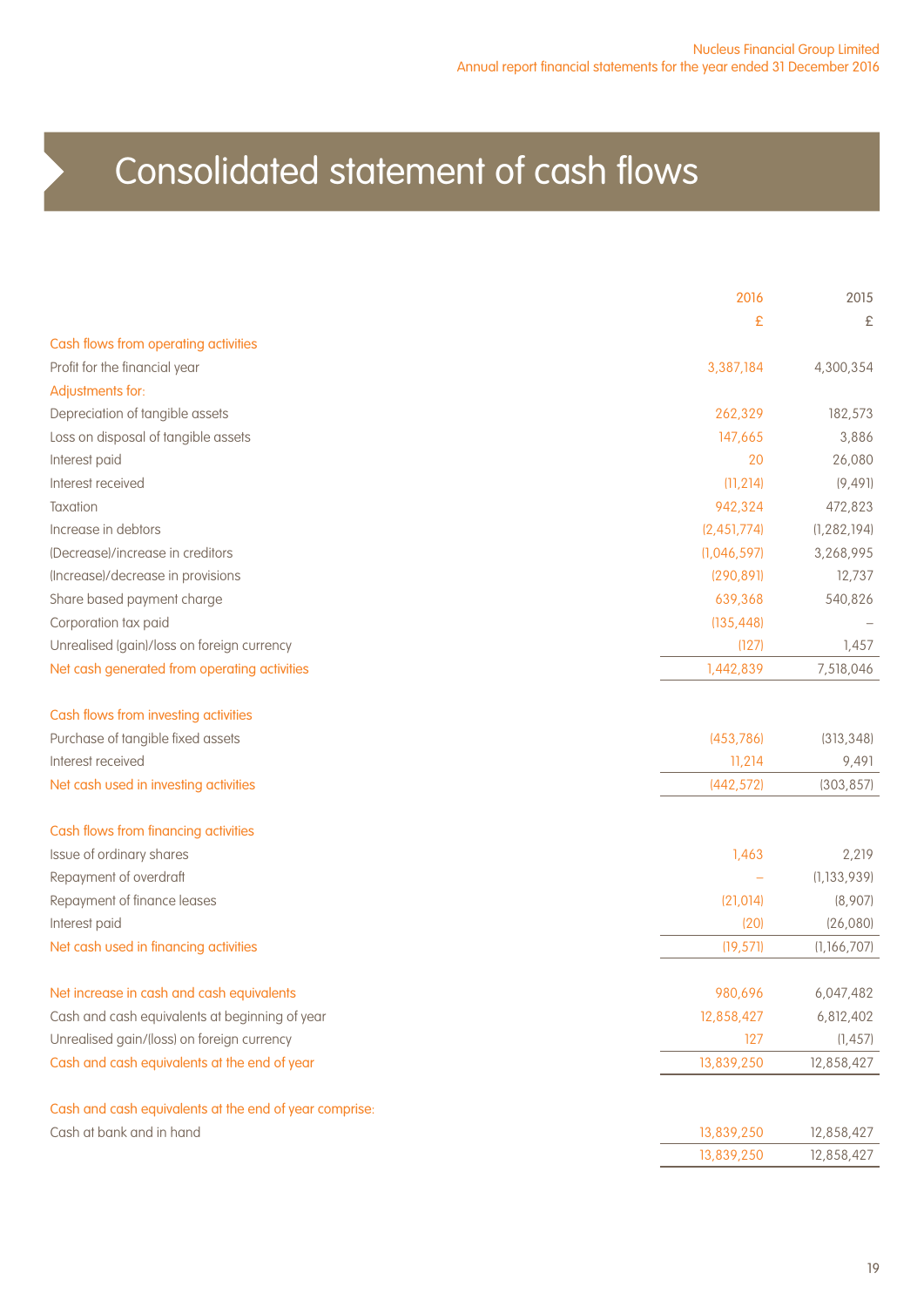#### 1. Accounting policies

#### 1.1 Basis of preparation of financial statements

The financial statements of the Group and the Company have been prepared in compliance with United Kingdom Accounting Standards, including FRS 102 and the Companies Act 2006, under the provision of the Large and Medium-sized Companies and Groups (Accounts and Reports) Regulations 2008 (SI 2008/410).

The Company's and the Group's financial statements have been prepared on a going concern basis, under the historical cost convention as modified by the recognition of certain financial assets measured at fair value. The preparation of financial statements in conformity with FRS 102 requires the use of certain critical accounting estimates. It also requires management to exercise its judgement in the process of applying the Company's accounting policies. The areas involving a higher degree of judgement or complexity, or areas where assumptions and estimates are significant to the financial statements are disclosed in note 2.

#### 1.2 Basis of consolidation

The consolidated financial statements incorporate the financial statements of the Company and all its subsidiary undertakings. As a consolidated profit and loss account is published, the Company has taken advantage of the exemption contained within section 408 of the Companies Act 2006 not to present its own profit and loss account. All profits or losses on intra-group transactions have been eliminated on consolidation. Uniform accounting policies have been applied across the Group.

#### 1.3 Going concern

After reviewing the Group and the Company's forecasts and projections, the Directors have a reasonable expectation that the Group and the Company has adequate resources to continue in operational existence for at least 12 months from the date of signing of the financial statements. The Group and the Company therefore continues to adopt the going concern basis in preparing its financial statements.

#### 1.4 Exemptions for qualifying entities under FRS 102

FRS 102 allows a qualifying entity certain disclosure exemptions. The Group financial statements have not taken advantage of any available exemption for qualifying entities. The Company has taken advantage of the exemption from preparing a statement of cash flows on the basis that it is a qualifying entity and the consolidated statement of cash flows, included in these financial statements, includes the Company's cash flow.

#### 1.5 Turnover

Turnover comprises fees earned by the Group from the provision of wrap platform services to UK financial advisers and their clients. Fees are recognised net of Value Added Tax, rebates and discounts and are recorded in the year to which they relate and can be reliably measured. Fees are calculated based on a basis point rate applied daily to assets under administration on the platform.

#### 1.6 Interest income

Interest received is recognised in the profit and loss account as it is earned.

#### 1.7 Expense recognition

Expenditure incurred by the Group is recognised in the year to which it relates. Any expenses relating to a year that have not yet been invoiced are accrued and expenses paid but which relate to future years are classified as prepayments within the balance sheet.

#### 1.8 Finance costs

Interest expense is recognised in the profit and loss account in the year to which it relates.

#### 1.9 Tangible fixed assets

Tangible fixed assets are stated at historic cost less depreciation. Cost includes the original purchase price of the asset and the costs attributable to bringing the asset to its working condition for its intended use. Impairment reviews are performed by Directors at each reporting date. There was no impairment of fixed assets in the year.

Depreciation is charged so as to allocate the cost of the assets less their residual value over their estimated useful lives, using the straightline method.

The estimated useful lives range as follows:

| Short-term leasehold property | 5 years straight line |
|-------------------------------|-----------------------|
| Fixtures and fittings         | 4 years straight line |
| Office equipment              | 3 years straight line |

Gains and losses on disposals are determined by comparing the proceeds with the carrying amount and are recognised in the profit and loss account.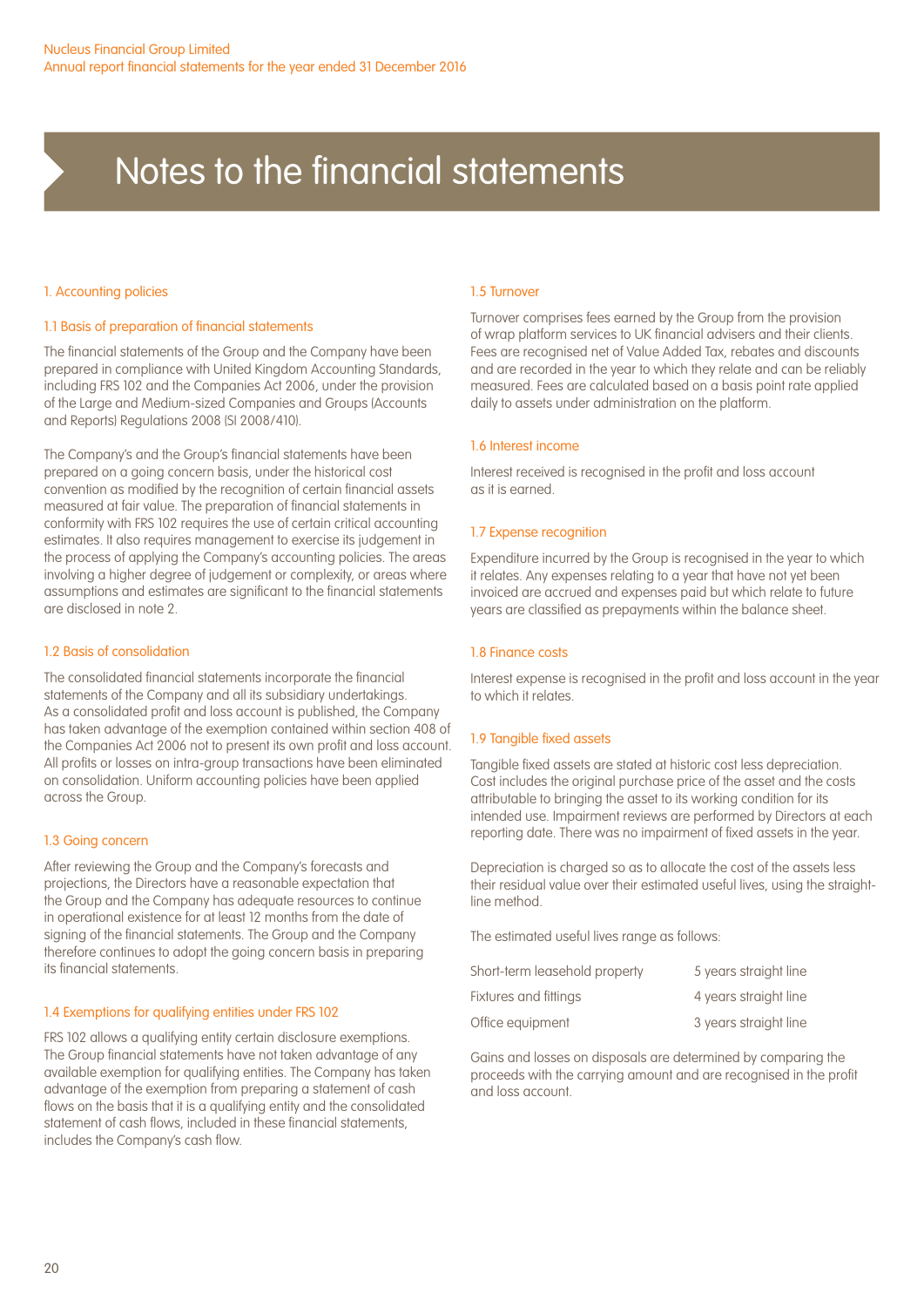#### 1. Accounting policies (continued)

#### 1.10 Fixed asset investments

Investments in subsidiaries are valued at cost less any provision for impairment. At each reporting date, the Directors assess whether there is any indication that an asset may be impaired. If any such indication exists, the Directors will estimate the recoverable amount of the asset. There was no impairment during the year.

#### 1.11 Current asset investments

The Group has investments held by it on the platform for operational purposes. These are recognised and measured at fair value with gains and losses recognised immediately in the statement of comprehensive income.

#### 1.12 Cash and cash equivalents

Cash is represented by cash in hand and deposits with financial institutions repayable without penalty on notice of not more than 24 hours. Cash equivalents are highly liquid investments that mature in no more than three months from the date of acquisition and that are readily convertible to known amounts of cash with insignificant risk of change in value.

#### 1.13 Operating leases

Rentals under operating leases are charged to the profit and loss account on a straight line basis over the lease term.

Incentives received to enter into an operating lease are credited to the profit and loss account, to reduce the lease expense, on a straight line basis over the period of the lease

The Company has taken advantage of the exemption for existing leases at the transition date to continue to recognise these lease incentives on the same basis as previous UK GAAP, on a straight line basis over the period until the date the rent is expected to be adjusted to the prevailing market rate. Accordingly, the FRS 102 accounting policy has been applied to new operating leases entered into since 1 January 2014.

#### 1.14 Finance leases

Where assets are financed by leasing agreements that give rights approximating to ownership, the assets are treated as if they had been purchased outright. The amount capitalised is the present value of the minimum lease payments payable during the lease term. Office equipment acquired under finance leases is depreciated over its useful life of three years on a straight line basis. Depreciation on the relevant assets is charged to the profit or loss account. There was no interest on the finance lease.

#### 1.15 Defined contribution pension scheme

The Company operates a defined contribution pension scheme. The pension charge represents the amounts payable by the Company to the scheme in respect of the year and contributions are recognised as an expense when they are due. Once the contributions have been paid, the Company has no further payment obligations. Amounts not paid are shown in creditors in the balance sheet. The assets of the scheme are held separately from those of the Company in an independently administered fund.

#### 1.16 Employee share ownership plan

#### (a) Share Options

The Company operates two equity-settled share based payment compensation plans, under which the Group receives services from Directors and senior managers as consideration for equity instruments (options) of the Company. These are accounted for in accordance with FRS 102. The fair value of services received in exchange for the grant of options is recognised as an expense over the vesting period of these options.

The total amount to be expensed is determined by reference to the fair value of the options at the grant date and the number of options expected to vest. Service conditions are included in the assumptions about the number of options expected to vest. The relevant charge to the profit and loss account is recognised over the vesting period on a straight line basis.

At the end of each reporting period, the Company revises its estimates of the number of options that are expected to vest to reflect latest expectations on the Group's ability to achieve the specified performance criteria and actual or anticipated leavers from the scheme. The Company recognises the impact of any revision to the prior year's estimates in the profit and loss account, with a corresponding adjustment to equity. When the options are exercised the proceeds received net of any directly attributable transaction costs are credited to share capital and share premium account.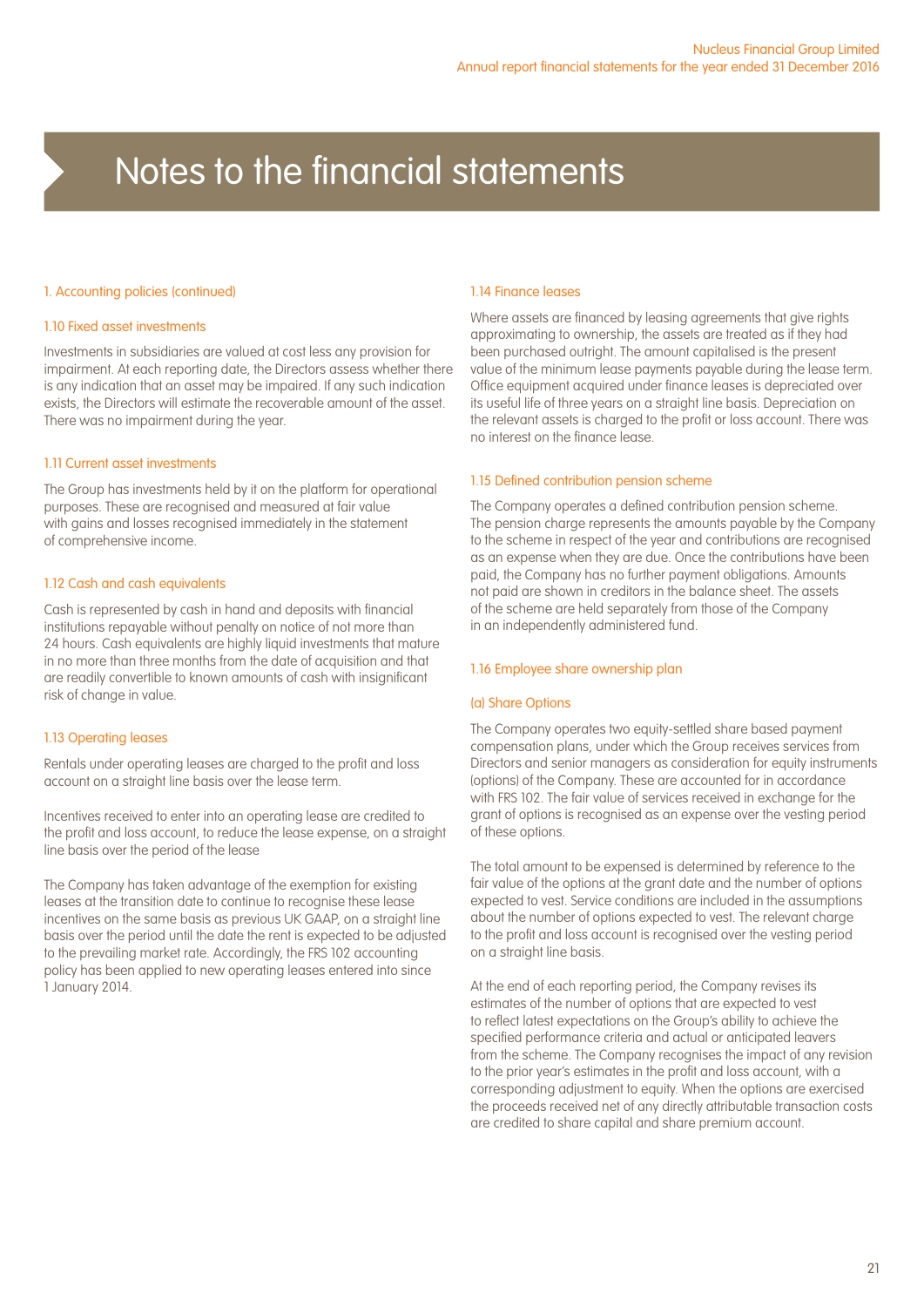#### 1. Accounting policies (continued)

#### (b) Growth Shares

The Company also operates a growth share scheme under which the Company receives services from Directors and staff as consideration for Unrealised G Ordinary Shares. This scheme is accounted for as an equity-settled share based payment in accordance with FRS 102. Consequently, the fair value of services received in exchange for the grant of growth shares is recognised as an expense in the profit and loss account during the vesting period.

During 2016 the Company obtained Shareholder consent to issue 29,257 Unrealised G4 Ordinary Shares. The vesting period associated with the new issue is 31 December 2020.

Unrealised G Ordinary Shares form part of the share capital of the Company, are not transferable, are eligible to receive dividends and do not have any voting rights. Holders of Unrealised G Ordinary Shares are subject to good and bad leaver provisions and enter into individual subscription agreements that specify certain performance targets that are to be achieved during the period to 31 December 2017, 31 December 2019 or 31 December 2020. If these performance targets are met these shares can be deemed by the Company's Remuneration and Nomination Committee to be realised. In addition, a proportion of existing and new Unrealised G Ordinary Shares will not be subject to the requirement to achieve performance targets during the vesting period. The Remuneration and Nomination Committee also has the right to exercise discretion in determining if any awards are due under the Growth Share scheme.

Unrealised G Ordinary Shares are issued in tranches, each tranche determined by the date of issue and the applicable performance conditions attached. As at the date of signing, five tranches of shares have been issued. Realised G Ordinary Shares have the right to participate in any proceeds of a capital distribution amongst shareholders or participate in the proceeds of a sale of the Company should either occur before 31 December 2017 (for G1 and G2 shares), 31 December 2019 (for G3 shares) and 31 December 2020 (for G4 shares). In the event of a listing of the Company on a recognised stock exchange on or before 31 December 2017 (for G1 and G2 shares), 31 December 2019 (for G3 shares) and 31 December 2020 (for G4 shares), whichever is the earlier, any G Ordinary Shares that are deemed to have become Realised are converted into Ordinary Shares at a rate determined by the relative open market values of G Ordinary Shares and Ordinary Shares. In the event of a listing, the Company also has the option to settle the value of the Realised G Ordinary Shares in cash rather than issue Ordinary shares before the listing occurs. The Realised G Ordinary Shares only participate in any capital distribution or sale of the Company to the extent that the value generated exceeds a specified hurdle. This valuation hurdle is also taken into consideration in determining the open market value of a Realised G Ordinary Share.

The total amount to be recognised in the financial statements in respect of the Growth Share scheme is determined by reference to the fair value of the Unrealised G Ordinary Shares at the date of grant, calculated using the Black-Scholes methodology. Details of the assumptions used are included in Note 24. At the end of each reporting period, the Company reviews its estimate of the number of Unrealised G Ordinary Shares that is expected to become realised at 31 December 2017, 31 December 2019 and 31 December 2020 and then recognises the associated charge in the profit and loss account throughout the remainder of the vesting period, with a corresponding adjustment to equity.

#### 1.17 Deferred taxation

Full provision is made for deferred tax assets and liabilities arising from all timing differences between the recognition of gains and losses in the financial statements and recognition in the tax computation.

A net deferred tax asset is recognised only if it can be regarded as more likely than not that there will be suitable taxable profits from which the future reversal of the underlying timing differences can be deducted.

Deferred tax assets and liabilities are calculated at the tax rates expected to be effective at the time the timing differences are expected to reverse, based on tax laws that have been enacted or substantively enacted by the balance sheet date.

Deferred tax assets and liabilities are not discounted.

#### 1.18 Foreign currency

The Group and Company's functional and presentation currency is the Pound Sterling and no rounding is used. Transactions in foreign currencies are recorded at the rate ruling at the date of the transaction. At each year end, foreign currency monetary items are translated using the closing rate. Foreign exchange gains and losses resulting from the settlement of transactions at year end exchange rates of monetary assets denominated in foreign currencies are recognised in the profit and loss account.

#### 1.19 Bad and doubtful debt provision

Full provision is made for debts that are considered to be irrecoverable or unlikely to be recovered within 12 months of the balance sheet date.

#### 1.20 Share capital

Ordinary shares are classified as equity. Incremental costs directly attributable to the issue of new ordinary shares or options are shown in equity as a deduction, net of tax, from the proceeds.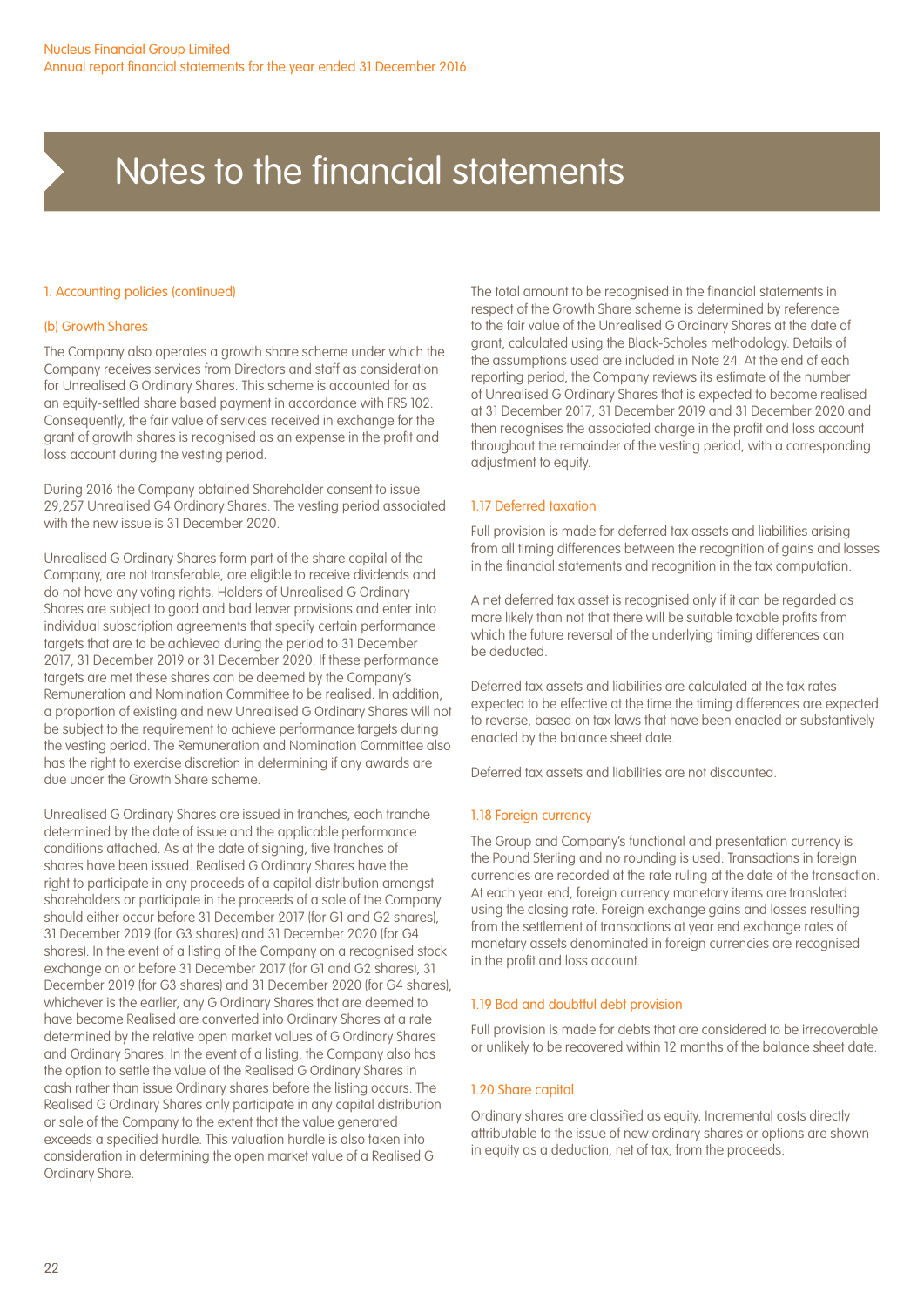#### 1. Accounting policies (continued)

#### 1.21 Share based payments

Where share options are awarded to employees, the fair value of the options at the date of grant is charged to the Profit and Loss Account over the vesting period. Non-market vesting conditions are taken into account by adjusting the number of equity instruments expected to vest at each Balance Sheet date so that, ultimately, the cumulative amount recognised over the vesting period is based on the number of options that eventually vest. Market vesting conditions are factored into the fair value of the options granted. The cumulative expense is not adjusted for failure to achieve a market vesting condition.

The fair value of the award also takes into account non-vesting conditions. These are either factors beyond the control of either party (such as a target based on an index) or factors which are within the control of one or other of the parties (such as the Group keeping the scheme open or the employee maintaining any contributions required by the scheme).

Where the terms and conditions of options are modified before they vest, the increase in the fair value of the options, measured immediately before and after the modification, is also charged to Profit and Loss Account over the remaining vesting period.

Where equity instruments are granted to persons other than employees, the Profit and Loss Account is charged with fair value of goods and services received.

#### 2. Judgments in applying accounting policies and key sources of estimation uncertainty

Estimates and judgements are continually evaluated and are based on historical experience and other factors, including expectations of future events that are believed to be reasonable under the circumstances.

#### Useful economic lives of tangible assets

The annual depreciation charge for tangible fixed assets is sensitive to changes in the estimated useful lives and residual values of the assets. The useful economic lives and residual values are re-assessed annually. They are amended when necessary to reflect current estimates, based on technological advancement, future investments, economic utilisation and the physical condition of the assets. See note 12 for the carrying amount of fixed assets and note 1.9 for the useful economic lives for each class of assets.

#### Impairment of debtors

The Group makes an estimate of the recoverable value of debtors. When assessing impairment of debtors, management considers factors including the ageing profile of debtors and historical experience. Included within other debtors is a balance of cash prefunded on the wrap platform as required by our terms and conditions. Where this prefunding has been outstanding for more than six months, it has been fully provided for.

#### Share-based payments

The Group asesses the fair value of shares under the options and growth share schemes at the grant date using the Black-Scholes model. At the end of each reporting period, the Company revises its estimate of the number of options and shares under the growth share scheme that are expected to vest to reflect latest expectations on the Group's ability to achieve the specified performance criteria and actual or anticipated leavers from the schemes. The Company recognises the impact of any revision to the prior year's estimates in the profit and loss account, with a corresponding adjustment to equity.

#### 3. Turnover

All turnover arose within the United Kingdom.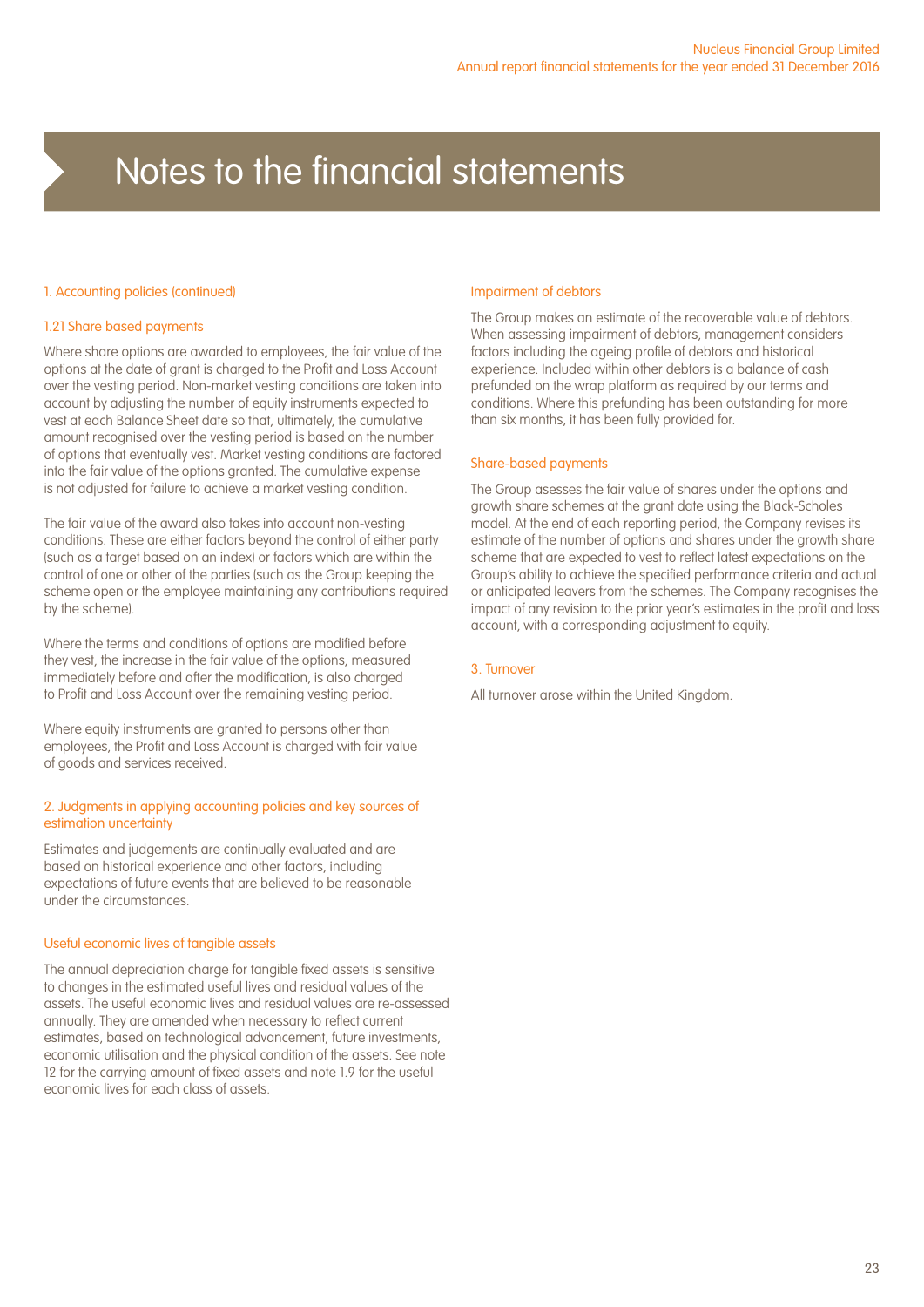#### 4. Other operating income

|                        | 2016         | 2015    |
|------------------------|--------------|---------|
|                        | $\mathbf{P}$ | £       |
| Other operating income | 75,978       | 877,306 |
|                        | 75,978       | 877,306 |

Other operating income includes reimbursement costs which are non-recurring and relate to the firm's costs incurred in the course of our contract with a third-party operational service provider.

#### 5. Operating profit

The operating profit is stated after charging:

|                                                                                                                     | 2016    | 2015    |
|---------------------------------------------------------------------------------------------------------------------|---------|---------|
|                                                                                                                     | £       | £       |
| Movement in bad debt provision                                                                                      | 290,891 | 12,737  |
| Exchange differences                                                                                                | 2,053   | 1,282   |
| Depreciation of tangible fixed assets                                                                               | 262,329 | 182,573 |
| Fees payable to the Group's auditor for the audit of the Company's and subsidiaries'<br>annual financial statements | 75,018  | 102,376 |
| Fees payable to the Group's auditor and its associates for other services to the Group                              |         |         |
| - In respect of the client assets audit                                                                             | 84.705  | 103,191 |
| - In respect of all other services                                                                                  | 71,700  | 112,800 |
| Operating lease rentals                                                                                             | 327,767 | 196,400 |
| Share based payment                                                                                                 | 639,368 | 540,826 |
| Defined contribution pension cost                                                                                   | 714,320 | 588,254 |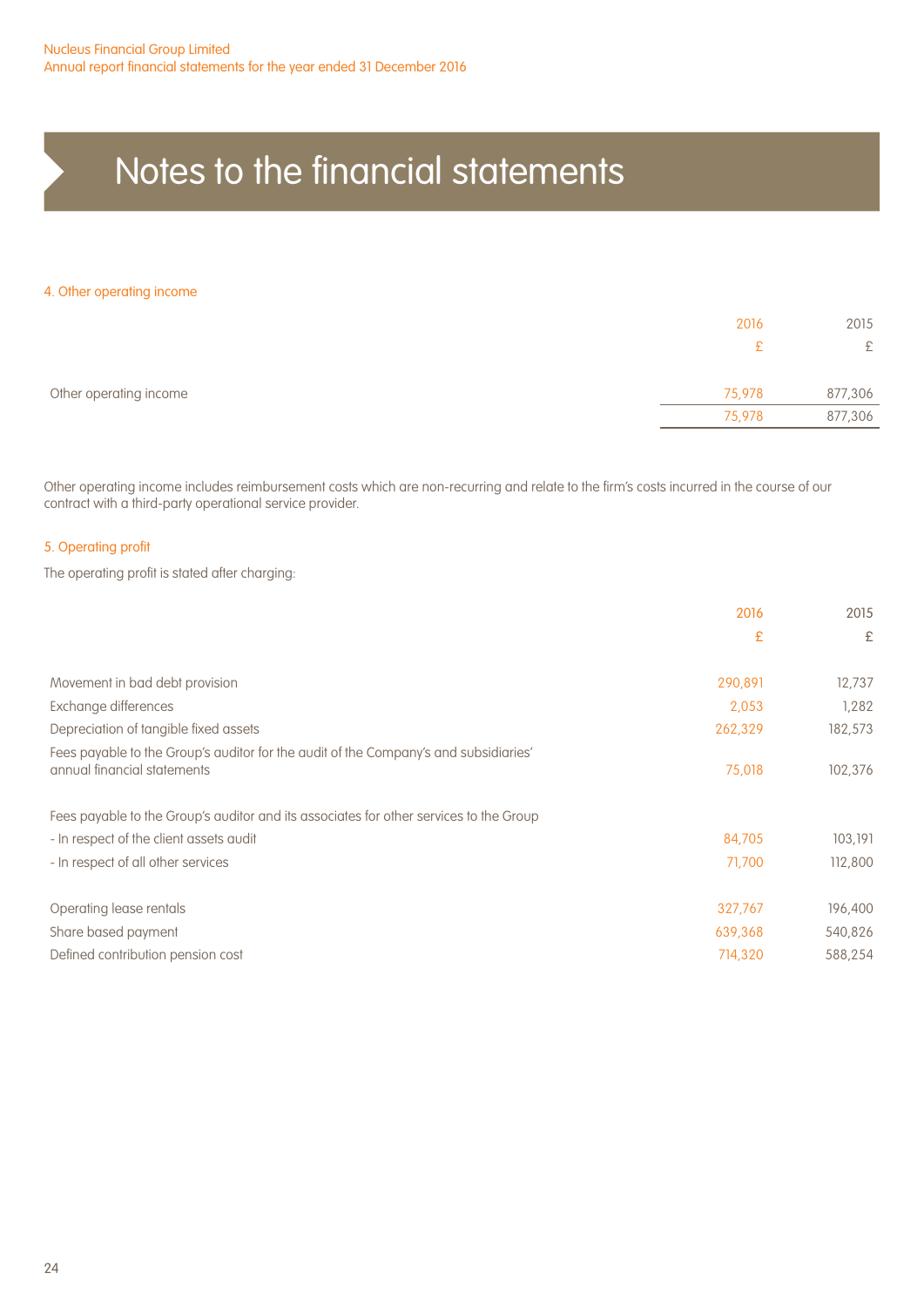#### 6. Employees

Staff costs, including directors' remuneration, were as follows:

|                                | 2016       | 2015      |
|--------------------------------|------------|-----------|
|                                | £          | £         |
| Wages and salaries             | 8,915,863  | 7,372,429 |
| Social security costs          | 1,071,896  | 863,935   |
| Other pension costs            | 714,320    | 588,254   |
| Cost of employee share schemes | 639,368    | 540,826   |
|                                | 11,341,447 | 9,365,444 |

The average monthly number of employees, including the directors, during the year was as follows:

|                                                               | 2016      | 2015      |
|---------------------------------------------------------------|-----------|-----------|
|                                                               | No.       | No.       |
|                                                               |           |           |
| Employees                                                     | 166       | 138       |
|                                                               |           |           |
| 7. Directors' remuneration                                    |           |           |
|                                                               | 2016      | 2015      |
|                                                               | £         | £         |
| Directors' emoluments                                         | 743,826   | 769,711   |
| Company contributions to defined contribution pension schemes | 42,030    | 41,614    |
|                                                               |           |           |
| Cost of Directors' participation in share schemes             | 291,996   | 286,749   |
|                                                               | 1,077,852 | 1,098,074 |

During the year retirement benefits were accruing to 2 directors (2015 - 2) in respect of defined contribution pension schemes.

The highest paid director received remuneration of £335,787 (2015 - £342,625).

The value of the company's contributions paid to a defined contribution pension scheme in respect of the highest paid director amounted to £23,370 (2015 - £23,138).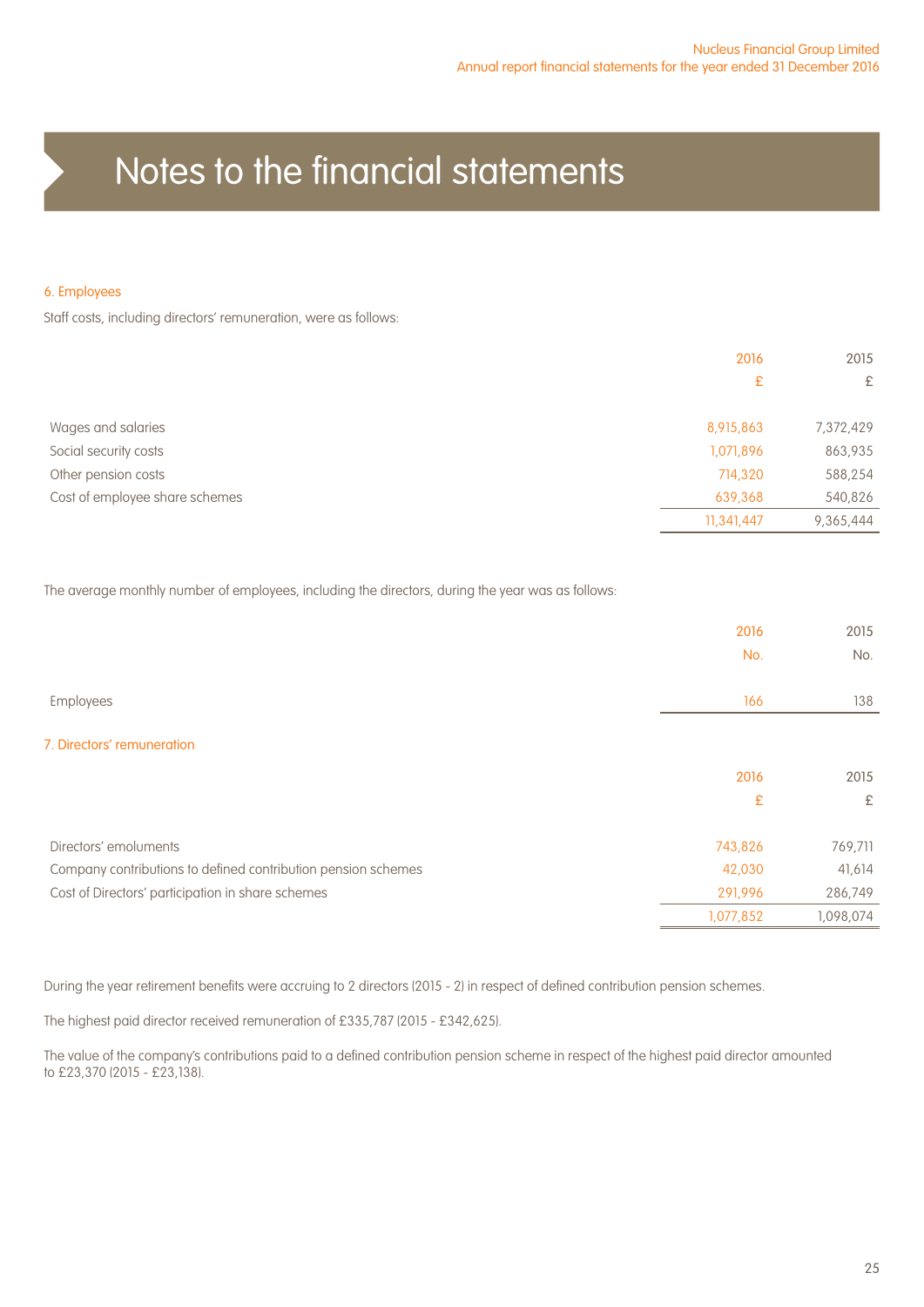#### 8. Interest receivable and similar income

|                                                | 2016    | 2015      |
|------------------------------------------------|---------|-----------|
|                                                | £       | $\pounds$ |
| Other interest receivable                      | 12,714  | 9,491     |
|                                                | 12,714  | 9,491     |
|                                                |         |           |
| 9. Interest payable and similar expenses       |         |           |
|                                                | 2016    | 2015      |
|                                                | £       | £         |
| Interest payable on bank overdrafts            | 20      | 26,080    |
|                                                | 20      | 26,080    |
|                                                |         |           |
| 10. Taxation                                   |         |           |
|                                                | 2016    | 2015      |
| <b>Corporation tax</b>                         | £       | £         |
| Current tax on profits for the year            | 939,684 | 135,448   |
| Adjustments in respect of previous periods     |         |           |
|                                                | 939,685 | 135,448   |
| Total current tax on profit for the year       | 939,685 | 135,448   |
| Deferred tax                                   |         |           |
| Origination and reversal of timing differences | 2,639   | 319,454   |
| Effect of tax rate change on opening balance   |         | 17,921    |
| <b>Total deferred tax</b>                      | 2,639   | 337,375   |

Taxation on profit on ordinary activities and the state of the state of the state of 942,324 472,823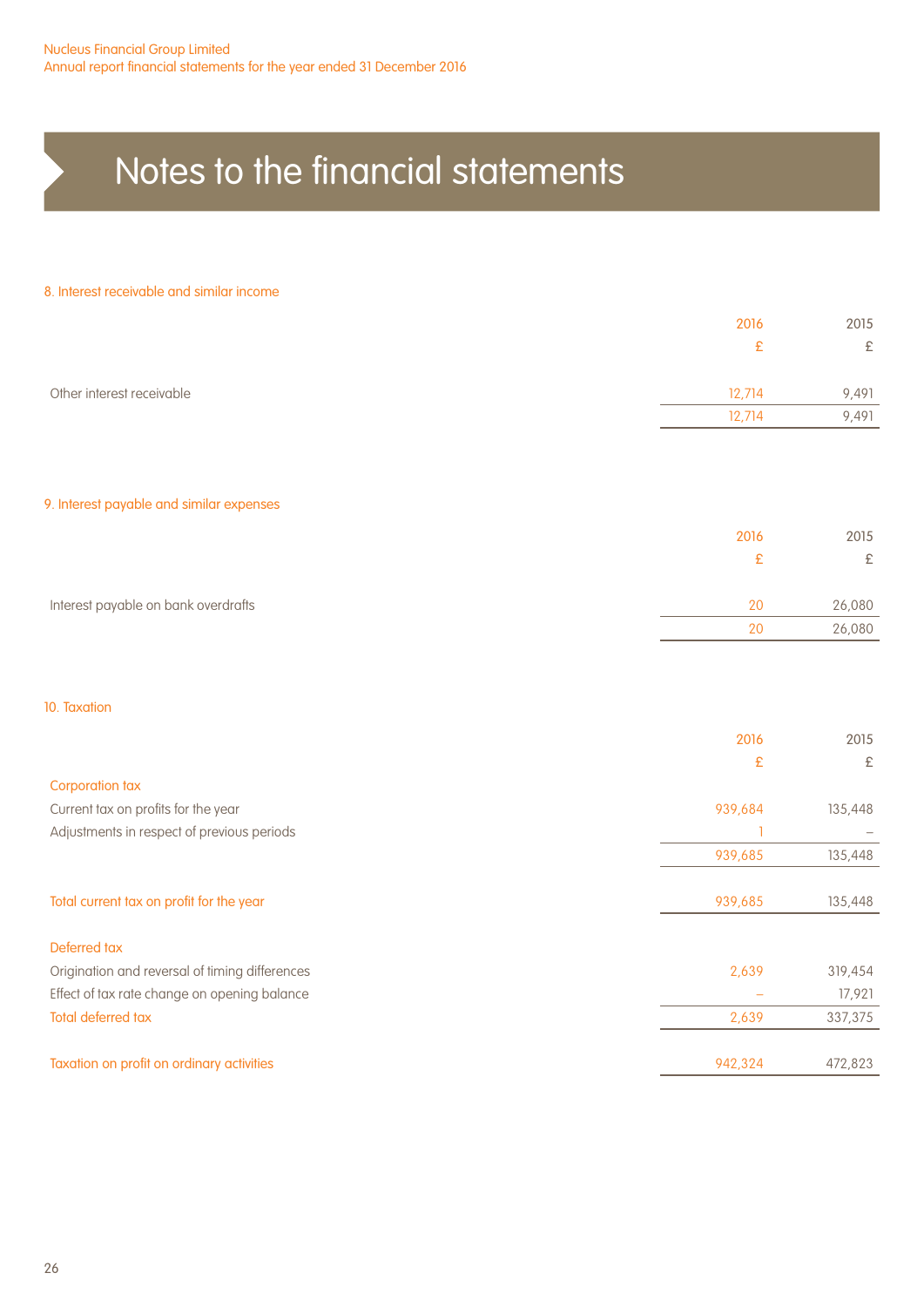#### 10. Taxation (continued)

#### Factors affecting tax charge for the year

The tax assessed for the year is higher than (2015 - lower than) the standard rate of corporation tax in the UK of 20% (2015 - 20.25%). The differences are explained below:

|                                                                                                                  | 2016      | 2015       |
|------------------------------------------------------------------------------------------------------------------|-----------|------------|
|                                                                                                                  | £         | £          |
| Profit on ordinary activities before tax                                                                         | 4,329,508 | 4.773.177  |
| Profit on ordinary activities multiplied by standard rate of corporation tax<br>in the UK of 20% (2015 - 20.25%) | 865,901   | 966,342    |
| Effects of:                                                                                                      |           |            |
| Expenses not deductible for tax purposes                                                                         | 165,995   | 144,044    |
| Fixed asset differences                                                                                          | 339       | 1,156      |
| Income not taxable for tax purposes                                                                              | (5,818)   | (3, 246)   |
| Adjustments to tax charge in respect of prior periods                                                            |           |            |
| Adjustments to brought forward values                                                                            |           | (17,989)   |
| Losses eliminated                                                                                                |           | 17,989     |
| Timing differences not recognised in the computation                                                             |           | 2,942      |
| Adjust closing deferred tax to average rate of 20% (2015 - 20.25%)                                               | 12,384    | 20,581     |
| Adjust opening deferred tax to average rate of 20% (2015 - 20.25%)                                               | (16, 721) | (15,657)   |
| Deferred tax not recognised                                                                                      | (79, 757) | (643, 339) |
| Total tax charge for the year                                                                                    | 942,324   | 472,823    |
|                                                                                                                  |           |            |

#### 11. Parent company profit for the year

The Company has taken advantage of the exemption allowed under section 408 of the Companies Act 2006 and has not presented its own Profit and Loss Account in these financial statements. The loss after tax of the parent Company for the year was £317,710 (2015 - loss £1,643,251).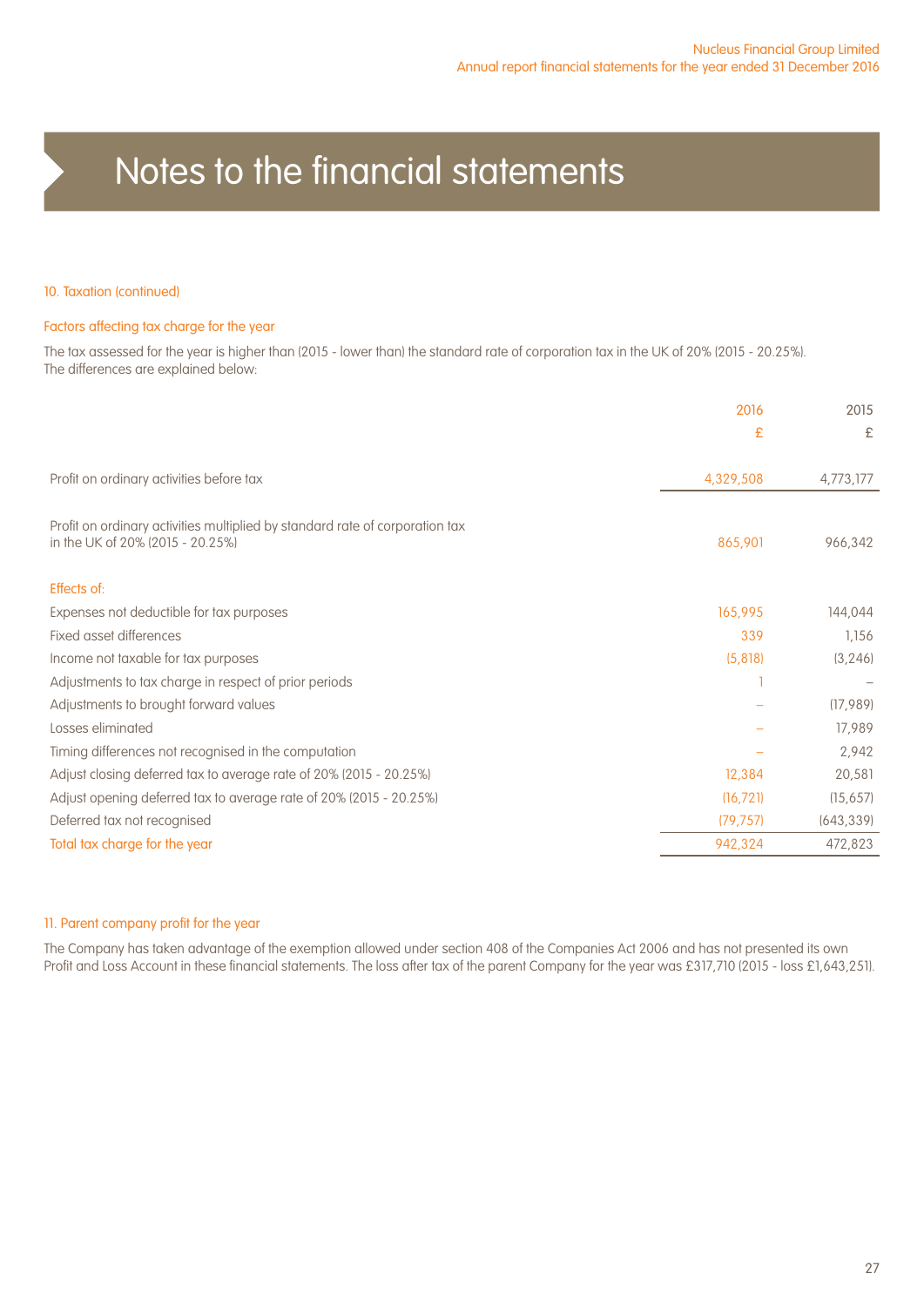#### 12. Tangible fixed assets

| Group                              | Short-term<br>leasehold property | <b>Fixtures and</b><br>fittings | <b>Office</b><br>equipment | Total        |
|------------------------------------|----------------------------------|---------------------------------|----------------------------|--------------|
|                                    | £                                | £                               | £                          | $\mathbf{E}$ |
| Cost or valuation                  |                                  |                                 |                            |              |
| At 1 January 2016                  | 27,212                           | 189,887                         | 977,908                    | 1,195,007    |
| Additions                          |                                  | 39,540                          | 539,613                    | 579,153      |
| <b>Disposals</b>                   |                                  |                                 | (175, 253)                 | (175, 253)   |
| At 31 December 2016                | 27,212                           | 229,427                         | 1,342,268                  | 1,598,907    |
| <b>Accumulated depreciation</b>    |                                  |                                 |                            |              |
| At 1 January 2016                  | 15,634                           | 130,422                         | 579,743                    | 725,799      |
| Charge for year on owned assets    | 3,722                            | 28,011                          | 209,704                    | 241,437      |
| Charge for year on financed assets |                                  |                                 | 20,892                     | 20,892       |
| Disposals                          |                                  |                                 | (27, 586)                  | (27, 586)    |
| At 31 December 2016                | 19,356                           | 158,433                         | 782,753                    | 960,542      |
| Net book value                     |                                  |                                 |                            |              |
| At 31 December 2016                | 7,856                            | 70,994                          | 559,515                    | 638,365      |
| At 31 December 2015                | 11,578                           | 59,465                          | 398,165                    | 469,208      |

The net book value of assets held under finance leases or hire purchase contracts, included above, are as follows:

|                  | 2016    | 2015 |
|------------------|---------|------|
|                  |         | £    |
| Office equipment | 104,474 |      |
|                  | 104,474 |      |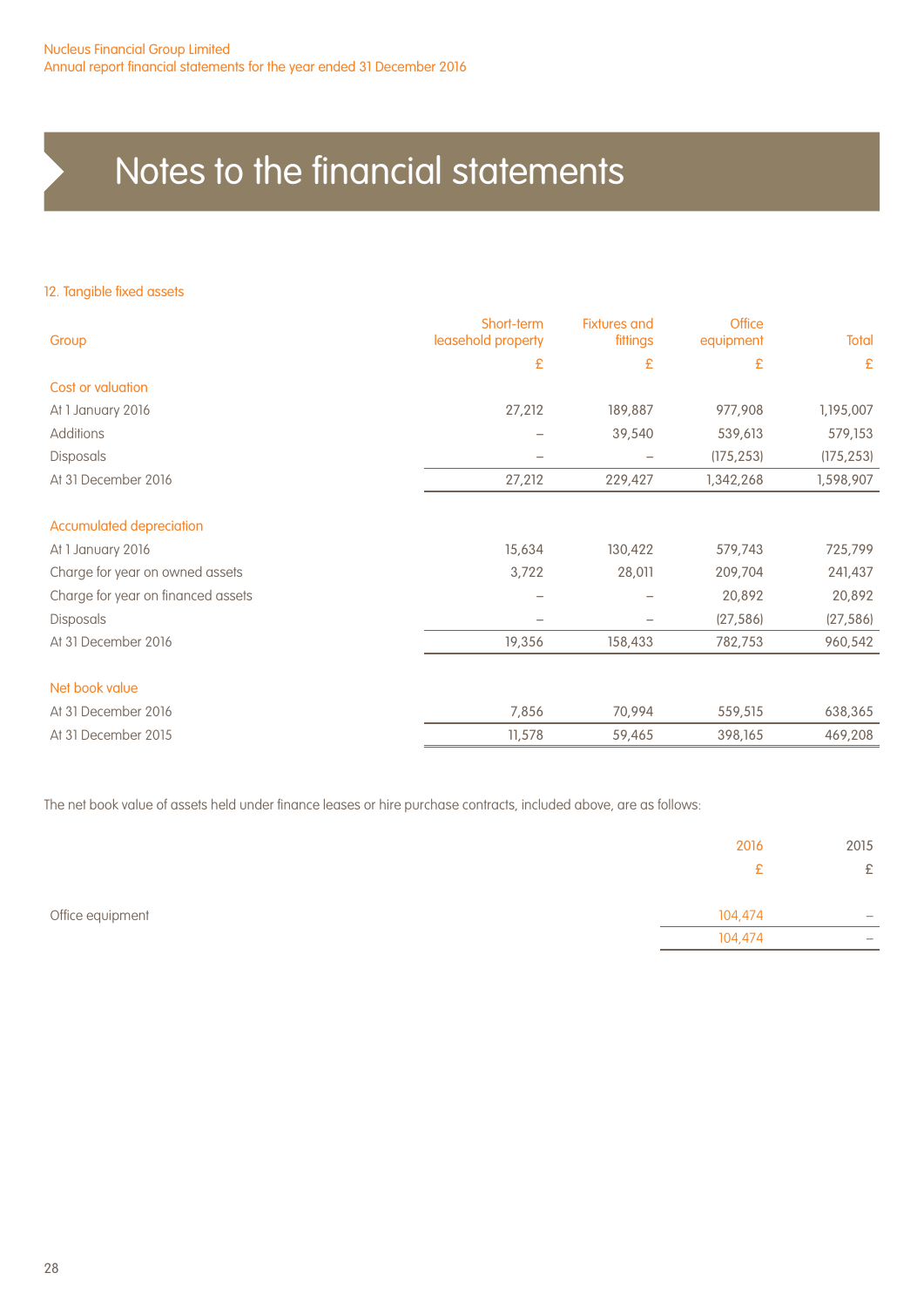#### 12. Tangible fixed assets (continued)

| Company                         | Short-term<br>leasehold<br>property<br>£ |
|---------------------------------|------------------------------------------|
| Cost or valuation               |                                          |
| At 1 January 2016               | 27,212                                   |
| At 31 December 2016             | 27,212                                   |
|                                 |                                          |
| <b>Accumulated depreciation</b> |                                          |
| At 1 January 2016               | 15,634                                   |
| Charge for year on owned assets | 3,722                                    |
| At 31 December 2016             | 19,356                                   |
|                                 |                                          |
| Net book value                  |                                          |
| At 31 December 2016             | 7,856                                    |
|                                 |                                          |
| At 31 December 2015             | 11,578                                   |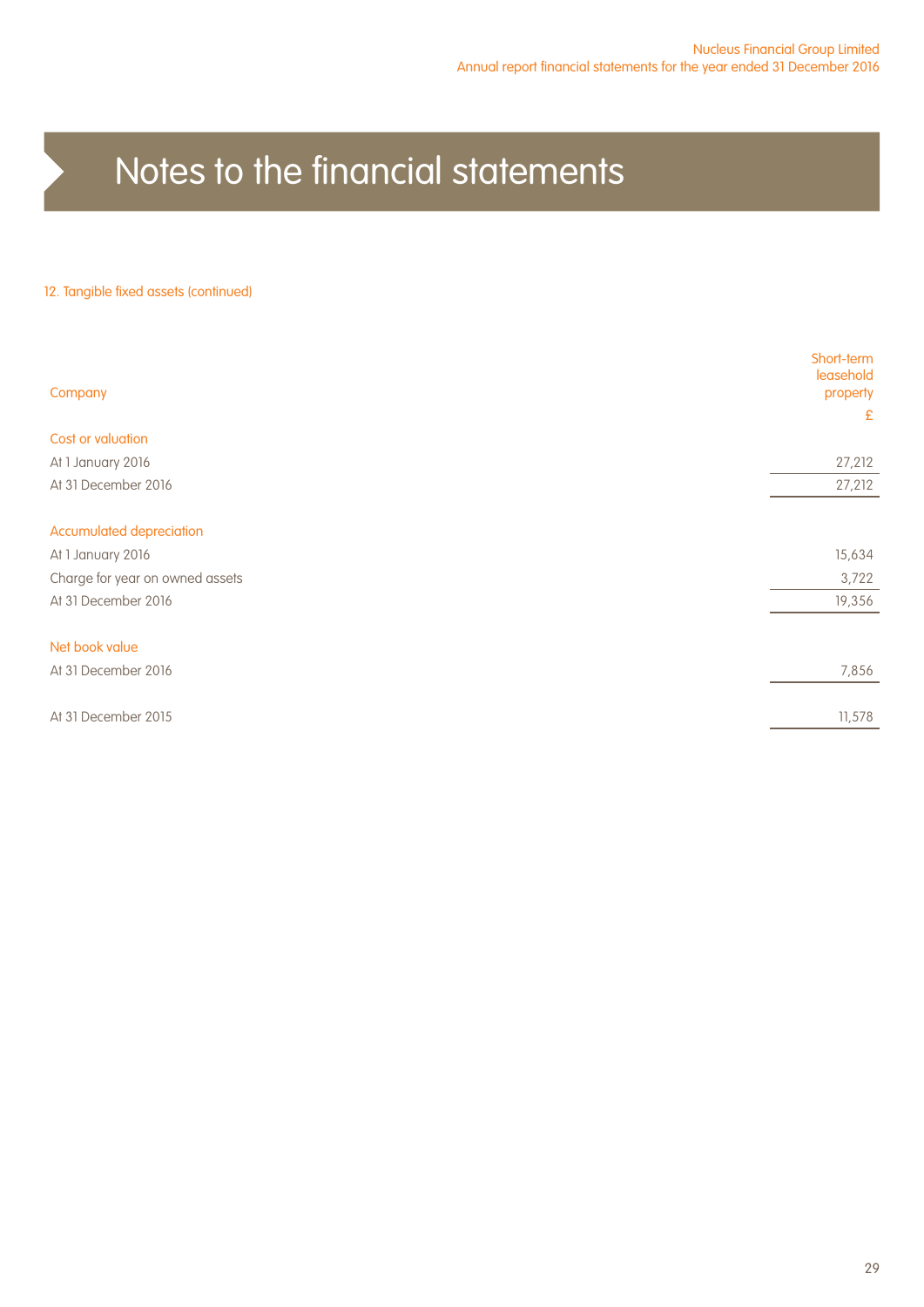#### 13. Fixed asset investments

#### Subsidiary undertakings

The following were subsidiary undertakings of the Company:

| <b>Name</b>                                    | Country of<br>incorporation | Class of shares | <b>Holding</b> | Principal activity                                                                                                               |
|------------------------------------------------|-----------------------------|-----------------|----------------|----------------------------------------------------------------------------------------------------------------------------------|
| Nucleus Financial<br>Services Limited          | United Kingdom              | Ordinary        | 100%           | Provision of wrap investment administration services to<br>selected Financial Advisers in the United Kingdom                     |
| Nucleus IFA Services United Kingdom<br>Limited |                             | Ordinary        | 100%           | Provision of platform technology, sales, marketing and<br>platform development services to Nucleus Financial Services<br>Limited |

Nucleus Financial Services Limited has a 100% shareholding in NFS (Nominees) Limited and a 100% shareholding in Nucleus Trustee Company Limited. Nucleus Financial Group Limited is the only entity to produce consolidated financial statements.

The aggregate of the share capital and reserves as at 31 December 2016 and of the profit or loss for the year ended on that date for the subsidiary undertakings were as follows:

| £<br>Nucleus Financial Services Limited<br>3,506,910<br>2,276,923<br>Nucleus IFA Services Limited<br>5,783,833<br>Company<br>Cost and net book value<br>At 1 January 2016<br>At 31 December 2016<br>Net book value<br>At 31 December 2016<br>At 31 December 2015 | Aggregate of<br>share capital<br>and reserves | Profit/(loss)                             |
|------------------------------------------------------------------------------------------------------------------------------------------------------------------------------------------------------------------------------------------------------------------|-----------------------------------------------|-------------------------------------------|
|                                                                                                                                                                                                                                                                  |                                               | £                                         |
|                                                                                                                                                                                                                                                                  |                                               |                                           |
|                                                                                                                                                                                                                                                                  |                                               | 4,631,041                                 |
|                                                                                                                                                                                                                                                                  |                                               | 4,631,041                                 |
|                                                                                                                                                                                                                                                                  |                                               |                                           |
|                                                                                                                                                                                                                                                                  |                                               | Investments<br>in subsidiary<br>companies |
|                                                                                                                                                                                                                                                                  |                                               | £                                         |
|                                                                                                                                                                                                                                                                  |                                               |                                           |
|                                                                                                                                                                                                                                                                  |                                               | 2,645,002                                 |
|                                                                                                                                                                                                                                                                  |                                               | 2,645,002                                 |
|                                                                                                                                                                                                                                                                  |                                               |                                           |
|                                                                                                                                                                                                                                                                  |                                               | 2,645,002                                 |
|                                                                                                                                                                                                                                                                  |                                               |                                           |
|                                                                                                                                                                                                                                                                  |                                               | 2,645,002                                 |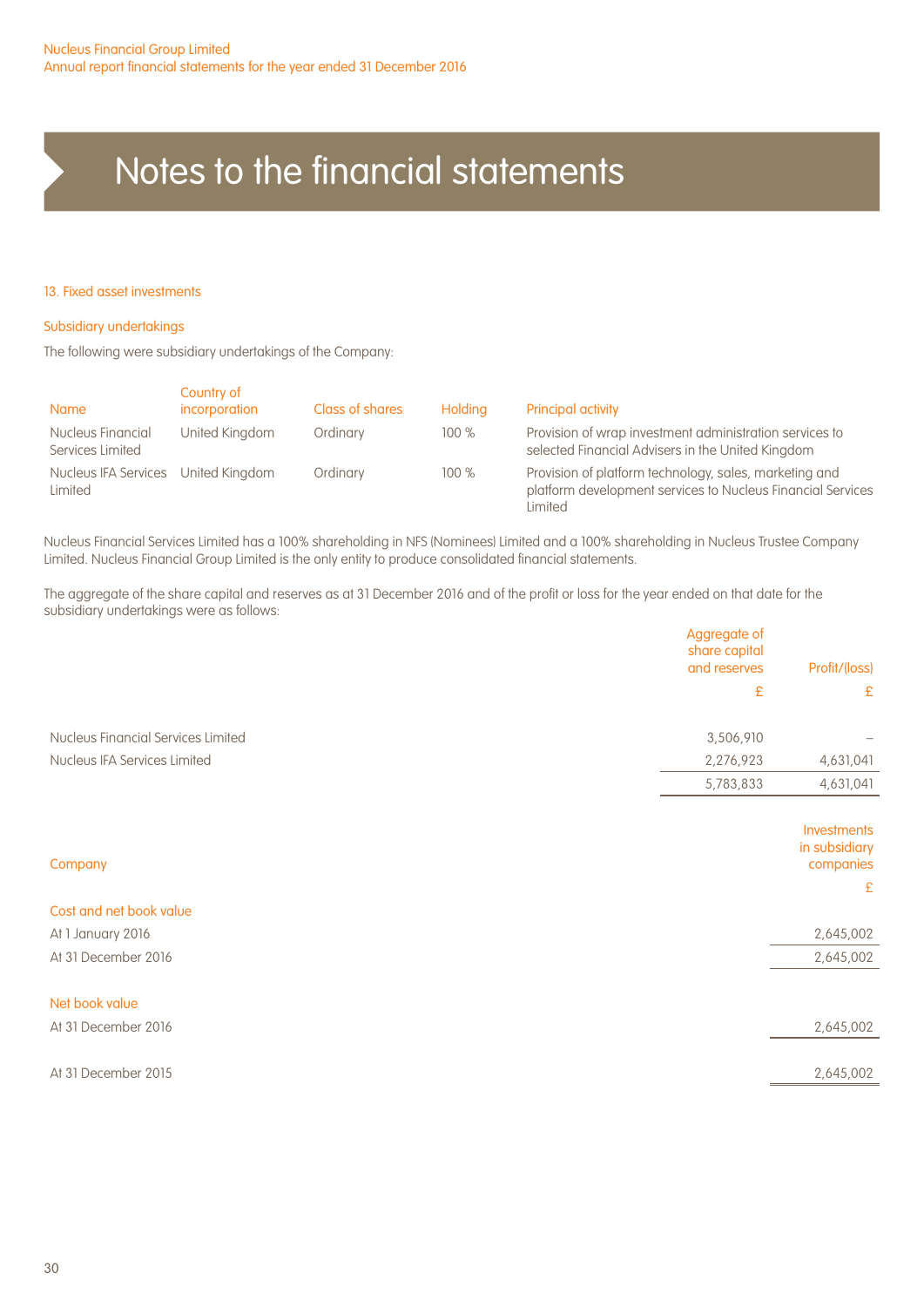#### 14. Debtors

#### Amounts falling due after more than one year

|                                    |                          | Group   |                          | Company   |
|------------------------------------|--------------------------|---------|--------------------------|-----------|
|                                    | 2016                     | 2015    | 2016                     | 2015      |
|                                    | £                        | £       | £                        | £         |
| Amounts owed by group undertakings | $\overline{\phantom{a}}$ |         | $\overline{\phantom{m}}$ | 2,316,046 |
| Other debtors                      | 482.061                  | 366.852 | 482.061                  | 366,852   |
|                                    | 482,061                  | 366,852 | 482,061                  | 2,682,898 |

#### Amounts falling due within one year

|                                    | Group     |           | Company   |           |
|------------------------------------|-----------|-----------|-----------|-----------|
|                                    | 2016      | 2015      | 2016      | 2015      |
|                                    | £         | £         | £         | £         |
| Trade debtors                      | 274,683   |           |           |           |
| Amounts owed by group undertakings |           |           | 6,221,963 | 669,511   |
| Other debtors                      | 1,615,509 | 1,179,120 | 140,321   | 124,740   |
| Prepayments and accrued income     | 4,515,192 | 3,510,262 | 533,220   | 235,510   |
| Amounts owed by HMRC               | 3,446,257 | 2,534,803 |           |           |
| Deferred taxation                  | 18.419    | 21.058    | 36.020    | 46.094    |
|                                    | 9.870.060 | 7.245.243 | 6.931.524 | 1,075,855 |

Amounts owed by Group undertakings are unsecured, interest free and have agreed repayment terms.

Included within other debtors is a balance of cash prefunded on the wrap platform as required by our client terms and conditions. This fluctuates due to timing.

#### 15. Current asset investments

|                      | Group  |        |                          |      |
|----------------------|--------|--------|--------------------------|------|
|                      | 2016   | 2015   | 2016                     | 2015 |
|                      | £      | £      |                          | £    |
| Unlisted investments | 69,200 | 72,670 | $\overline{\phantom{a}}$ |      |
|                      | 69,200 | 72,670 | $\overline{\phantom{a}}$ | -    |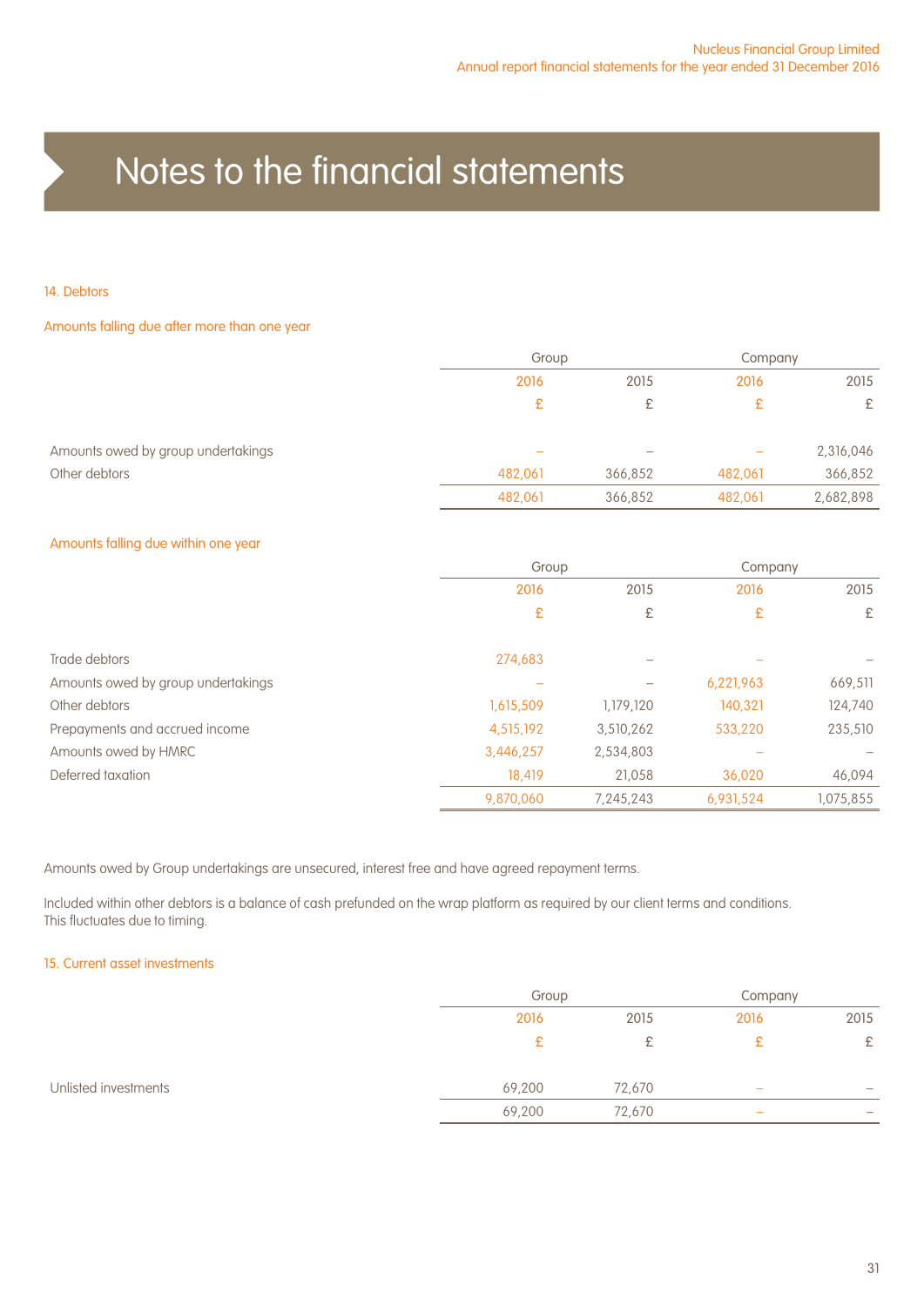#### 16. Cash and cash equivalents

|                          | Group      |            | Company   |           |
|--------------------------|------------|------------|-----------|-----------|
|                          | 2016       | 2015       | 2016      | 2015      |
|                          |            | ¢          |           | £         |
| Cash at bank and in hand | 13,839,250 | 12,858,427 | 6,467,238 | 8,870,335 |
|                          | 13,839,250 | 12,858,427 | 6,467,238 | 8,870,335 |

The Group has an overdraft facility of £5,000,000 with The Royal Bank of Scotland plc for working capital purposes in support of the Group's discretionary commitment to prefund tax relief on eligible pension contributions. Interest is charged on this facility at 3% plus base rate up to an overdrawn amount of £5,000,000 and 5% plus base rate on any amount over £5,000,000. The overdraft is secured by a fixed and floating charge over all the Company's assets.

#### 17. Creditors: Amounts falling due within one year

|                                  | Group     |           | Company   |           |
|----------------------------------|-----------|-----------|-----------|-----------|
|                                  | 2016      | 2015      | 2016      | 2015      |
|                                  | £         | £         | £         | £         |
| Trade creditors                  | 2,808,550 | 3,943,262 | 203,915   | 119,984   |
| Amounts owed to HMRC             | 78,898    | 494.704   |           |           |
| Corporation tax                  | 939,684   | 135,448   | 6,100     |           |
| Taxation and social security     | 269,949   | 238,922   | 266,530   | 238,184   |
| Obligations under finance leases | 41,741    |           |           |           |
| Other creditors                  | 372,592   | 689.963   | 7.068     | 12.894    |
| Accruals and deferred income     | 4,133,744 | 3,343,479 | 2,121,583 | 1,309,242 |
|                                  | 8,645,158 | 8,845,778 | 2,605,196 | 1,680,304 |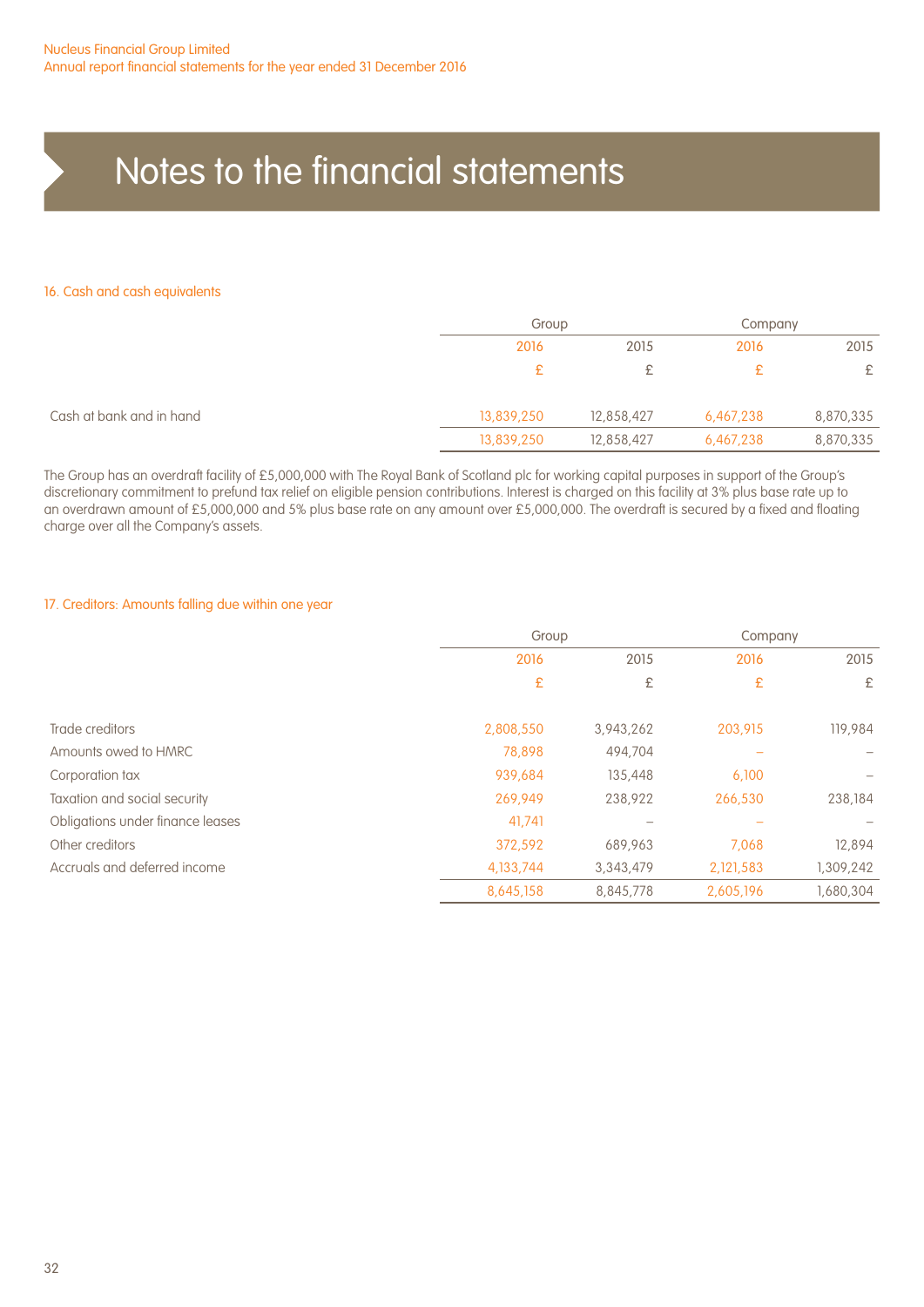#### 18. Creditors: Amounts falling due after more than one year

|                                  | Group  |                                                                           | Company                  |                                 |
|----------------------------------|--------|---------------------------------------------------------------------------|--------------------------|---------------------------------|
|                                  | 2016   | 2015                                                                      | 2016                     | 2015                            |
|                                  |        |                                                                           |                          | £.                              |
| Obligations under finance leases | 62,611 | $\hspace{1.0cm} \rule{1.5cm}{0.15cm} \hspace{1.0cm} \rule{1.5cm}{0.15cm}$ | $\overline{\phantom{a}}$ | $\overline{\phantom{0}}$        |
|                                  | 62,611 | $\hspace{1.0cm} \rule{1.5cm}{0.15cm} \hspace{1.0cm} \rule{1.5cm}{0.15cm}$ | $\overline{\phantom{a}}$ | $\hspace{0.1mm}-\hspace{0.1mm}$ |

#### 19. Finance leases

Minimum lease payments under hire purchase fall due as follows:

|                   | Group   |
|-------------------|---------|
|                   | 2016    |
|                   | E       |
|                   |         |
| Within one year   | 41,741  |
| Between 1-2 years | 41,741  |
| Between 2-5 years | 20,870  |
|                   | 104,352 |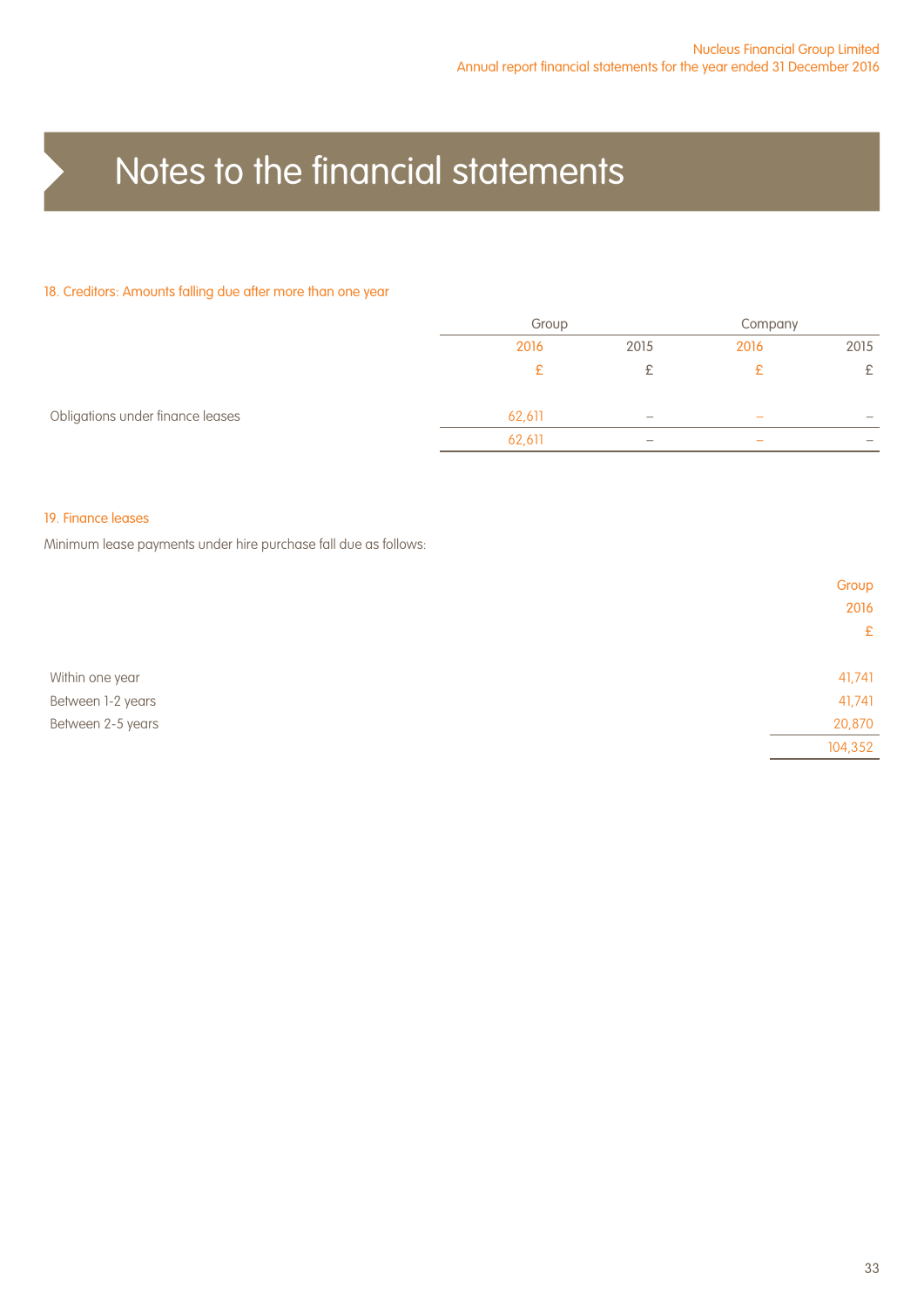#### 20. Deferred taxation

| Group                     | 2016      | 2015       |
|---------------------------|-----------|------------|
|                           | £         | £          |
| At 31 January             | 21,058    | 358,433    |
| Charged to profit or loss | (2,639)   | (337, 375) |
| At 31 December            | 18,419    | 21,058     |
| Company                   | 2016      | 2015       |
|                           | £         | £          |
| At 31 January             | 46,094    | 2,907      |
| Charged to profit or loss | (10, 074) | 43,187     |
| At 31 December            | 36,020    | 46,094     |
|                           |           |            |

The deferred tax asset is made up as follows:

|                                | Group     |           |
|--------------------------------|-----------|-----------|
|                                | 2016      | 2015      |
|                                | £         | £         |
| Accelerated capital allowances | (28, 115) | (40, 943) |
| Short term timing differences  | 46,534    | 62,001    |
|                                | 18,419    | 21,058    |

#### Group

The total potential deferred tax asset arising in respect of unutilised tax losses and timing differences at 31 December 2016 is £235,296 (2015 - £362,975). As a result of the uncertainty in the opinion of the Directors regarding the timing and extent of future profit generation by the Group, a deferred tax asset of £216,877 (2015 - £296,634) has not been recognised.

#### **Company**

The total potential deferred tax asset arising in respect of unutilised tax losses and timing differences at 31 December 2016 is £252,897 (2015 - £342,728). As a result of the uncertainty in the opinion of the Directors regarding the timing and extent of future profit generation by the Company, a deferred tax asset of £216,877 (2015 - £296,634) has not been recognised.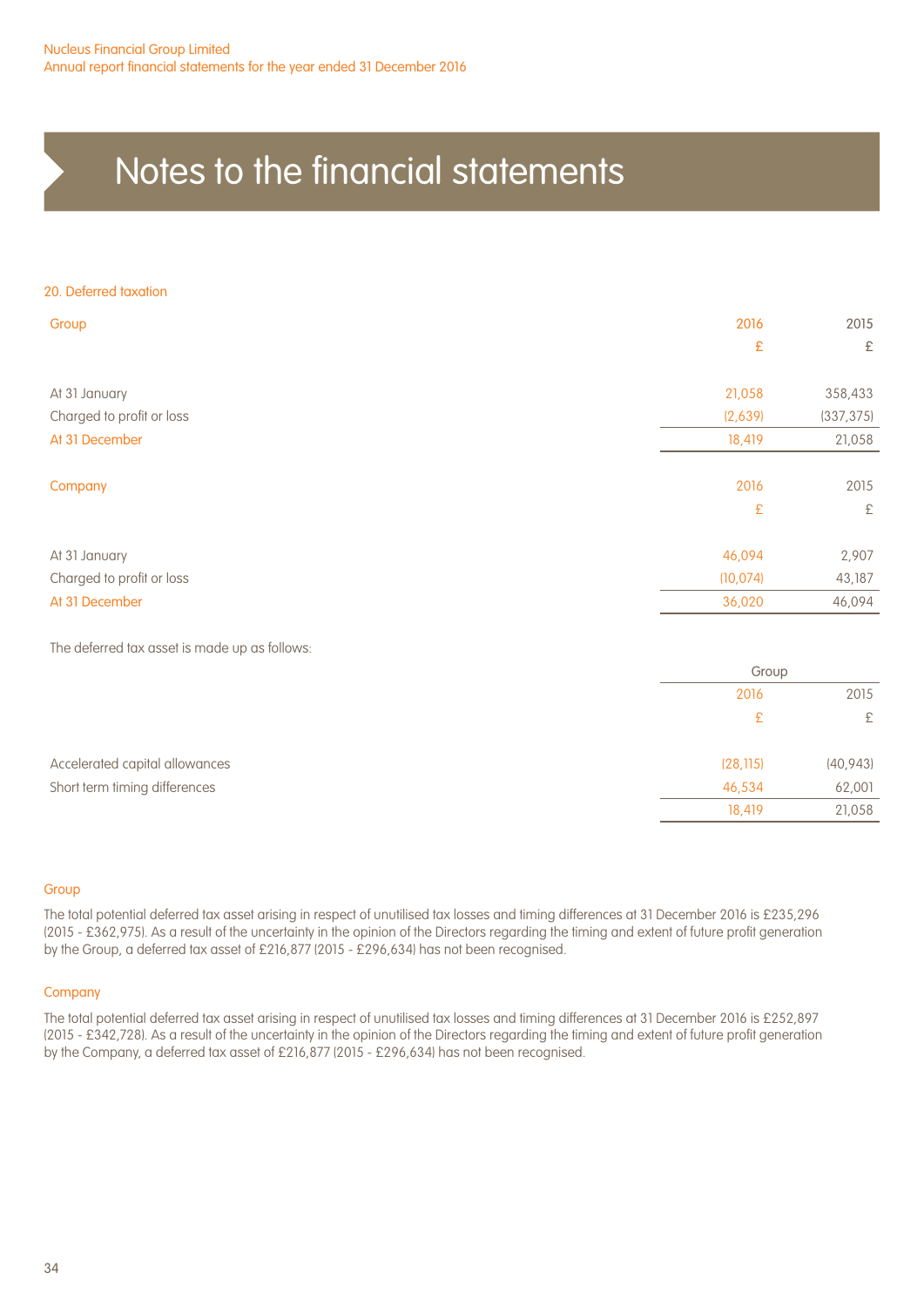#### 21. Called up share capital

|                                          | 2016   | 2015                     |
|------------------------------------------|--------|--------------------------|
|                                          | £      | £                        |
| Shares classified as equity              |        |                          |
| Allotted, called up and fully paid       |        |                          |
| 1,000,000 Ordinary shares of £0.01 each  | 10,000 | 10,000                   |
| 761,028 B Ordinary shares of £0.01 each  | 7.610  | 7.610                    |
| 202,304 G1 Ordinary shares of £0.01 each | 2,023  | 2,023                    |
| 125,187 G2 Ordinary shares of £0.01 each | 1,252  | 1,252                    |
| 44,364 G3 Ordinary shares of £0.01 each  | 444    | 444                      |
| 29,257 G4 Ordinary shares of £0.01 each  | 293    | $\overline{\phantom{m}}$ |
|                                          | 21,622 | 21.329                   |

In 2016, 29,257 G4 Ordinary Shares were issued at 5p each. The company received consideration totalling £1,493 in respect of these shares.

#### 22. Reserves

#### Share premium

Includes any premiums received on issue of share capital. Any transaction costs associated with the issuing of shares are deducted from share premium.

#### Profit and loss account

Includes all current and prior year retained profits and losses.

#### Share based payment reserve

The fair value of services received in exchange for the grant of options and growth shares is recgonised over their vesting period.

#### Fair value reserve

Represents the gains and losses on investments held on the platform for operational purposes.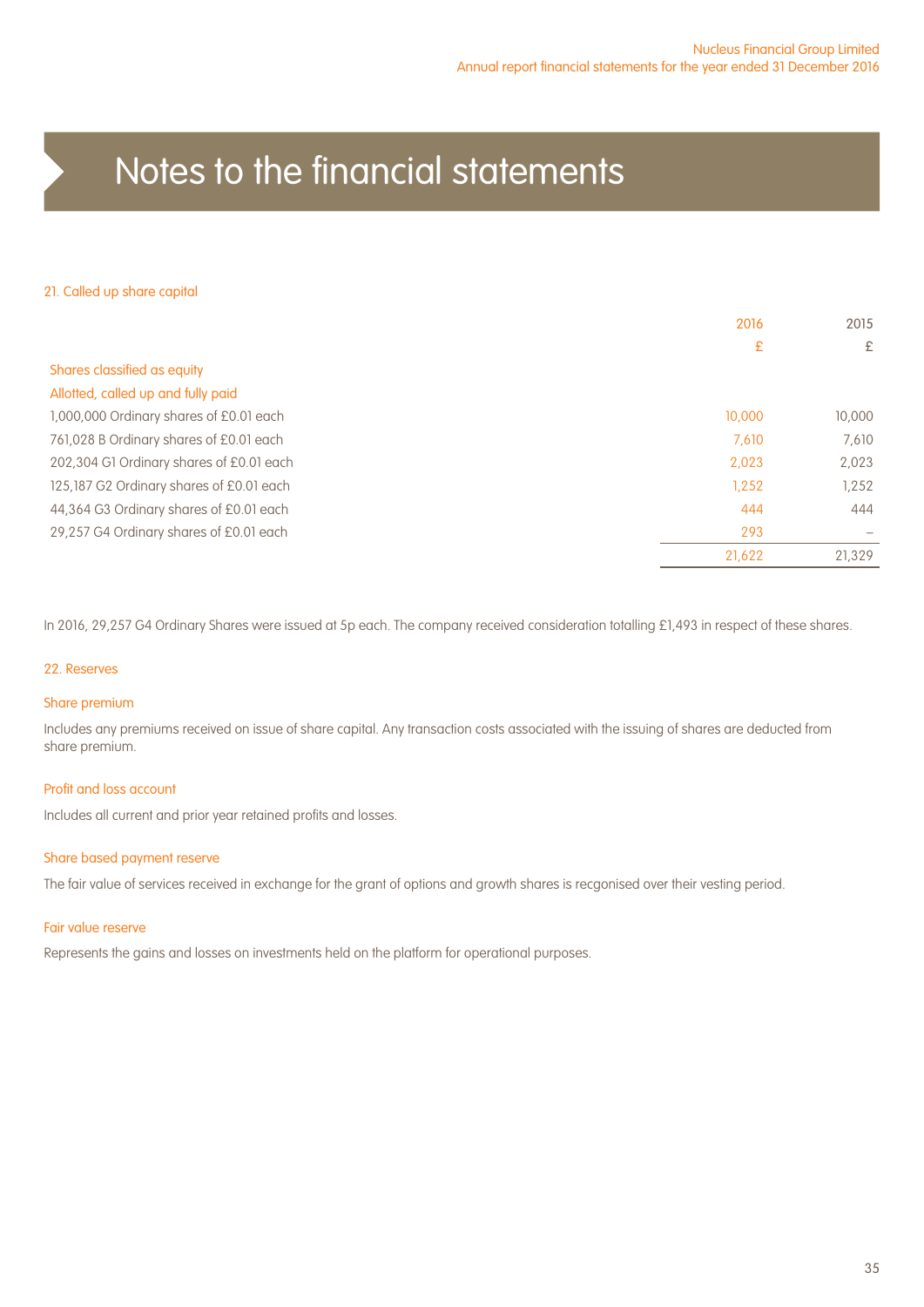#### 23. Share based payments - share options

Certain Directors and senior management hold options that entitle them to purchase 11,500 Ordinary Shares provided they remain in full time employment and subject to satisfactory performance appraisals when the options are due to vest. The options vested in tranches between 31 December 2012 and 28 February 2015 and have a last expiry date of 28 February 2017.

|                                    | Weighted<br>average<br>exercise price | Weighted<br>average<br>exercise price |         |        |  |  |
|------------------------------------|---------------------------------------|---------------------------------------|---------|--------|--|--|
|                                    | (pence)                               | <b>Number</b>                         | (pence) | Number |  |  |
|                                    | 2016                                  | 2016                                  | 2015    | 2015   |  |  |
| Directors' Scheme                  | 1320                                  | 4,000                                 | 1320    | 4,000  |  |  |
| Senior Management Scheme           | 1320                                  | 7.500                                 | 1320    | 7,500  |  |  |
| Outstanding at the end of the year |                                       | 11,500                                |         | 11,500 |  |  |

|                                                     | Grant date<br>27/07/2010<br>Black-Scholes | Grant date<br>28/01/2010<br><b>Black-Scholes</b> |
|-----------------------------------------------------|-------------------------------------------|--------------------------------------------------|
| Option pricing model used                           |                                           |                                                  |
| Price of the underlying Ordinary share              | £13.20                                    | £13.20                                           |
| Effective strike price of the option                | £13.20                                    | £13.20                                           |
| Expected volatility of the share price              | 50%                                       | 50%                                              |
| Risk-free interest rate over the life of the option | 1.72%                                     | 1.72%                                            |
| Dividend yield                                      | Nil                                       | Nil                                              |
| Fair value per option at grant date                 | £1.37                                     | £1.41                                            |

The volatility measured is based on historical volatility of similar listed entities over 2008, 2009 and 2010.

During the year £nil was charged (2015 - £39) to the profit and loss account in respect of this scheme.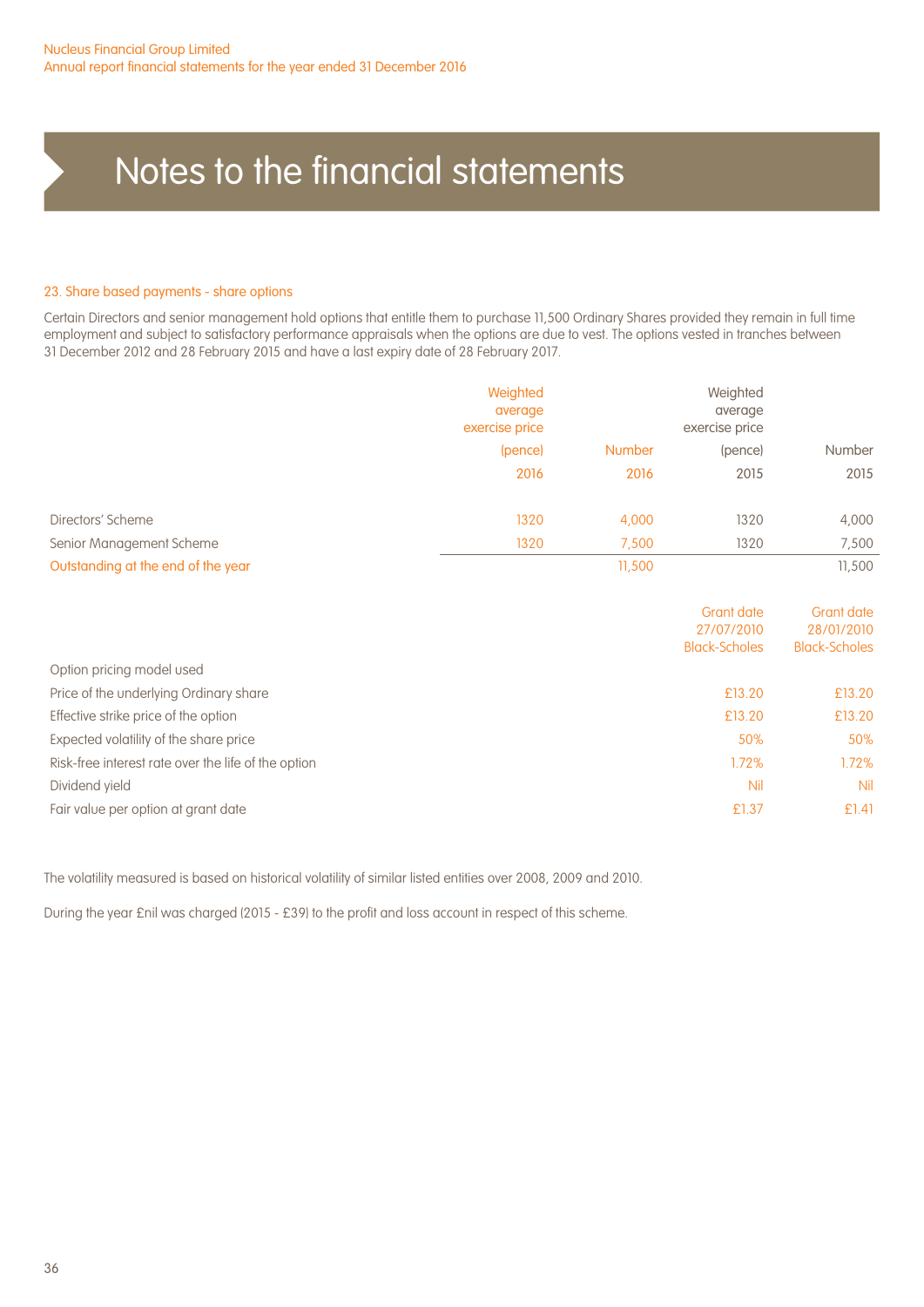#### 24. Share-based payments - G shares

G1, G2, G3 and G4 Ordinary Shares are granted to Directors and employees. Details of the rights and the conditions attached to these shares are included in note 1.16.

The G Shares granted were valued as at the date of grant or entitlement using the Black-Scholes model. The significant assumptions used are shown in the table below:

|                                                                     | GI shares | G1 shares | G <sub>2</sub> shares | G <sub>2</sub> shares | G3 shares | G4 shares |
|---------------------------------------------------------------------|-----------|-----------|-----------------------|-----------------------|-----------|-----------|
| Date granted                                                        | 15/10/12  | 19/09/13  | 19/07/13              | 14/03/14              | 06/10/15  | 17/11/16  |
| Par value                                                           | £0.05     | £0.05     | £0.05                 | £0.05                 | £0.05     | £0.05     |
| Realisable                                                          | 31/12/17  | 31/12/17  | 31/12/17              | 31/12/17              | 31/12/19  | 31/12/20  |
| Shares in issue 31/12/2016                                          | 45,000    | 157,304   | 124,600               | 587                   | 44,364    | 29,257    |
| Shares in issue 31/12/2015                                          | 45,000    | 157,304   | 124,600               | 587                   | 44,364    |           |
| Price of the underlying<br>share $(E)$                              | £28.22    | £28.43    | £28.43                | £28.43                | £34.41    | £44.35    |
| Effective strike price of the G<br><b>Ordinary Share</b>            | £24.10    | £24.10    | £31.24                | £31.24                | £34.41    | £44.35    |
| Expected volatility of the<br>share price                           | 40%       | 40%       | 40%                   | 25%                   | 25%       | 28%       |
| Risk free interest rate over<br>the life of the G Ordinary<br>Share | 0.79%     | 1.47%     | 1.08%                 | 1.36%                 | 1.05%     | 0.55%     |
| Dividend yield                                                      | Nil       | Nil       | Nil                   | Nil                   | Nil       | Nil       |
| Fair value per G Ordinary<br>Share at grant date                    | £11.82    | £11.44    | £8.91                 | £4.95                 | £7.61     | £10.34    |

The volatility measured is based on historical volatility of similar listed entities between 2008 and 2015.

During the year £639,367 (2015 - £540,787) was charged to the profit and loss account in respect of these shares.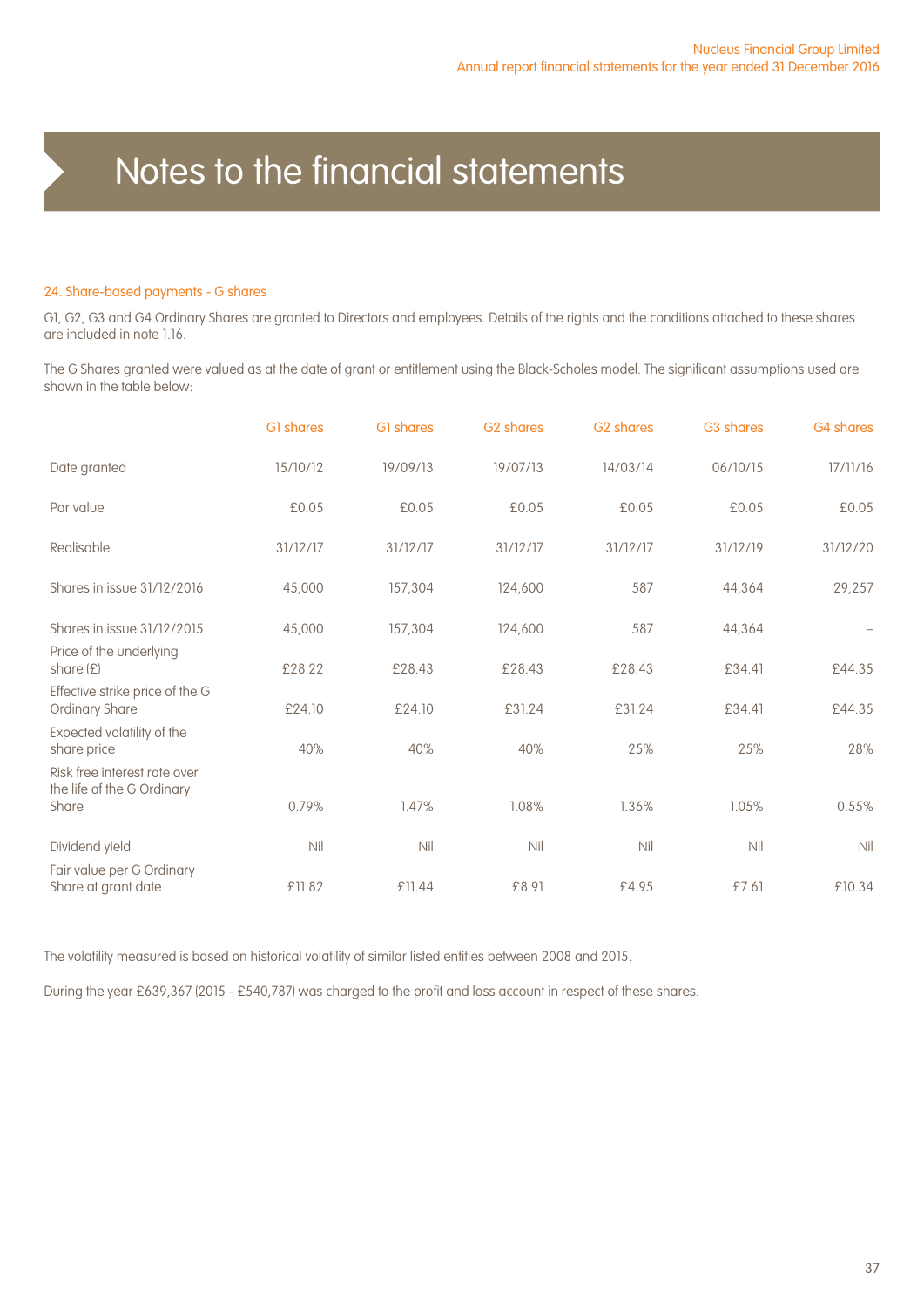#### 25. Employee Share Ownership Trust

An Employee Share Ownership Trust (ESOT) was established on 2 December 2010. At inception the ESOT purchased 23,500 Ordinary shares from former employees and consultants that had become "bad leavers" under the terms of the Company's shareholder agreement. The Company gifted £235 to facilitate this initial purchase. Thereafter, the ESOT has disposed of 3,475 shares to employees exercising options under the 2008 Share Option Scheme. The Company has agreed to provide a loan facility to the ESOT to enable the ESOT to meet its external expenses. As at the balance sheet date £51,580 (2015 - £47,990) was due to the Company from the ESOT and this is included in external debtors on the Company and Group balance sheets. The Company has not consolidated the results of the ESOT on the grounds of materiality.

#### 26. Pension commitments

The Group operates a defined contribution pension scheme. The assets of the scheme are held separately from those of the group in an independently administered fund. The pension cost charge represents contributions payable by the Group to the fund and amounted to £714,320 (2015 - £588,254). Contributions totalling £67,364 (2015 - £56,287) were payable to the fund at the balance sheet date.

#### 27. Commitments under operating leases

At 31 December 2016 the Group and the Company had future minimum lease payments under non- cancellable operating leases as follows:

|                                              |           | Group   |              | Company |      |
|----------------------------------------------|-----------|---------|--------------|---------|------|
|                                              | 2016      |         | 2016<br>2015 |         | 2015 |
|                                              | £         | £       | £            | £       |      |
| Not later than 1 year                        | 404,802   | 157.661 | 404,802      | 157,661 |      |
| Later than 1 year and not later than 5 years | 1,336,738 | 690,826 | 1,336,738    | 690,826 |      |
| Later than 5 years                           | 176,793   |         | 176,793      |         |      |
|                                              | 1,918,333 | 848,487 | 1,918,333    | 848,487 |      |

#### 28. Finance lease commitments

On 28 October 2016, the Group entered into a three year finance lease agreement for £240,418. The equipment is not due to be delivered until 2017, therefore the inception of the lease occurs after the balance sheet date.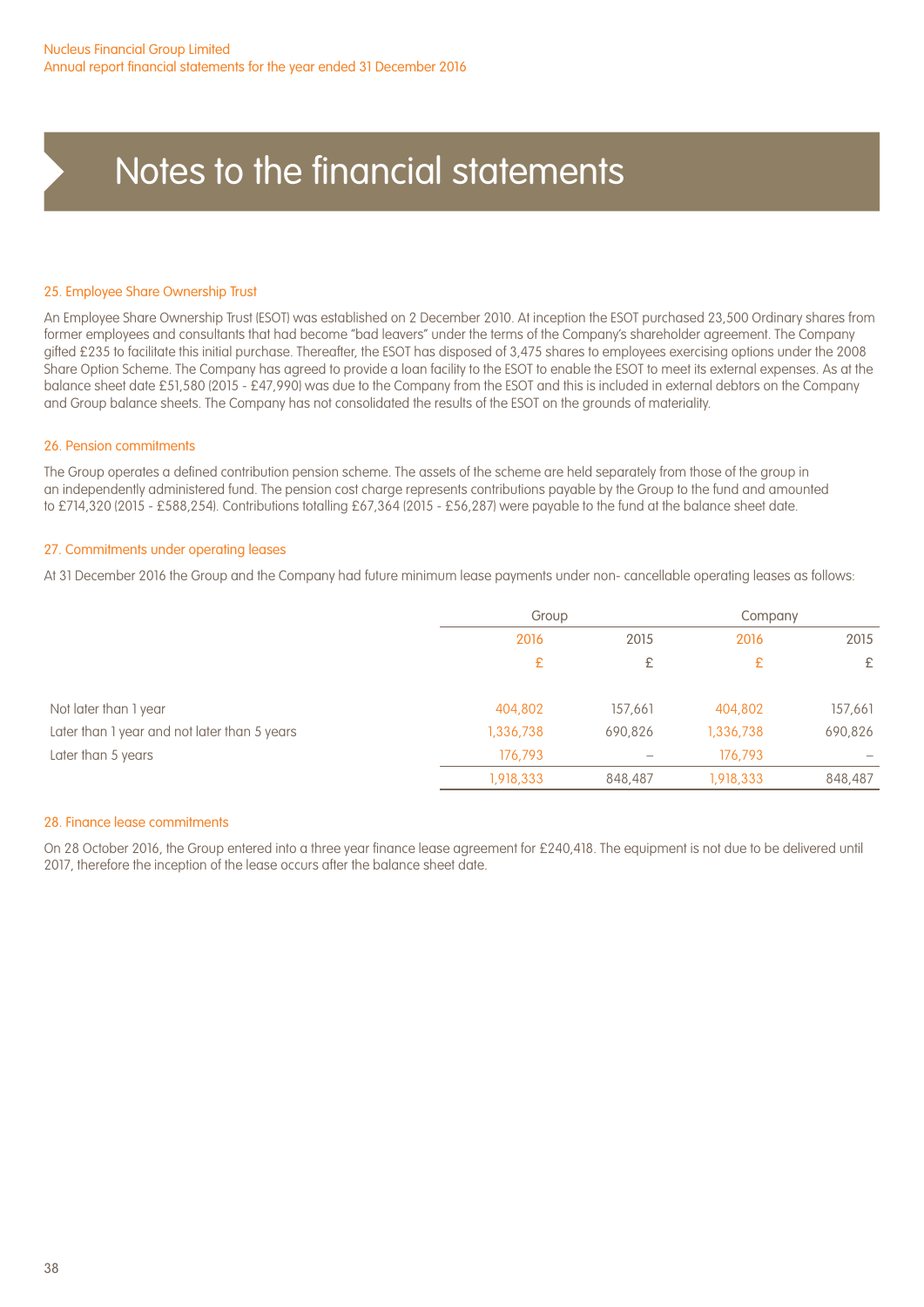#### 29. Related party transactions

#### Entities with control, joint control or significant influence over the entity

Nucleus IFA Company Limited ("NIFAC") and Sanlam UK Limited both have significant interest in the shareholding of Nucleus Financial Group Limited. Transactions with NIFAC and Sanlam UK Limited were as follows:

|                                                                                                                              | 2016    | 2015    |
|------------------------------------------------------------------------------------------------------------------------------|---------|---------|
|                                                                                                                              | £       | £       |
| Additional loans provided by Nucleus Financial Group Limited to NIFAC                                                        | 80,156  | 37,132  |
| Subordinated loan facility cap                                                                                               | 450,000 | 425,000 |
| Interest charged to NIFAC at 2.5% (2015: 2.5%)                                                                               | 2,063   | 2,065   |
| Interest charged to NIFAC at 3.0% (2015: 3.0%)                                                                               | 8,989   | 6,380   |
| Amounts owed to Nucleus Financial Group Limited                                                                              | 434,229 | 319,020 |
| Board fees paid by Nucleus Financial Group Limited on behalf of NIFAC                                                        | 10,519  | 6,155   |
| Board fees due to be paid by Nucleus Financial Group Limited on behalf of NIFAC                                              | 927     | 927     |
| Board fees due to be paid by Nucleus Financial Group Limited to Sanlam UK Limited on behalf of NIFAC                         | 3.708   | 7,308   |
| Amounts owed by Nucleus Financial Group Limited to Sanlam UK Limited in respect of Board fees                                | 17,670  | 3,649   |
| Amounts owed by Nucleus Financial Services Limited to Sanlam UK Limited in respect of fees for the<br>Onshore Bond           | 51,511  | 39,883  |
| Amounts charged to Nucleus Financial Services Limited by Sanlam UK Limited in respect of the<br>Onshore Bond                 | 283,282 | 215,285 |
| Amounts owed by Nucleus Financial Services Limited to Sanlam UK Limited in respect of tax collected<br>from the Onshore Bond | 164,689 | 93,164  |

#### Entities over which the entity has control, joint control or significant influence

Nucleus Financial Group Limited is exempt from disclosing transactions with entities that are part of the Group, in accordance with the requirements of Financial Reporting Standard 102 section 33.1A.

#### Key management personnel

Key management personnel compensation totals £1,726,522 (2015 - £1,643,795).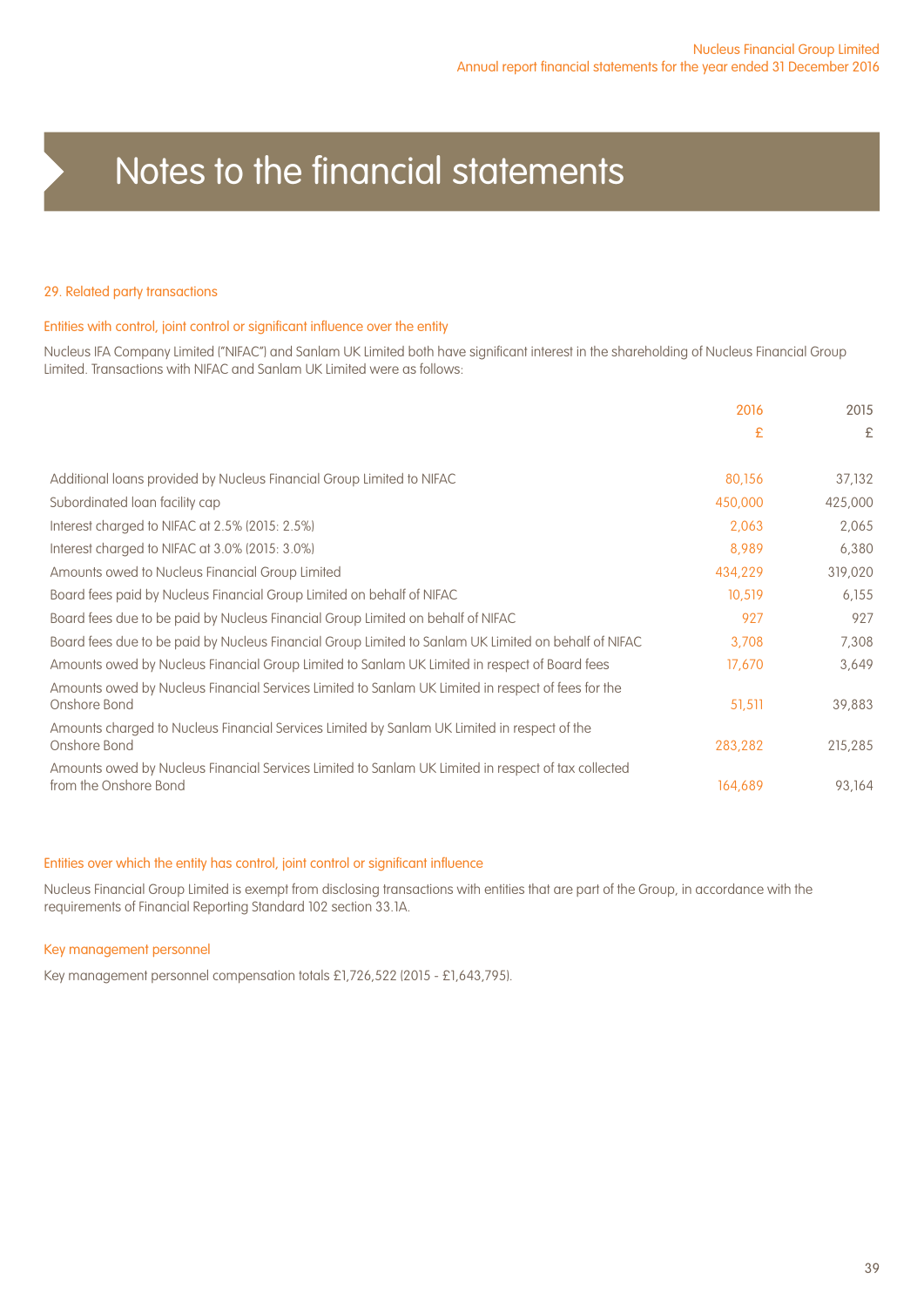#### 30. Post balance sheet events

The Company is taking steps to simplify its legal entity structure and improve the flow of capital and liquidity resources within the Group with a view to creating conditions under which a dividend can be considered in the future.

In order to achieve this the Company will close the NIFAS legal entity by transferring the trade and assets to fellow subsidiary NFS on 1 April 2017. To enable NFS to meet its increased capital requirements following the transfer of trade NFS increased its capital resources by way of issue of 5 million £1 ordinary shares to the Company on 29 March 2017.

In addition to this, on 29 March 2017 the Company requested shareholder approval to create distributable reserves through elimination of its accumulated realised losses by way of a capital reduction using the solvency statement procedure.

#### 31. Controlling party

The Company's significant shareholders are Sanlam UK Limited, a company registered in England and Wales, and Nucleus IFA Company Limited, a company registered in Scotland.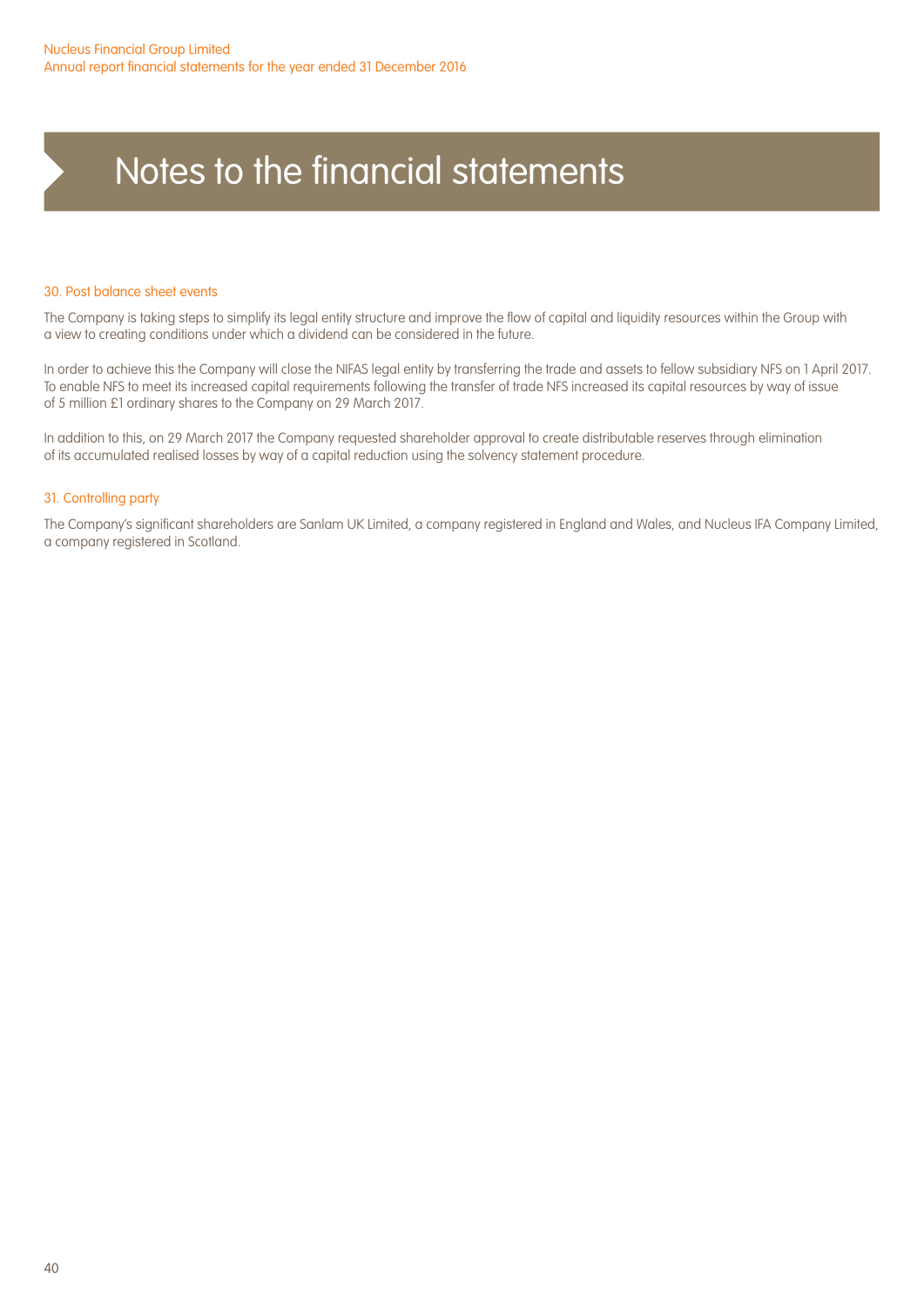| Notes |
|-------|
|       |
|       |
|       |
|       |
|       |
|       |
|       |
|       |
|       |
|       |
|       |
|       |
|       |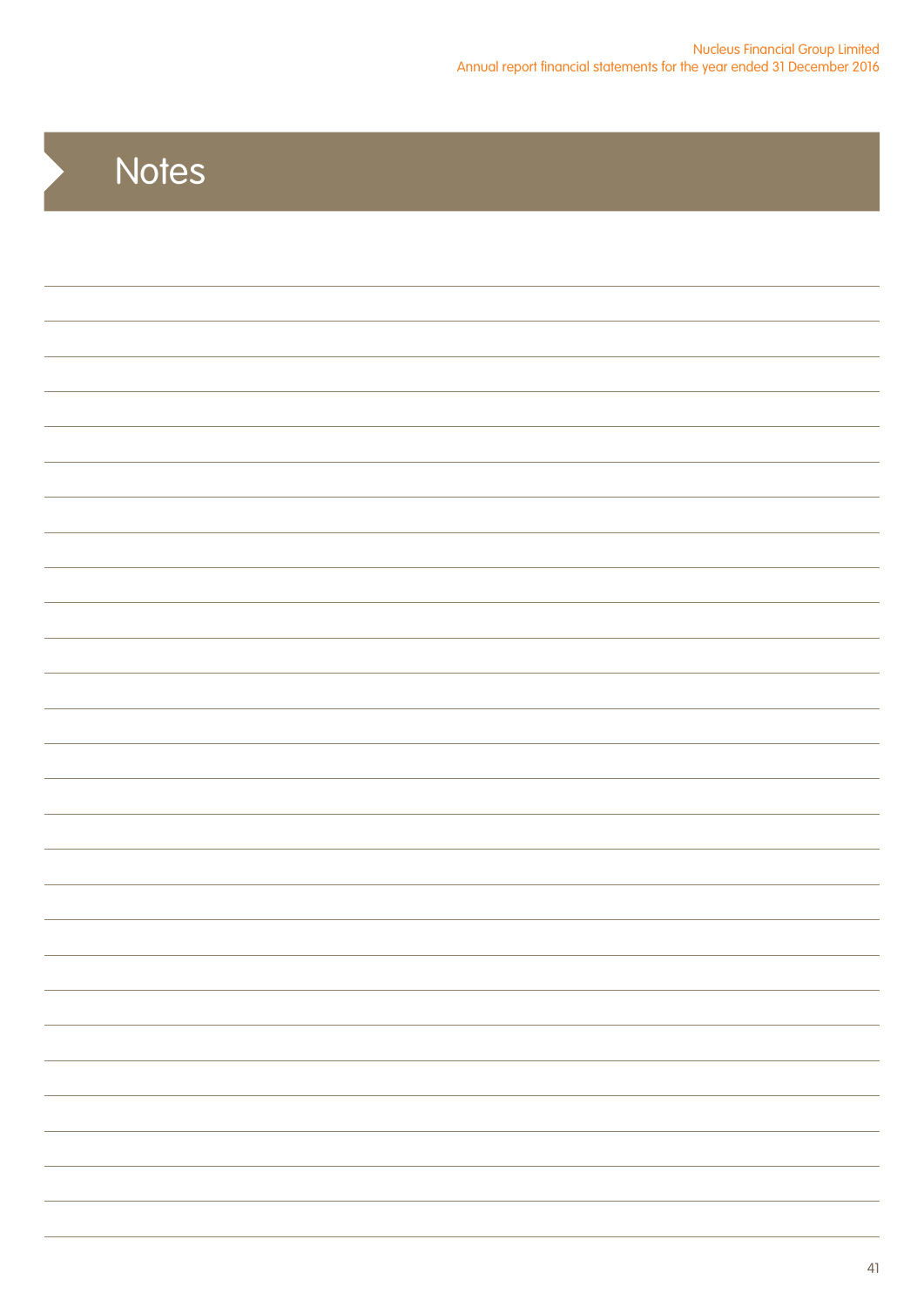## **Notes**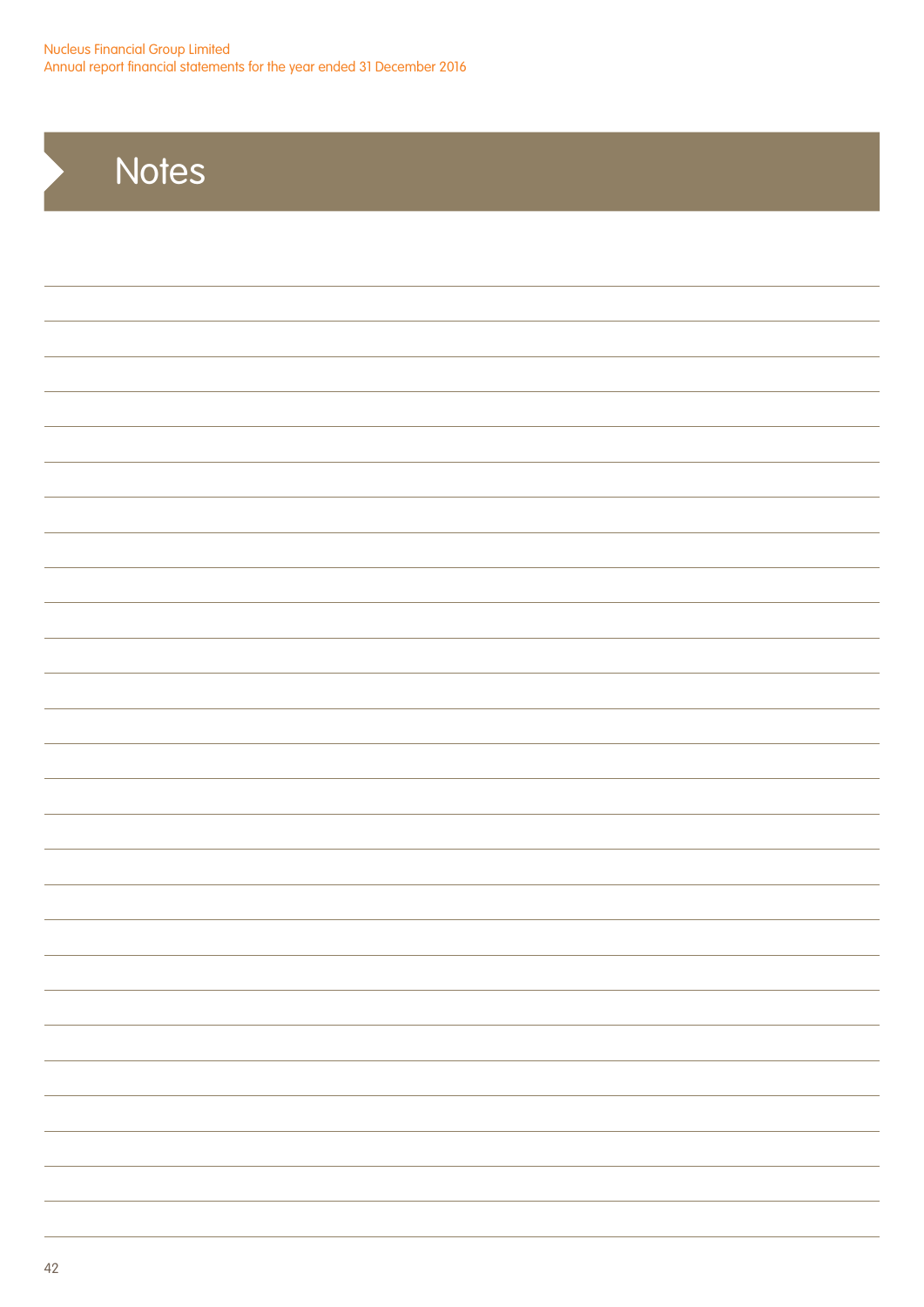| Notes |
|-------|
|       |
|       |
|       |
|       |
|       |
|       |
|       |
|       |
|       |
|       |
|       |
|       |
|       |